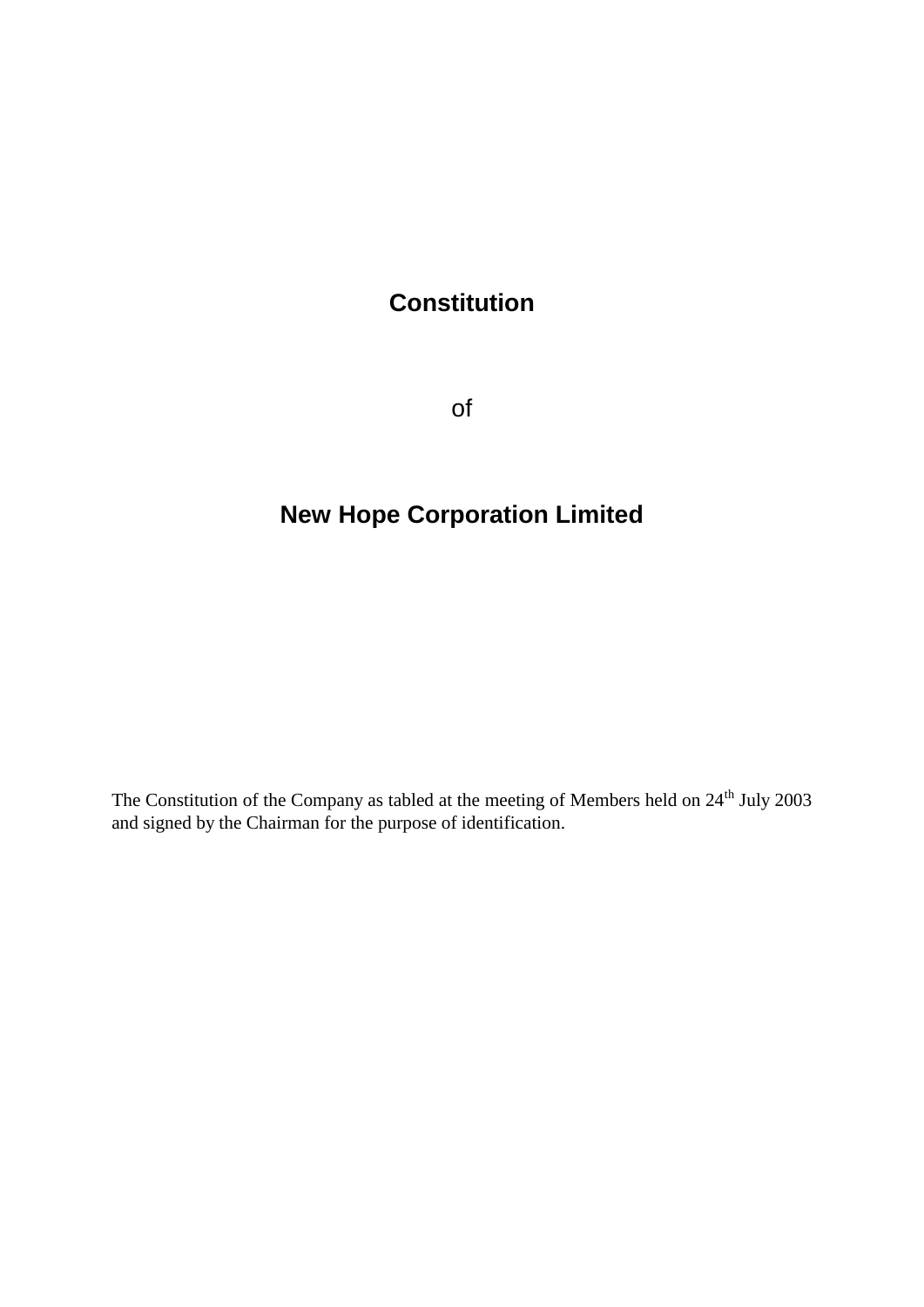# **Contents**

# **Clause**

| number                                                     | <b>Heading</b>                                                                                                                                                                                                                                                                                                                           | Page                                                                                                                                   |
|------------------------------------------------------------|------------------------------------------------------------------------------------------------------------------------------------------------------------------------------------------------------------------------------------------------------------------------------------------------------------------------------------------|----------------------------------------------------------------------------------------------------------------------------------------|
| 1.<br>1.1<br>1.2<br>1.3<br>1.4<br>1.5<br>1.6<br>1.7        | <b>Preliminary</b><br><b>Definitions</b><br>Corporations Act 2001 and Listing Rules definitions<br>Interpretation<br>Replaceable rules not to apply<br>Constitution subject to the Law<br>Listing Rules and SCH Business Rules only to have effect if<br>Company is listed<br>Constitution subject to Listing Rules if Company is listed | 1<br>$\mathbf 1$<br>$\begin{array}{c} 2 \\ 2 \\ 3 \end{array}$<br>3<br>3<br>3                                                          |
| 2.<br>2.1<br>2.2<br>2.3<br>2.4<br>2.5<br>2.6<br>2.7<br>2.8 | <b>Share Capital</b><br>Allotment and issue of Shares under control of Directors<br>Company may issue preference Shares<br>Redeemable preference Shares<br>Rights of holders of preference Shares<br>Interest on share capital<br>Brokerage or commission<br><b>Joint Holders</b><br>Recognition of trusts or other interests            | 4<br>$\overline{4}$<br>$\overline{4}$<br>$\overline{4}$<br>$\overline{\mathcal{A}}$<br>5<br>$\begin{array}{c} 5 \\ 5 \\ 6 \end{array}$ |
| 3.<br>3.1<br>3.2<br>3.3<br>3.4<br>3.5<br>3.6               | <b>Certificates</b><br><b>Certificated holdings</b><br><b>Issue of certificates</b><br><b>Entitlement of Member to certificate</b><br>Certificate for joint holders<br>Cancellation of certificate on transfer<br>Replacement of certificates                                                                                            | $6\phantom{1}6$<br>$\begin{array}{c} 6 \\ 6 \end{array}$<br>$\overline{6}$<br>6<br>6<br>7                                              |
| 4.<br>4.1<br>4.2<br>4.3<br>4.4                             | <b>CHESS</b><br><b>Participation in CHESS</b><br><b>Compliance with SCH Business Rules</b><br>Registers<br>No interference with proper SCH transfer                                                                                                                                                                                      | 7<br>$\overline{7}$<br>7<br>7<br>8                                                                                                     |
| 5.<br>5.1<br>5.2<br>5.3<br>5.4<br>5.5<br>5.6               | Lien<br>Lien<br><b>Extent of lien</b><br>Exemption from lien<br>Sale under lien<br>Proceeds of sale of Shares sold under lien<br>Transfer on sale under lien                                                                                                                                                                             | 8<br>8<br>$\begin{array}{c} 8 \\ 8 \end{array}$<br>8<br>9<br>9                                                                         |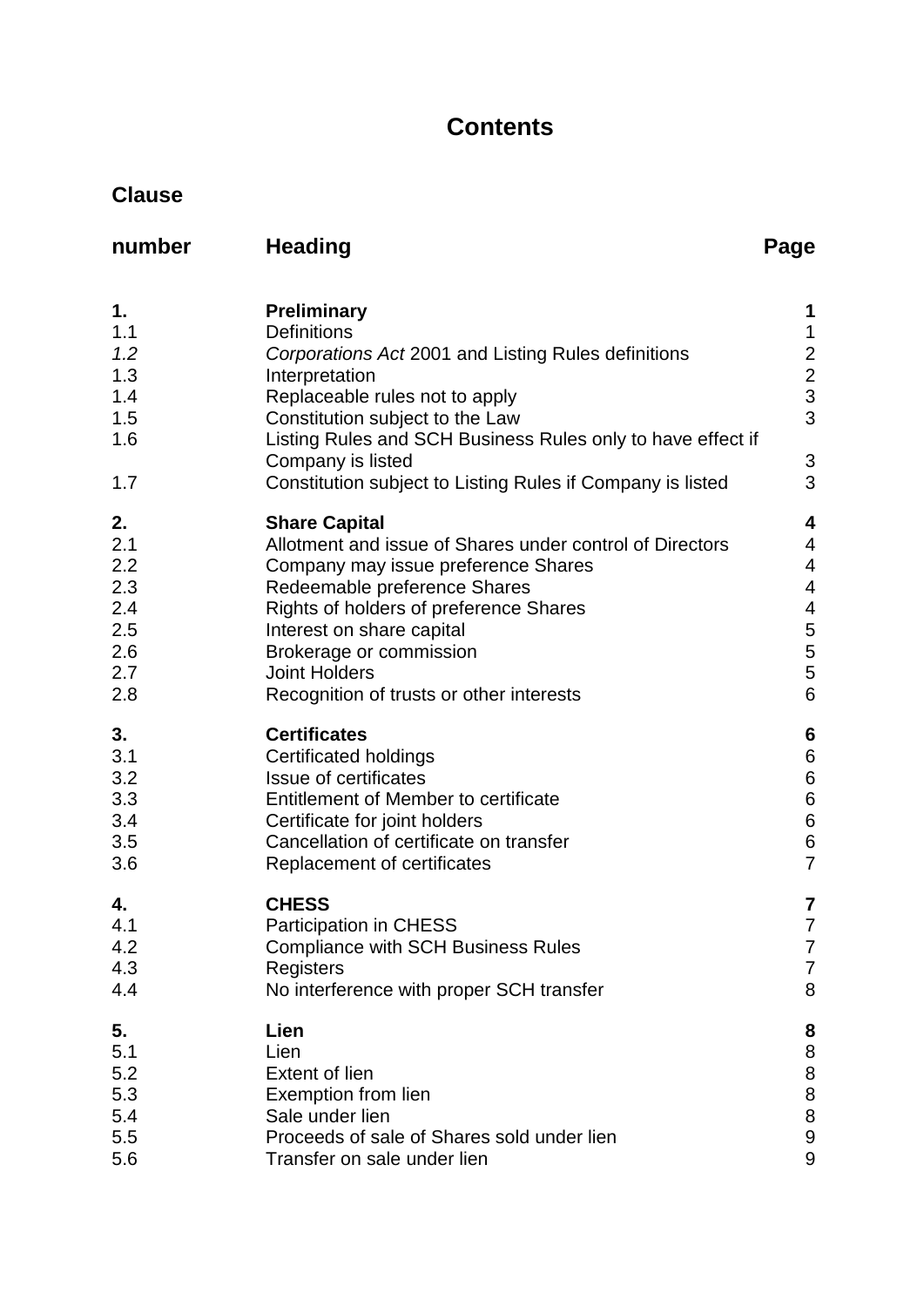| 6.                  | <b>Calls</b>                                                                                                              | 9                |
|---------------------|---------------------------------------------------------------------------------------------------------------------------|------------------|
| 6.1                 | Directors may make calls                                                                                                  | $\boldsymbol{9}$ |
| 6.2                 | Notice of calls                                                                                                           | $\boldsymbol{9}$ |
| 6.3                 | Difference in terms of issue as to calls                                                                                  | 9                |
| 6.4                 | Fixed payments deemed calls                                                                                               | 10               |
| 6.5                 | Interest on sums not paid                                                                                                 | 10               |
| 6.6                 | Payment of calls                                                                                                          | 10               |
| 6.7                 | Proof of calls                                                                                                            | 10               |
| 6.8                 | Prepayment of calls                                                                                                       | 10               |
| 7.                  | <b>Forfeiture of Shares</b>                                                                                               | 11               |
| 7.1                 | Forfeiture upon non-payment of calls                                                                                      | 11               |
| 7.2                 | Evidence of forfeiture                                                                                                    | 11               |
| 7.3                 | <b>Effect of forfeiture</b>                                                                                               | 11               |
| 7.4                 | Sale of forfeited Share                                                                                                   | 11               |
| 7.5                 | Proceeds of sale                                                                                                          | 12               |
| 7.6                 | <b>Redemption of forfeited Shares</b>                                                                                     | 12               |
| 7.7                 | <b>Surrender of Shares</b>                                                                                                | 12               |
| 8.                  | <b>Transfer of Shares</b>                                                                                                 | 12               |
| 8.1                 | <b>Transfer document</b>                                                                                                  | 12               |
| 8.2                 | <b>Registration procedure</b>                                                                                             | 12               |
| 8.3                 | Registration of transfer                                                                                                  | 13               |
| 8.4                 | <b>Restrictions on transfer</b>                                                                                           | 13               |
| 8.5                 | Notice of refusal to register                                                                                             | 13               |
| 8.6                 | Transfer not complete until name entered in the Register                                                                  | 13               |
| 8.7                 | More than 3 persons registered                                                                                            | 14               |
| 9.                  | <b>Transmission of Shares</b>                                                                                             | 14               |
| 9.1                 | Death of a Member                                                                                                         | 14               |
| 9.2                 | Transmission on death or bankruptcy                                                                                       | 14               |
| 9.3                 | Election as to registration on transmission                                                                               | 14               |
| 10.                 | <b>Alteration of capital</b>                                                                                              | 14               |
| 10.1                | Company's power to alter capital                                                                                          | 14               |
| 10.2                | Reduction of capital                                                                                                      | 15               |
| 10.3                | Power to buy Shares                                                                                                       | 15               |
| 11.                 | Variation or cancellation of rights                                                                                       | 15               |
| 11.1                | Variation or cancellation of rights of class of Shares                                                                    | 15               |
| 11.2                | No consent or sanction required for redemption                                                                            | 15               |
| 11.3                | No variation by issue of further Shares ranking equally                                                                   | 15               |
| 12.                 | <b>Restricted Securities</b>                                                                                              | 15               |
| 13.<br>13.1<br>13.2 | <b>Proportional takeover bids</b><br><b>Definitions</b><br>Prohibition on registration of transfer unless takeover scheme | 16<br>16         |
| 13.3<br>13.4        | approved<br>Approving resolution<br>Entitlement to vote on approving resolution                                           | 16<br>16<br>16   |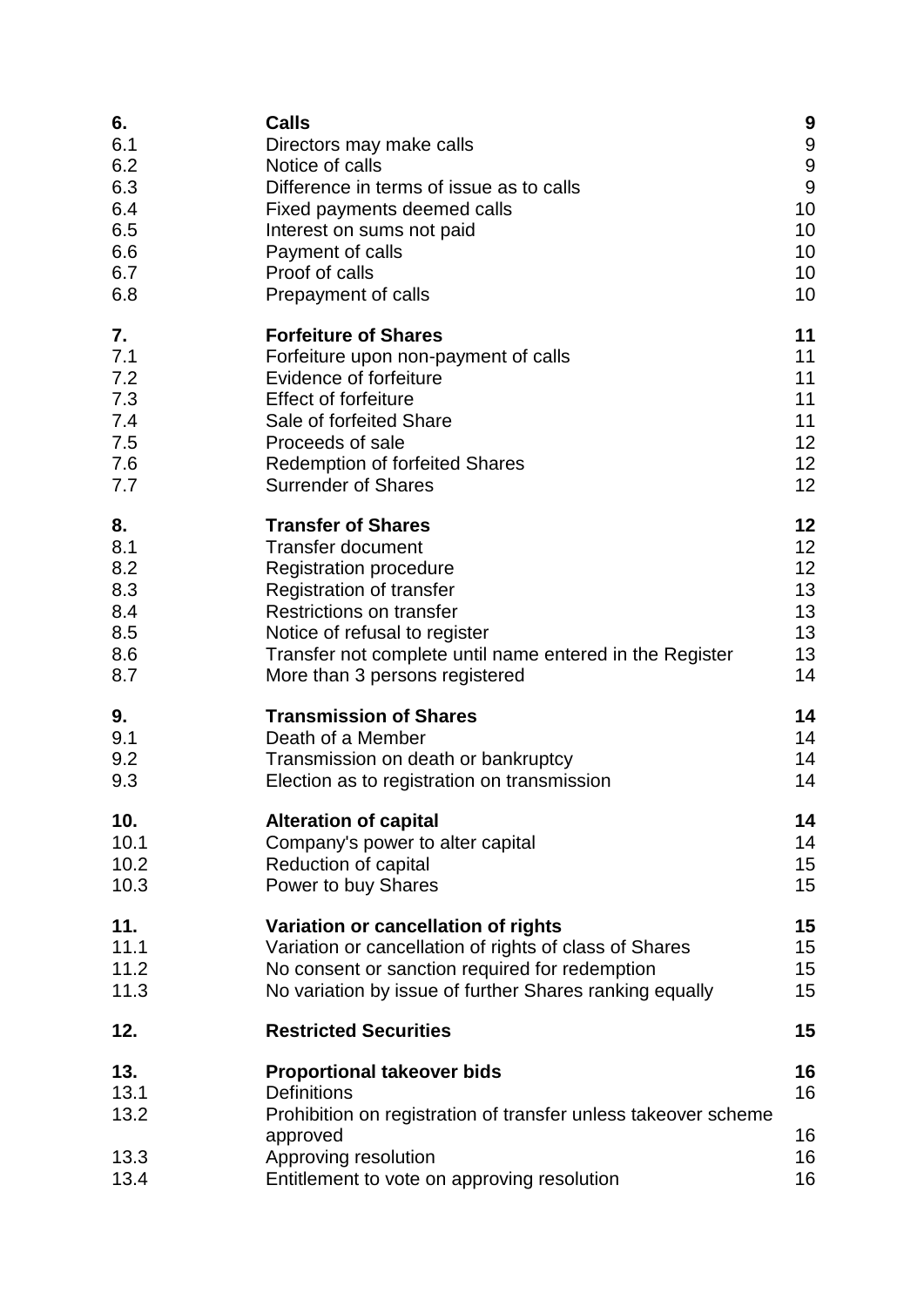| 13.5                                                                                                                     | Bidder and associates not entitled to vote                                                                                                                                                                                                                                                                                                                                                                                                                                                                                                                                                                                                           | 17                                                                                     |
|--------------------------------------------------------------------------------------------------------------------------|------------------------------------------------------------------------------------------------------------------------------------------------------------------------------------------------------------------------------------------------------------------------------------------------------------------------------------------------------------------------------------------------------------------------------------------------------------------------------------------------------------------------------------------------------------------------------------------------------------------------------------------------------|----------------------------------------------------------------------------------------|
| 13.6                                                                                                                     | Approving resolution passed                                                                                                                                                                                                                                                                                                                                                                                                                                                                                                                                                                                                                          | 17                                                                                     |
| 13.7                                                                                                                     | General meeting provisions to apply                                                                                                                                                                                                                                                                                                                                                                                                                                                                                                                                                                                                                  | 17                                                                                     |
| 13.8                                                                                                                     | Meeting to be held before approving resolution deadline                                                                                                                                                                                                                                                                                                                                                                                                                                                                                                                                                                                              | 17                                                                                     |
| 13.9                                                                                                                     | Notice as to whether approving resolution is passed                                                                                                                                                                                                                                                                                                                                                                                                                                                                                                                                                                                                  | 17                                                                                     |
| 13.10                                                                                                                    | Approving resolution deemed to have been passed                                                                                                                                                                                                                                                                                                                                                                                                                                                                                                                                                                                                      | 17                                                                                     |
| 13.11                                                                                                                    | <b>Effect of this clause</b>                                                                                                                                                                                                                                                                                                                                                                                                                                                                                                                                                                                                                         | 17                                                                                     |
| 14.<br>14.1<br>14.2<br>14.3<br>14.4<br>14.5<br>14.6<br>14.7<br>14.8<br>14.9<br>14.10<br>14.11<br>14.12<br>14.13<br>14.14 | Unmarketable parcels<br><b>Definitions</b><br>Notice to Unmarketable Parcel Holder<br>Revocation or withdrawal of notice<br>Sale of Unmarketable Parcels<br>Company may not sell below Authorised Price<br>Company to pay all costs<br>Title of purchaser of Unmarketable Parcel<br>Remedy of Unmarketable Parcel Holder<br>Evidence of sale in accordance with this clause<br>Receipt of proceeds of sale<br>Company to deal with proceeds of sale<br>Overriding effect of this clause<br>Clause ceases to have effect following announcement of takeover<br>bid or takeover announcement<br>Clause may be invoked only once in any 12 Month period | 18<br>18<br>18<br>18<br>18<br>19<br>19<br>19<br>19<br>19<br>19<br>19<br>20<br>20<br>20 |
| 15.                                                                                                                      | <b>General meetings</b>                                                                                                                                                                                                                                                                                                                                                                                                                                                                                                                                                                                                                              | 20                                                                                     |
| 15.1                                                                                                                     | Annual general meetings                                                                                                                                                                                                                                                                                                                                                                                                                                                                                                                                                                                                                              | 20                                                                                     |
| 15.2                                                                                                                     | General meetings                                                                                                                                                                                                                                                                                                                                                                                                                                                                                                                                                                                                                                     | 21                                                                                     |
| 15.3                                                                                                                     | Members may requisition meeting                                                                                                                                                                                                                                                                                                                                                                                                                                                                                                                                                                                                                      | 21                                                                                     |
| 15.4                                                                                                                     | Notice of general meeting                                                                                                                                                                                                                                                                                                                                                                                                                                                                                                                                                                                                                            | 21                                                                                     |
| 15.5                                                                                                                     | Contents of notice of general meeting                                                                                                                                                                                                                                                                                                                                                                                                                                                                                                                                                                                                                | 21                                                                                     |
| 15.6                                                                                                                     | Omission to give notice                                                                                                                                                                                                                                                                                                                                                                                                                                                                                                                                                                                                                              | 22                                                                                     |
| 16.                                                                                                                      | Proceedings at general meeting                                                                                                                                                                                                                                                                                                                                                                                                                                                                                                                                                                                                                       | 22                                                                                     |
| 16.1                                                                                                                     | Member deemed to be present                                                                                                                                                                                                                                                                                                                                                                                                                                                                                                                                                                                                                          | 22                                                                                     |
| 16.2                                                                                                                     | <b>Attorney of Member</b>                                                                                                                                                                                                                                                                                                                                                                                                                                                                                                                                                                                                                            | 22                                                                                     |
| 16.3                                                                                                                     | Representative of body corporate                                                                                                                                                                                                                                                                                                                                                                                                                                                                                                                                                                                                                     | 22                                                                                     |
| 16.4                                                                                                                     | Quorum for general meeting                                                                                                                                                                                                                                                                                                                                                                                                                                                                                                                                                                                                                           | 22                                                                                     |
| 16.5                                                                                                                     | No quorum                                                                                                                                                                                                                                                                                                                                                                                                                                                                                                                                                                                                                                            | 22                                                                                     |
| 16.6                                                                                                                     | Chairperson of general meeting                                                                                                                                                                                                                                                                                                                                                                                                                                                                                                                                                                                                                       | 23                                                                                     |
| 16.7                                                                                                                     | Powers of chairperson                                                                                                                                                                                                                                                                                                                                                                                                                                                                                                                                                                                                                                | 23                                                                                     |
| 16.8                                                                                                                     | Adjournment of general meeting                                                                                                                                                                                                                                                                                                                                                                                                                                                                                                                                                                                                                       | 23                                                                                     |
| 16.9                                                                                                                     | Notice of adjourned meeting                                                                                                                                                                                                                                                                                                                                                                                                                                                                                                                                                                                                                          | 23                                                                                     |
| 17.                                                                                                                      | <b>Voting</b>                                                                                                                                                                                                                                                                                                                                                                                                                                                                                                                                                                                                                                        | 23                                                                                     |
| 17.1                                                                                                                     | Resolution determined by majority                                                                                                                                                                                                                                                                                                                                                                                                                                                                                                                                                                                                                    | 23                                                                                     |
| 17.2                                                                                                                     | Casting vote of chairperson                                                                                                                                                                                                                                                                                                                                                                                                                                                                                                                                                                                                                          | 23                                                                                     |
| 17.3                                                                                                                     | Method of voting                                                                                                                                                                                                                                                                                                                                                                                                                                                                                                                                                                                                                                     | 24                                                                                     |
| 17.4                                                                                                                     | Demand for poll                                                                                                                                                                                                                                                                                                                                                                                                                                                                                                                                                                                                                                      | 24                                                                                     |
| 17.5                                                                                                                     | Conduct of poll                                                                                                                                                                                                                                                                                                                                                                                                                                                                                                                                                                                                                                      | 24                                                                                     |
| 17.6                                                                                                                     | Votes                                                                                                                                                                                                                                                                                                                                                                                                                                                                                                                                                                                                                                                | 24                                                                                     |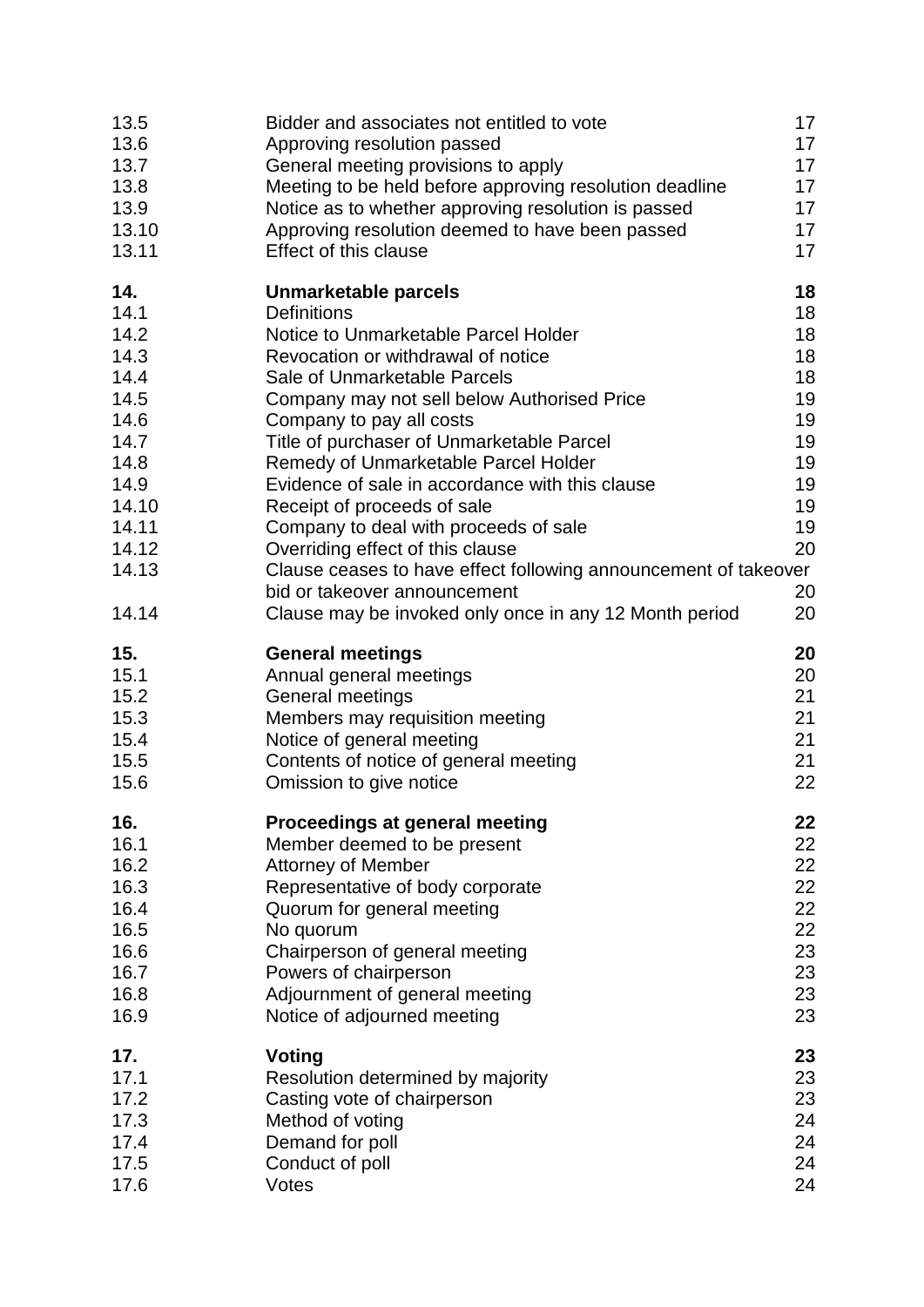| 17.7                                                        | Votes by proxy                                                                                                                                                                                                                                                                                                                                                              | 24                                     |
|-------------------------------------------------------------|-----------------------------------------------------------------------------------------------------------------------------------------------------------------------------------------------------------------------------------------------------------------------------------------------------------------------------------------------------------------------------|----------------------------------------|
| 17.8                                                        | Voting if call unpaid on Shares                                                                                                                                                                                                                                                                                                                                             | 25                                     |
| 17.9                                                        | Voting by joint holders                                                                                                                                                                                                                                                                                                                                                     | 25                                     |
| 17.10                                                       | Voting by transmittee                                                                                                                                                                                                                                                                                                                                                       | 25                                     |
| 17.11                                                       | Voting by Member of unsound mind                                                                                                                                                                                                                                                                                                                                            | 26                                     |
| 17.12                                                       | Voting exclusions                                                                                                                                                                                                                                                                                                                                                           | 26                                     |
| 17.13                                                       | Ruling on entitlements and votes                                                                                                                                                                                                                                                                                                                                            | 26                                     |
| 18.                                                         | <b>Proxies</b>                                                                                                                                                                                                                                                                                                                                                              | 26                                     |
| 18.1                                                        | Instrument appointing proxy                                                                                                                                                                                                                                                                                                                                                 | 26                                     |
| 18.2                                                        | Deposit of proxy with company                                                                                                                                                                                                                                                                                                                                               | 27                                     |
| 18.3                                                        | Validity of vote given in accordance with proxy                                                                                                                                                                                                                                                                                                                             | 27                                     |
| 18.4                                                        | Form of proxy                                                                                                                                                                                                                                                                                                                                                               | 27                                     |
| 19.<br>19.1<br>19.2<br>19.3<br>19.4<br>19.5<br>19.6<br>19.7 | <b>Directors</b><br><b>Number of Directors</b><br>No Share qualification<br>Election of Directors by company<br>Directors may fill casual vacancies or appoint additional Directors28<br>Eligibility for election as a Director<br><b>Alternate Director</b><br><b>Auditor cannot be Director</b>                                                                           | 27<br>27<br>27<br>28<br>28<br>28<br>29 |
| 20.                                                         | Director's tenure of office                                                                                                                                                                                                                                                                                                                                                 | 29                                     |
| 20.1                                                        | Directors' tenure of office                                                                                                                                                                                                                                                                                                                                                 | 29                                     |
| 20.2                                                        | Retirement by rotation                                                                                                                                                                                                                                                                                                                                                      | 29                                     |
| 20.3                                                        | Retiring Director eligible for re-election                                                                                                                                                                                                                                                                                                                                  | 29                                     |
| 20.4                                                        | Removal of Director by the Company                                                                                                                                                                                                                                                                                                                                          | 30                                     |
| 20.5                                                        | Vacation of office                                                                                                                                                                                                                                                                                                                                                          | 30                                     |
| 21.                                                         | <b>Director's remuneration</b>                                                                                                                                                                                                                                                                                                                                              | 30                                     |
| 21.1                                                        | Remuneration for non-executive directors                                                                                                                                                                                                                                                                                                                                    | 30                                     |
| 21.2                                                        | Additional remuneration for extra services                                                                                                                                                                                                                                                                                                                                  | 31                                     |
| 21.3                                                        | Remuneration to be in accordance with Listing Rules                                                                                                                                                                                                                                                                                                                         | 31                                     |
| 21.4                                                        | <b>Expenses of Directors</b>                                                                                                                                                                                                                                                                                                                                                | 31                                     |
| 22.<br>22.1<br>22.2<br>22.3<br>22.4<br>22.5<br>22.6         | <b>Director's contracts</b><br>Directors not disqualified from holding office or contracting with<br>Company<br>Director can act in professional capacity<br>Director not to vote on contract in which it has a material personal<br>interest<br>Directors to declare interest<br>Directors to declare potential conflicts<br>Secretary to record declarations of Directors | 31<br>31<br>32<br>32<br>32<br>32<br>32 |
| 23.                                                         | <b>Powers of Directors</b>                                                                                                                                                                                                                                                                                                                                                  | 33                                     |
| 23.1                                                        | <b>Powers of Directors</b>                                                                                                                                                                                                                                                                                                                                                  | 33                                     |
| 23.2                                                        | Powers to borrow or raise money                                                                                                                                                                                                                                                                                                                                             | 33                                     |
| 23.3                                                        | Directors may vote Shares in other corporations                                                                                                                                                                                                                                                                                                                             | 33                                     |
| 23.4                                                        | Agent or attorney                                                                                                                                                                                                                                                                                                                                                           | 33                                     |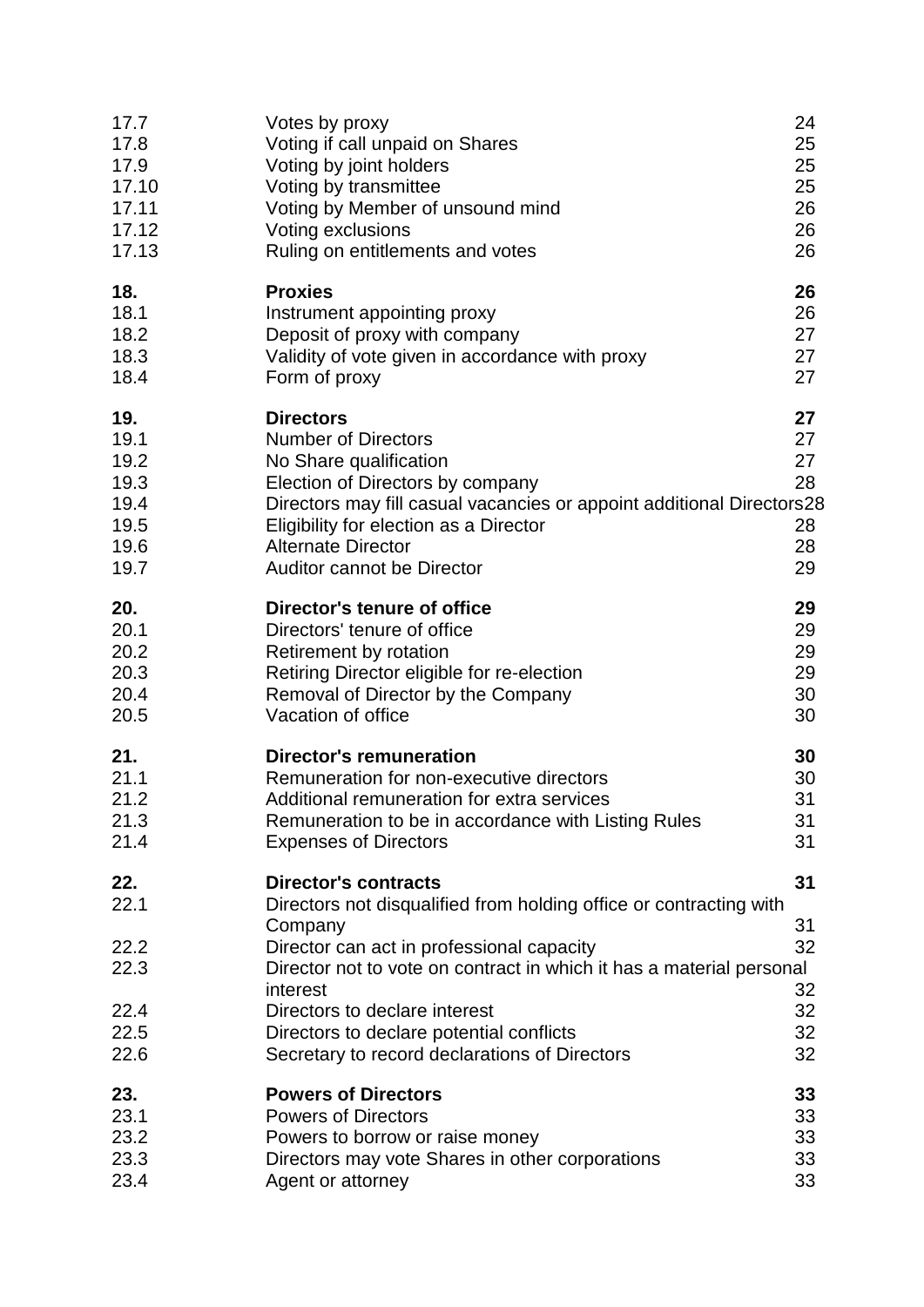| 23.5  | Sub-delegation of powers                              | 33 |
|-------|-------------------------------------------------------|----|
| 24.   | <b>Executive directors</b>                            | 34 |
| 24.1  | Managing director                                     | 34 |
| 24.2  | Directors may confer powers on executive directors    | 34 |
| 24.3  | Remuneration of executive directors                   | 34 |
| 25.   | <b>Proceedings of Directors</b>                       | 34 |
| 25.1  | Board meetings                                        | 34 |
| 25.2  | Director to be regarded as present at meeting         | 34 |
| 25.3  | Place of meeting                                      | 34 |
| 25.4  | Convening of Directors meeting                        | 35 |
| 25.5  | Notice of meeting                                     | 35 |
| 25.6  | Directors may act notwithstanding vacancy             | 35 |
| 25.7  | Quorum for Board meetings                             | 35 |
| 25.8  | Meeting competent to exercise all powers              | 35 |
| 25.9  | Chairperson of Board meetings                         | 35 |
| 25.10 | Documents tabled at meeting                           | 35 |
| 25.11 | Questions to be decided by majority                   | 35 |
| 25.12 | Resolution in writing                                 | 36 |
| 25.13 | Resolution passed deemed to be determination of Board | 36 |
| 25.14 | Committee powers and meetings                         | 36 |
| 25.15 | Validity of acts of Directors                         | 36 |
| 26.   | <b>Secretary</b>                                      | 36 |
| 27.   | Minutes and registers to be kept                      | 37 |
| 27.1  | <b>Minutes</b>                                        | 37 |
| 27.2  | Minutes to be signed by chairperson                   | 37 |
| 27.3  | Registers                                             | 37 |
| 27.4  | <b>Branch registers</b>                               | 37 |
| 28.   | <b>The Seal</b>                                       | 37 |
| 28.1  | Use of common seal                                    | 37 |
| 28.2  | Duplicate seals                                       | 38 |
| 28.3  | Share seal                                            | 38 |
| 28.4  | Affixing the Share seal                               | 38 |
| 29.   | <b>Negotiable instruments</b>                         | 38 |
| 30.   | <b>Reserves</b>                                       | 38 |
| 30.1  | <b>Reserves</b>                                       | 38 |
| 30.2  | Carry forward of profits                              | 39 |
| 30.3  | <b>Revaluation of assets</b>                          | 39 |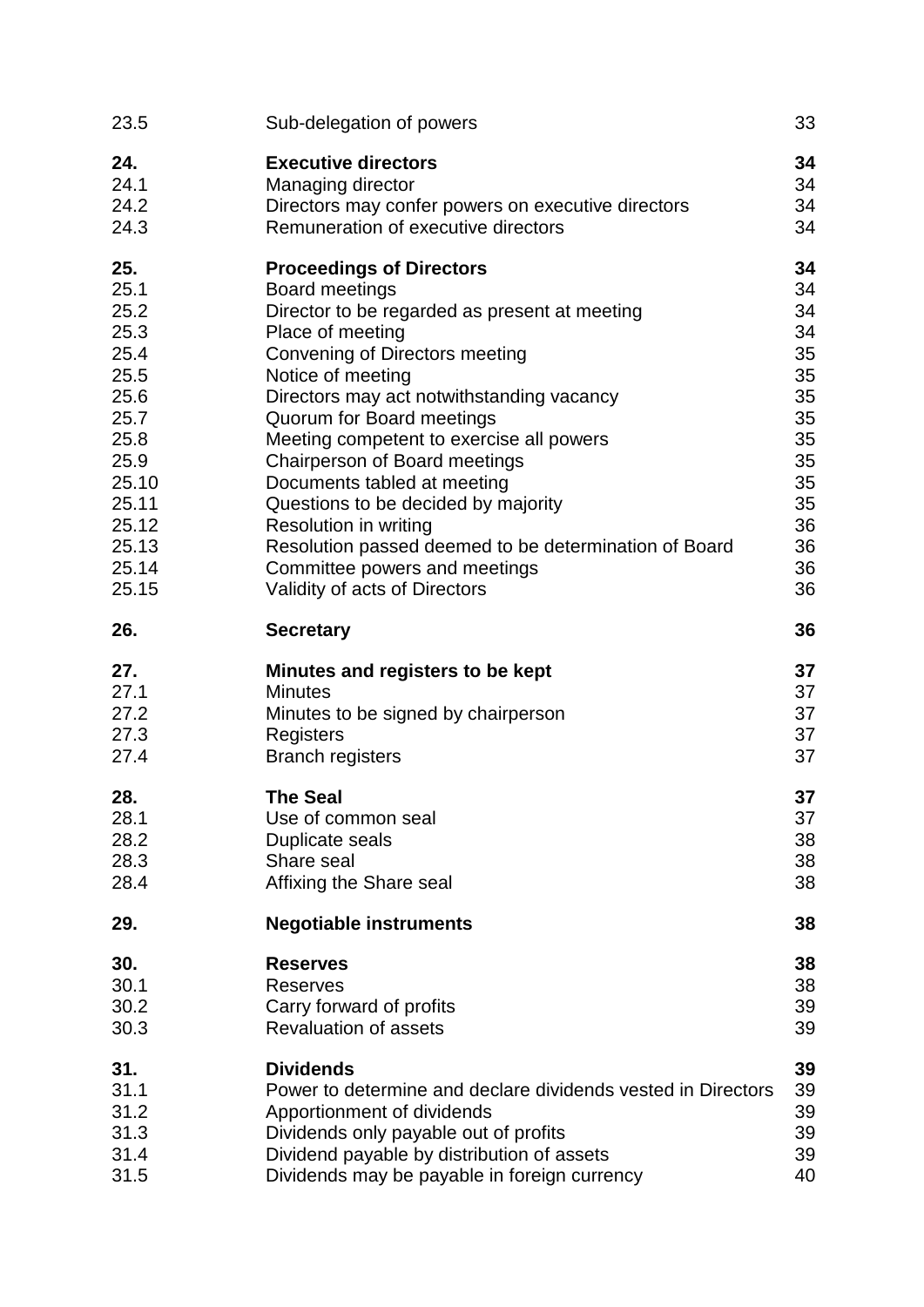| 31.6<br>31.7<br>31.8<br>31.9<br>31.10<br>31.11<br>31.12                              | No interest payable on dividends<br>Directors may retain certain dividends<br>Directors may deduct from dividends money payable to Company40<br>Payment of dividends<br><b>Unclaimed dividends</b><br><b>Dividend Reinvestment Plan</b><br>Amendment of Dividend Reinvestment Plan                                                        | 40<br>40<br>40<br>41<br>41<br>41                               |
|--------------------------------------------------------------------------------------|-------------------------------------------------------------------------------------------------------------------------------------------------------------------------------------------------------------------------------------------------------------------------------------------------------------------------------------------|----------------------------------------------------------------|
| 32.<br>32.1<br>32.2                                                                  | <b>Capitalisation of profits</b><br>Capitalisation of profits<br>Directors powers in relation to capitalisation of profits                                                                                                                                                                                                                | 41<br>41<br>41                                                 |
| 33.<br>33.1<br>33.2<br>33.3                                                          | <b>Financial statements</b><br><b>Financial records</b><br>Financial, Director's and auditor's reports to be laid before annual<br>general meeting<br>Financial statements and reports                                                                                                                                                    | 42<br>42<br>42<br>42                                           |
| 34.<br>34.1<br>34.2<br>34.3<br>34.4                                                  | <b>Audit</b><br><b>Auditors</b><br>Financial statements to be audited<br>Approval of financial statements<br>Register to be audited                                                                                                                                                                                                       | 42<br>42<br>42<br>43<br>43                                     |
|                                                                                      |                                                                                                                                                                                                                                                                                                                                           |                                                                |
| 35.                                                                                  | <b>Inspection of records</b>                                                                                                                                                                                                                                                                                                              | 43                                                             |
| 36.<br>36.1<br>36.2<br>36.3<br>36.4<br>36.5<br>36.6<br>36.7<br>36.8<br>36.9<br>36.10 | <b>Notices</b><br>Service of notices by Company<br>Posting notices to overseas Members<br>Notices to joint holders<br>Notice deemed to be served<br>Service by post<br>Notices to Members whose whereabouts unknown<br>Notices binding on transferees<br>Notice to deceased or bankrupt Members<br>Signing of notices<br>Counting of days | 43<br>43<br>43<br>43<br>43<br>44<br>44<br>44<br>44<br>45<br>45 |
| 37.<br>37.1<br>37.2<br>37.3                                                          | <b>Winding up</b><br>Distribution of surplus assets<br>Fee or commission paid to liquidator to be approved in general<br>meeting<br>Distribution in specie                                                                                                                                                                                | 45<br>45<br>45<br>45                                           |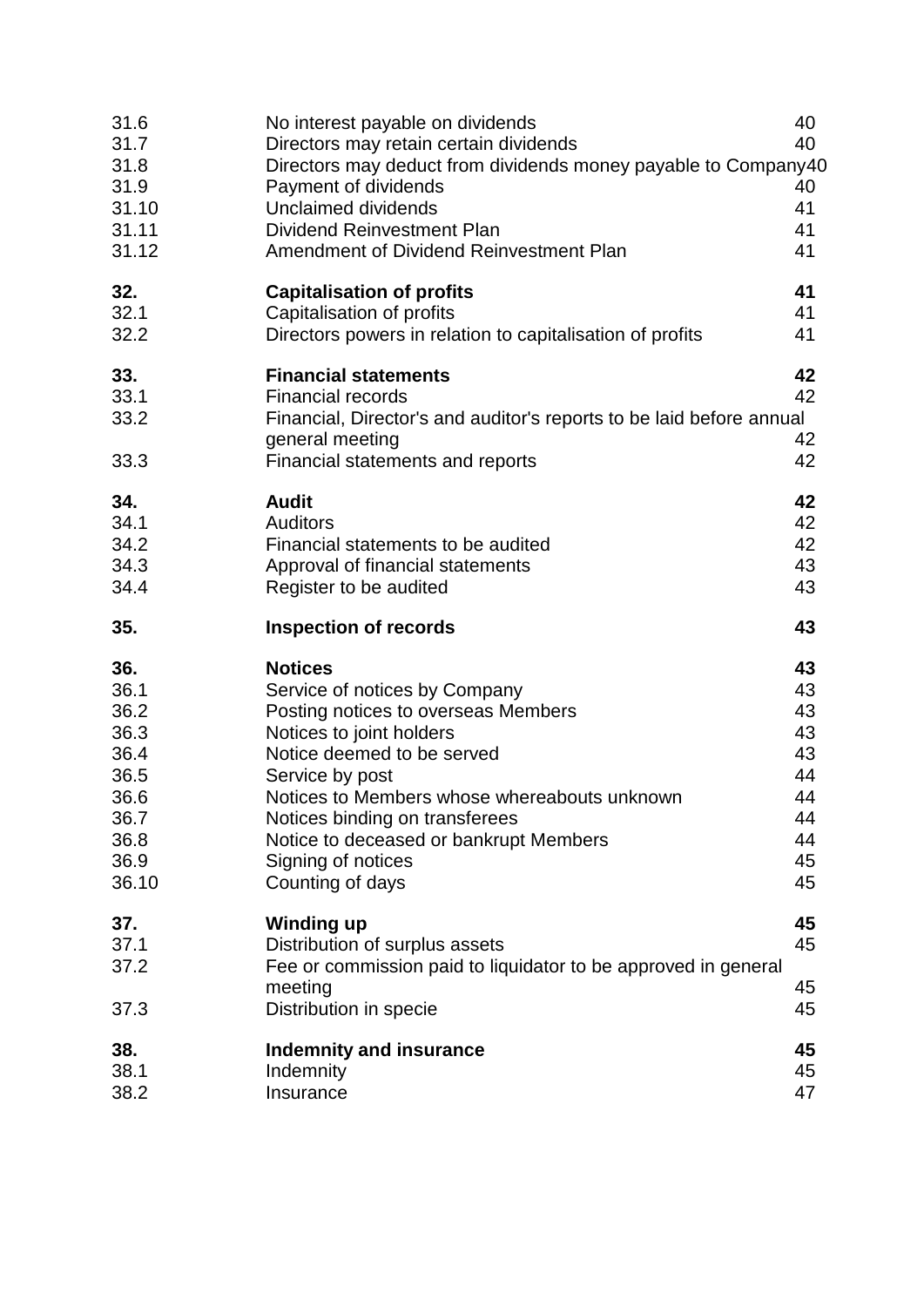# *Corporations Act* **2001**

# **A Company Limited by Shares**

# **Constitution**

of

# **New Hope Corporation Limited ABN 38 010 653 844**

# **1. Preliminary**

# **1.1 Definitions**

In this Constitution, unless the context otherwise requires:

**"ASX"** means Australian Stock Exchange Limited;

**"Board"** means the Directors acting as a Board of Directors;

**"CHESS"** means the Clearing House Electronic Subregister System established and operated by SCH;

**"CHESS approved securities"** means securities approved by SCH in accordance with the SCH Business Rules;

**"Company"** means New Hope Corporation Limited ABN 38 010 653 844;

**"Constitution"** means the constitution of the Company for the time being in force;

**"Directors"** means the directors of the Company from time to time;

**"Financial Year"** has the meaning given to the term "financial year" in the Law;

**"Home Branch"** means the branch of the ASX designated to the Company by the ASX;

**"Law"** means the *Corporations Act* 2001;

**"Listing Rules"** means the Listing Rules of the ASX and any other rules of the ASX which apply while the Company is admitted to the Official List, each rule as amended or replaced from time to time, except to the extent of any express written waiver by the ASX;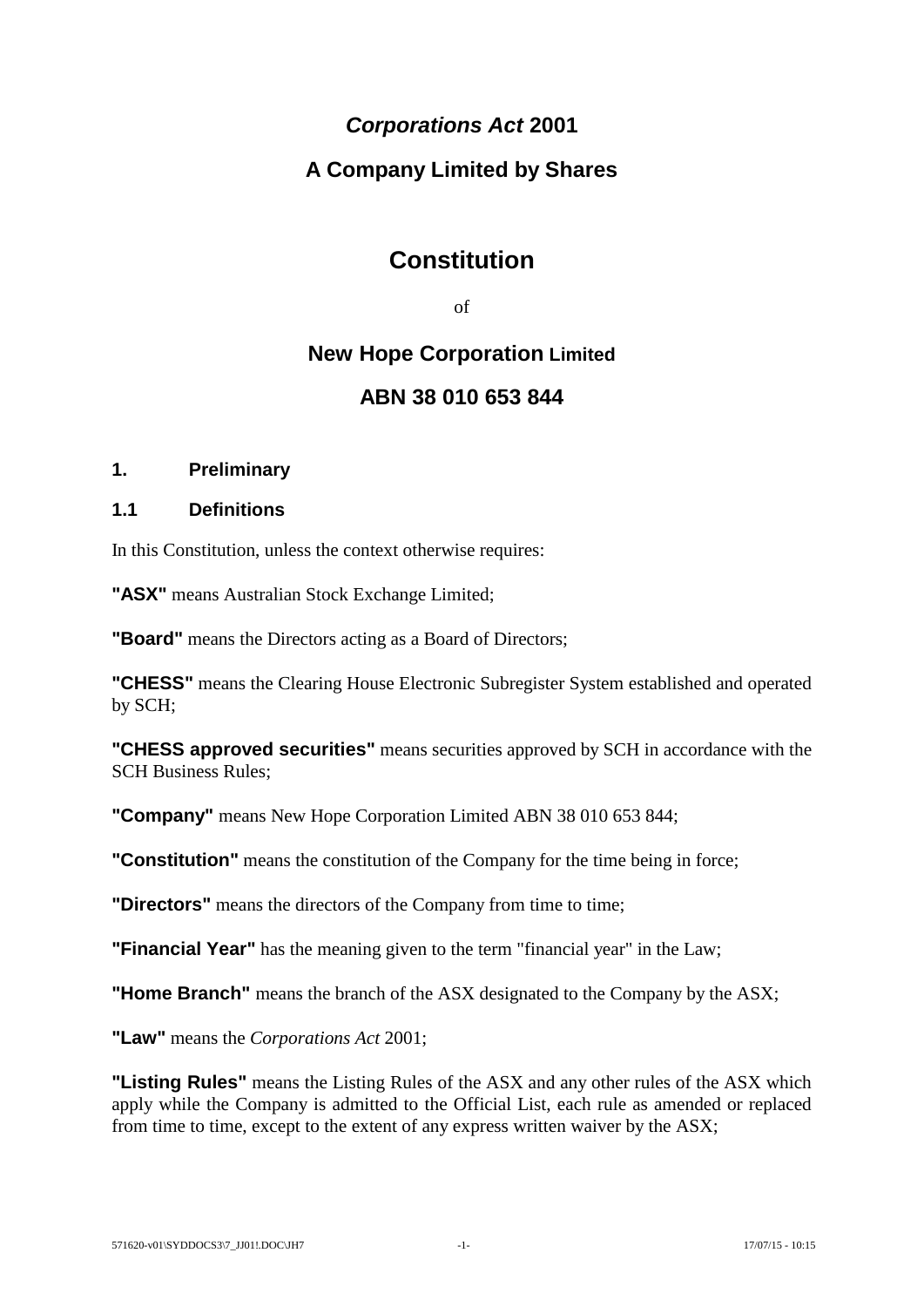**"Member"** means a person who is entered in the Register as the holder of Shares in the capital of the Company;

**"Month"** means calendar month;

**"Office"** means the registered office for the time being of the Company;

**"Official List"** has the same meaning given to the term "official list" in the Listing Rules;

**"Register"** means the registers and/or subregisters of Members to be kept pursuant to the Law and the Listing Rules;

**"Related Body Corporate"** has the same meaning given to the term "related body corporate" in the Law;

**"Resolution"** means a resolution other than a Special Resolution;

**"Restricted Securities"** has the same meaning given to it in the Listing Rules;

**"SCH"** means ASX Settlement and Transfer Corporation Pty Limited as approved as the Securities Clearing House under the Law;

**"SCH Business Rules"** means the business rules of SCH from time to time;

**"Seal"** means the common seal of the Company (if any) or, where appropriate, the duplicate seal or the official seal;

**"Secretary"** means a person appointed as secretary of the Company and also includes any person appointed to perform the duties of secretary on a temporary basis and any duly appointed assistant secretary;

**"Shares"** means shares in the capital of the Company; and

**"Special Resolution"** has the same meaning given to the term "special resolution" in the Law.

# **1.2** *Corporations Act* **2001 and Listing Rules definitions**

In this Constitution, unless the context otherwise requires, an expression defined in, or given a meaning for the purposes of, the Law or the Listing Rules, has the same definition or meaning in this Constitution to the extent it relates to the same matter for which it is defined or given a meaning in the Law or the Listing Rules.

# **1.3 Interpretation**

In this Constitution, unless the context otherwise requires:

(a) a reference to: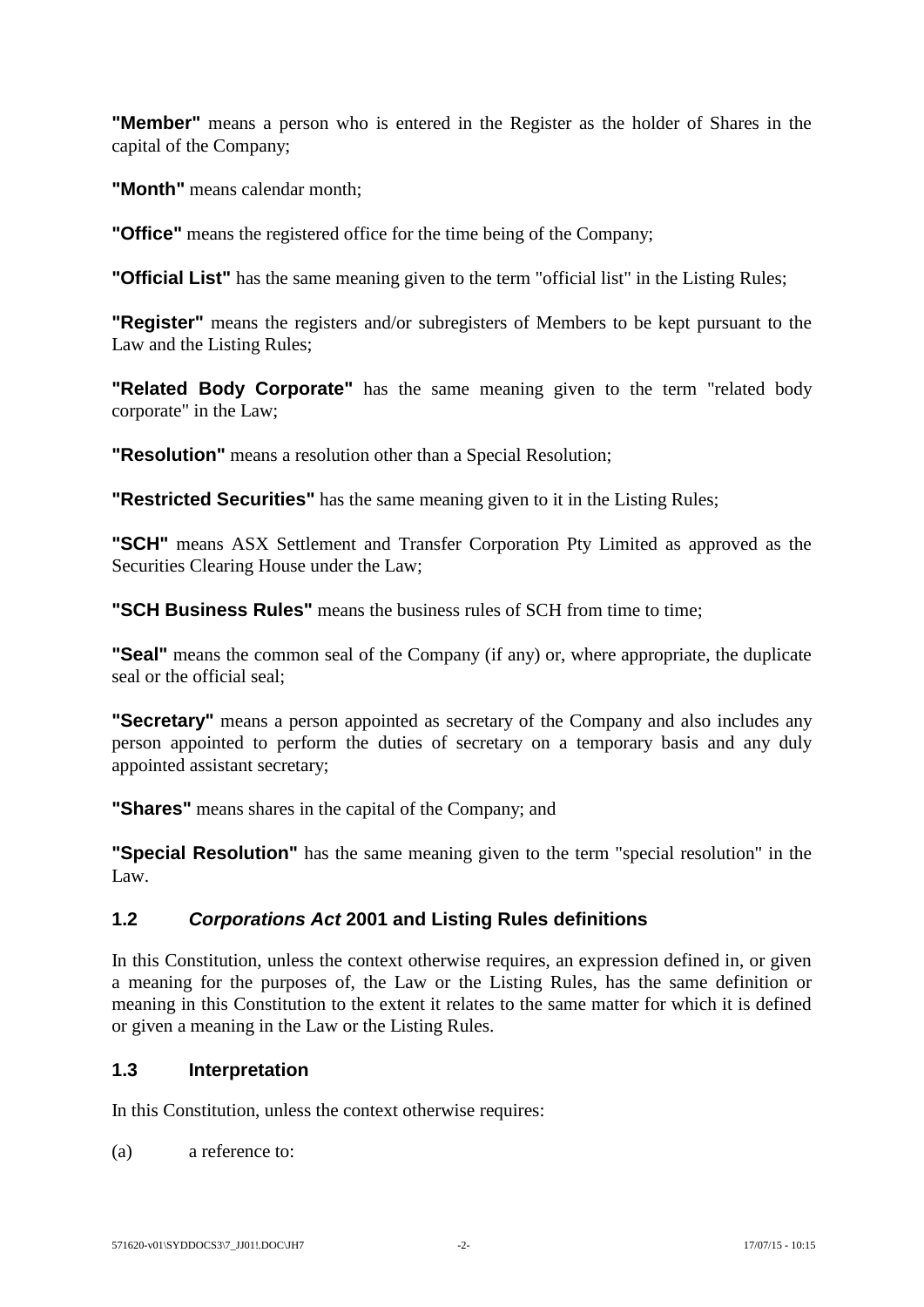- (i) the singular includes the plural and vice versa;
- (ii) a gender includes every gender;
- (iii) the Law, any section, regulation or schedule of the Law or any other legislation is a reference to that law as amended, consolidated, supplemented or replaced;
- (iv) "in writing" or "written" includes printing, lithography, photography and other means of representing or reproducing words in a visible form;.
- (v) "paid up" or "paid" includes credited as paid up or paid;
- (vi) "dividend" includes bonus;
- (vii) any person includes a reference to any individual, company, body corporate, association, partnership, firm, joint venture, trust or government agency;
- (viii) the word "including" or "includes" means "including but not limited to" or "including without limitation"; and
- (b) headings are for convenience only and must be ignored in interpreting this Constitution.

#### **1.4 Replaceable rules not to apply**

To the maximum extent permitted by the Law, the provisions of the Law that apply as replaceable rules do not apply to the Company.

# **1.5 Constitution subject to the Law**

This Constitution is subject to the Law and where there is any inconsistency between a clause of this Constitution and the Law, the Law prevails to the extent of the inconsistency.

# **1.6 Listing Rules and SCH Business Rules only to have effect if Company is listed**

In this Constitution, a reference to the Listing Rules or SCH Business Rules is to have effect only if at the relevant time the Company is admitted to the Official List and is otherwise to be disregarded.

# **1.7 Constitution subject to Listing Rules if Company is listed**

If the Company is admitted to the Official List, the following clauses apply:

- (a) Despite anything contained in this Constitution, if the Listing Rules prohibit an act being done, the act must not be done.
- (b) Nothing contained in this Constitution prevents an act being done that the Listing Rules requires to be done.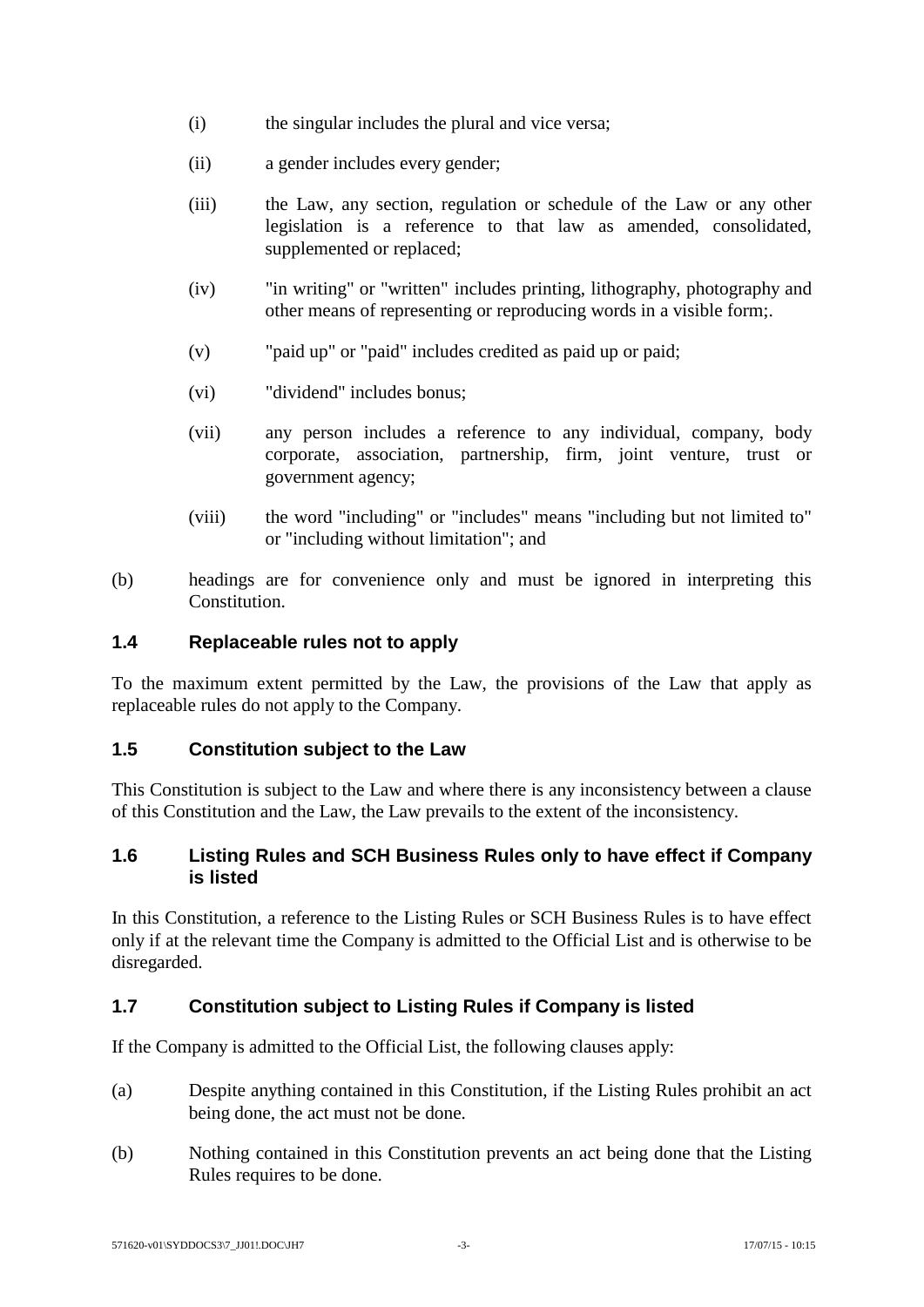- (c) If the Listing Rules require an act to be done or not to be done, authority is given for that act to be done or not to be done (as the case may be).
- (d) If the Listing Rules require this Constitution to contain a provision and it does not contain that provision, is deemed to contain that provision.
- (e) If the Listing Rules requires this Constitution not to contain a provision and it contains that provision, this Constitution is deemed not to contain that provision.
- (f) If any provision of this Constitution is or becomes inconsistent with the Listing Rules, this Constitution is deemed not to contain that provision to the extent of the inconsistency.

# **2. Share Capital**

# **2.1 Allotment and issue of Shares under control of Directors**

The allotment and issue of Shares is under the control of the Directors. Subject to the Law and the Listing Rules, the Directors:

- (a) may allot, issue or otherwise dispose of Shares to any persons, on any terms and conditions, at that issue price and at those times as the Directors think fit;
- (b) have full power to give any person a call or option over any Shares during any time and for any consideration as the Directors think fit; and
- (c) may issue Shares with any preferential, deferred or special rights, privileges or conditions or with any restrictions (whether in regard to dividend, voting, return of Share capital or otherwise) as the Directors determine.

# **2.2 Company may issue preference Shares**

The Company may not issue any preference Shares unless the rights and restrictions attaching to those preference Shares are set out in this Constitution or in a Special Resolution.

# **2.3 Redeemable preference Shares**

The Company may issue preference Shares which are, or at the option of the Company are to be, liable to be redeemed. The terms upon which and the manner in which any redemption is to be effected must, if permitted by law, be specified in the conditions of issue of the preference Shares.

# **2.4 Rights of holders of preference Shares**

All preference Shares issued by the Company confer on the holders of those preference Shares:

- (a) the same rights as holders of ordinary Shares to receive notices, reports and accounts and to attend general meetings of the Company; and
- (b) the right to vote in each of the following circumstances and in no others: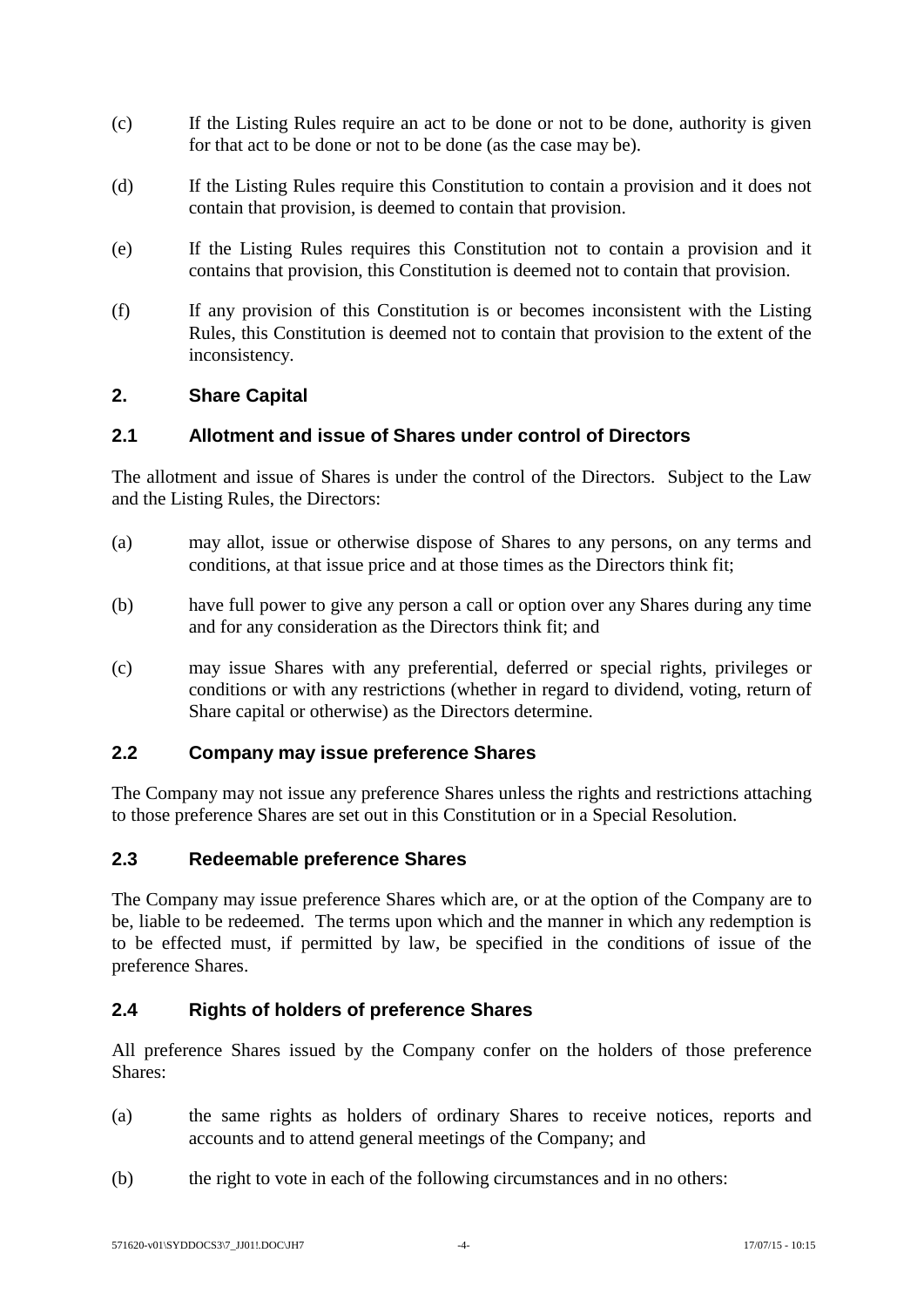- (i) during a period during which a dividend (or part of a dividend) for the Share is in arrears;
- (ii) on a proposal to reduce the Company's Share capital;
- (iii) on a Resolution to approve the terms of a buy-back agreement;
- (iv) on a proposal that affects rights attached to the Share;
- (v) on a proposal to wind up the Company;
- (vi) on a proposal for the disposal of the whole of the Company's property, business and undertaking; and
- (vii) during the winding up of the Company.

### **2.5 Interest on share capital**

The Company is authorised to pay interest on share capital in the circumstances and on the conditions provided for in the Law.

#### **2.6 Brokerage or commission**

Subject to the provisions and restrictions contained in the Law and the Listing Rules, the Company may pay brokerage or commission to any person in consideration of the person subscribing or agreeing to subscribe (whether absolutely or conditionally) for any Shares in the Company or for procuring or agreeing to procure subscriptions (whether absolutely or conditionally) for any Shares in the Company. Any brokerage or commission may be paid or satisfied in cash, Shares, debentures or debenture stock of the Company or otherwise.

#### **2.7 Joint Holders**

Where 2 or more persons are registered as the holders of any Share, they are deemed to hold the Share as joint tenants with benefits of survivorship, subject to the following provisions:

- (a) the joint holders are jointly and severally liable for all payments (including calls and instalments) which are to be made for the Share;
- (b) on the death of any joint holder, the survivor or survivors are the only person or persons recognised by the Company as having any title to the Share, but the Directors may require evidence of death;
- (c) any 1 joint holder may give a valid receipt for any dividend, bonus or return of capital payable to the joint holders; and
- (d) delivery of a notice or a certificate for a Share to any joint holder is sufficient delivery to all the joint holders.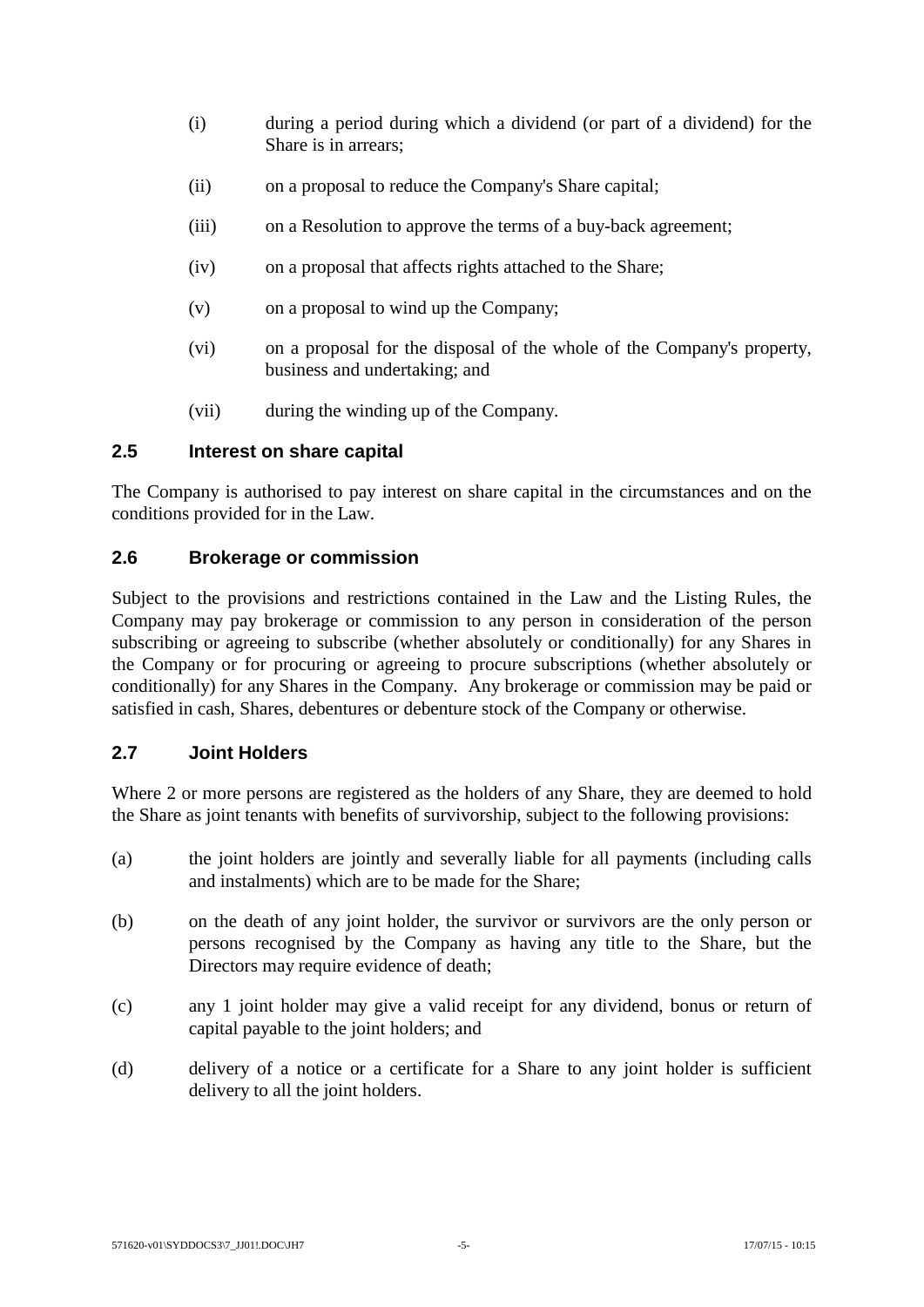# **2.8 Recognition of trusts or other interests**

Subject to the provisions of the Law, the Company is entitled to treat the registered holder of any Shares as the absolute owner of those Shares and, accordingly, the Company is not bound to recognise (whether or not it has notice):

- (a) a person as holding a Share upon any trust; or
- (b) any equitable, contingent, future or partial interest in any Share or unit of a Share.

# <span id="page-12-0"></span>**3. Certificates**

#### **3.1 Certificated holdings**

The provisions of this clause [3](#page-12-0) apply only to the extent that the Company is required by the Law, the Listing Rules or the SCH Business Rules to issue certificates for Shares or other marketable securities of the Company, and then only for those Shares or other marketable securities for which certificates are required to be issued.

#### **3.2 Issue of certificates**

Subject to this Constitution, where the Company is required by the Law, the Listing Rules or the SCH Business Rules to issue certificates for Shares or other marketable securities of the Company, the certificates must be issued under the Seal and in accordance with the Law, the Listing Rules and SCH Business Rules and must include all information required by the Law, the Listing Rules and SCH Business Rules.

# **3.3 Entitlement of Member to certificate**

Subject to this Constitution, every Member is entitled free of charge to 1 certificate for each class of Shares or other marketable securities registered in its name or to several certificates each for a reasonable proportion of those Shares or marketable securities.

# **3.4 Certificate for joint holders**

Where Shares or other marketable securities are registered in the names of 2 or more persons, only 1 certificate is required to be issued for each class of those Shares or marketable securities.

#### **3.5 Cancellation of certificate on transfer**

(a) Subject to this Constitution, on every application to register the transfer of any Shares or other marketable securities or to register any person as a Member in respect of any Shares or other marketable securities which may have been transmitted to that person by operation of law, the certificate for those Shares or other marketable securities must be delivered up to the Company for cancellation and a new certificate in similar form specifying the Shares or other marketable securities transferred or transmitted must be delivered to the transferee or transmittee within 5 business days after the day of lodgment with the Company of the registrable transfer or transmission notice.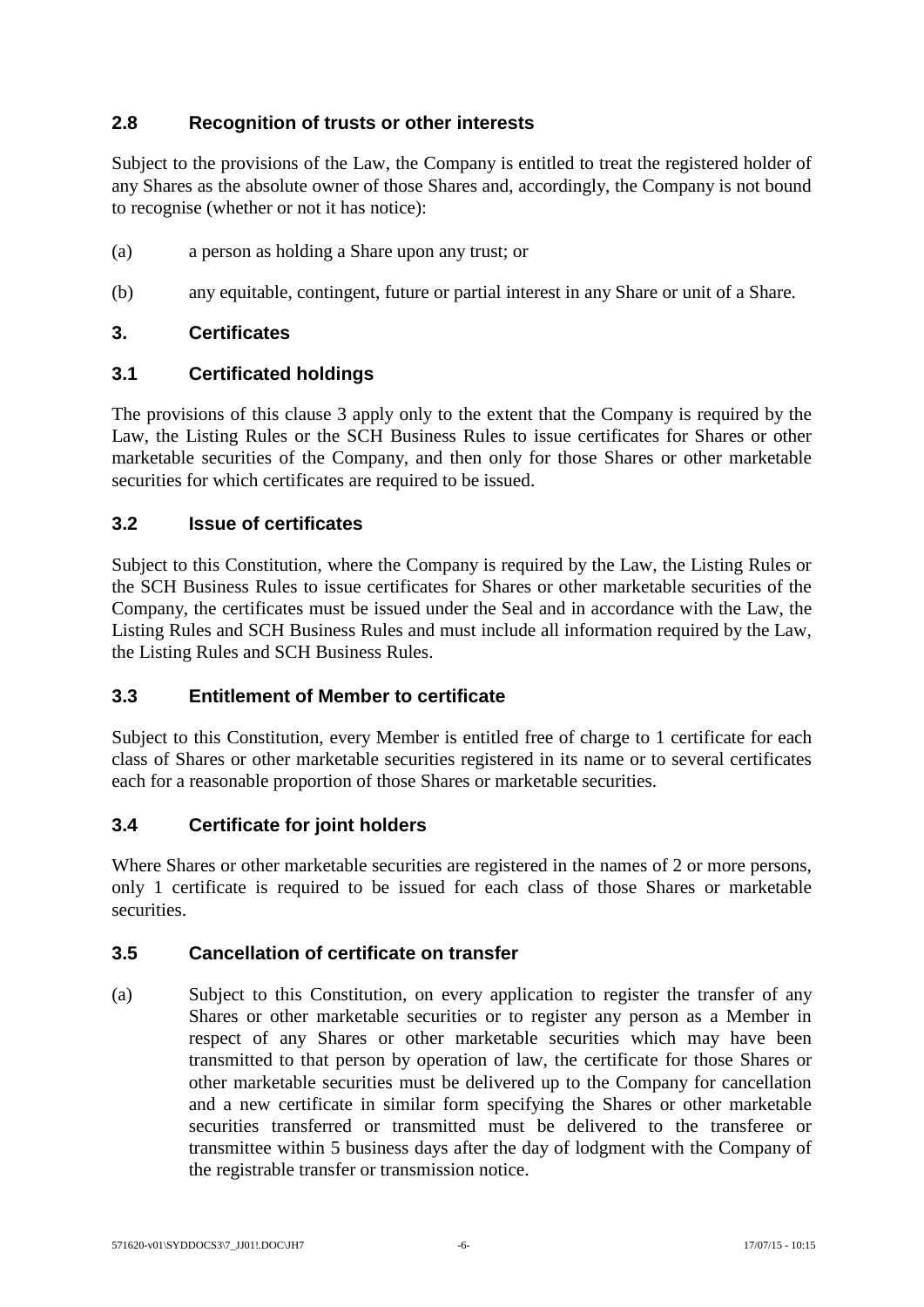(b) If registration is required for some only of the Shares or other marketable securities specified on the certificate delivered up to the Company, a new certificate specifying the Shares or other marketable securities remaining untransferred or untransmitted must be delivered to the transferor.

### **3.6 Replacement of certificates**

- (a) The Company must issue a replacement certificate:
	- (i) if the certificate is worn out or defaced, upon production of the certificate to the Company to be replaced and cancelled; or
	- (ii) if the certificate is lost or destroyed, upon the Company being furnished with:
		- (A) evidence that the certificate has been lost or destroyed, and has not been disposed of or pledged, as is required by the Law;
		- (B) an undertaking to return the certificate, if found, as required by the Law; and
		- (C) if the Directors consider it necessary, a bond or indemnity as the Law authorises the Directors to require.
- (b) All replacement certificates must be issued within 5 business days after the Company receives the original certificate or evidence of loss or destruction.

# <span id="page-13-0"></span>**4. CHESS**

# **4.1 Participation in CHESS**

- (a) The Board may at any time resolve that the Company will participate in CHESS.
- (b) This clause [4](#page-13-0) will apply if the Company is granted participation in CHESS.

# **4.2 Compliance with SCH Business Rules**

The Company must comply with the SCH Business Rules if any of its securities are CHESS approved securities. In particular the Company must comply with the requirements of the SCH Business Rules and Listing Rules regarding the maintenance of registers, the issuing of holding statements and transfers in relation to its CHESS approved securities.

#### **4.3 Registers**

If the Company's securities are CHESS approved securities, in addition to the CHESS subregister, it must provide for an issuer sponsored subregister, or a certificated subregister, or both (at least if the Company has Restricted Securities on issue).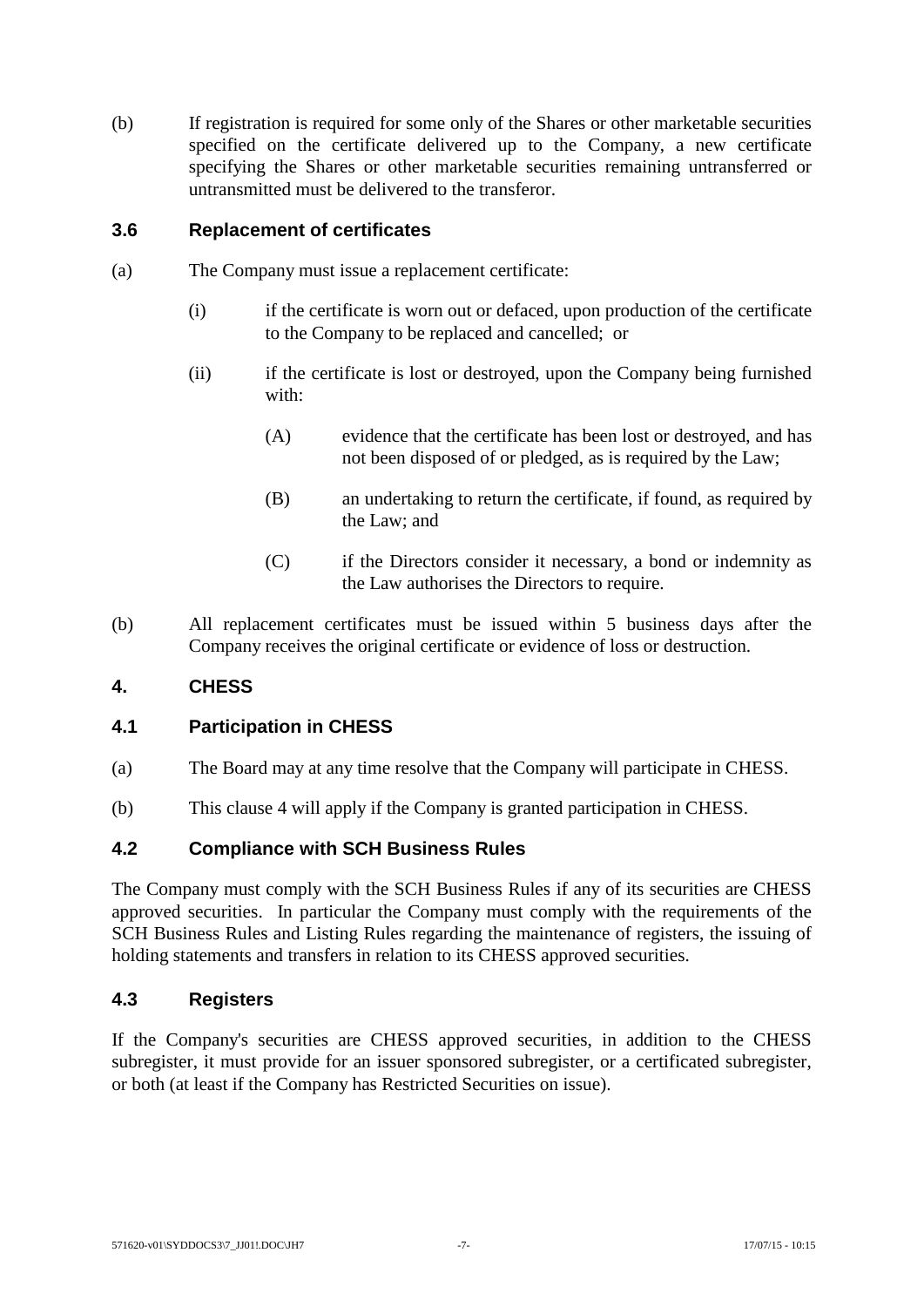# **4.4 No interference with proper SCH transfer**

The Company must not in any way prevent, delay or interfere with the generation of a proper SCH transfer or the registration of a paper-based transfer in registrable form (which satisfies the requirements of clause [8\)](#page-18-0), except as permitted by clause [8.4,](#page-19-0) the Listing Rules or SCH Business Rules.

**5. Lien**

# <span id="page-14-0"></span>**5.1 Lien**

- (a) The Company has a first and paramount lien on every Share for:
	- (i) unpaid calls and instalments on those Shares;
	- (ii) if the Shares were acquired under an employee incentive scheme, any amount owing to the Company for acquiring those Shares; and
	- (iii) any amount the Company is required by law to pay (and has paid) in respect of the Share of a Member or deceased Member.
- (b) A lien extends to reasonable interest at any rates the Directors may determine, and expenses incurred because the amount is not paid.

#### <span id="page-14-1"></span>**5.2 Extent of lien**

The Company's lien (if any) on a Share extends to all dividends, bonuses and other monies payable for the Share including the proceeds of sale of the Share, and the Company may deduct or set-off against any dividends, bonuses or other monies, any monies due and payable to the Company.

# **5.3 Exemption from lien**

The Directors may at any time declare any Share to be wholly or in part exempt from the provisions of clauses [5.1](#page-14-0) and [5.2.](#page-14-1)

#### **5.4 Sale under lien**

The Company may sell any Shares on which the Company has a lien in any manner the Directors think fit provided that no sale may be made:

- (a) unless a sum in respect of which the lien exists is presently payable; and
- (b) until the expiration of 30 days after a notice in writing, stating and demanding payment of the amount which is presently payable, has been given to the registered holder of the Shares or the person entitled to the Shares because of the death or bankruptcy of the registered holder.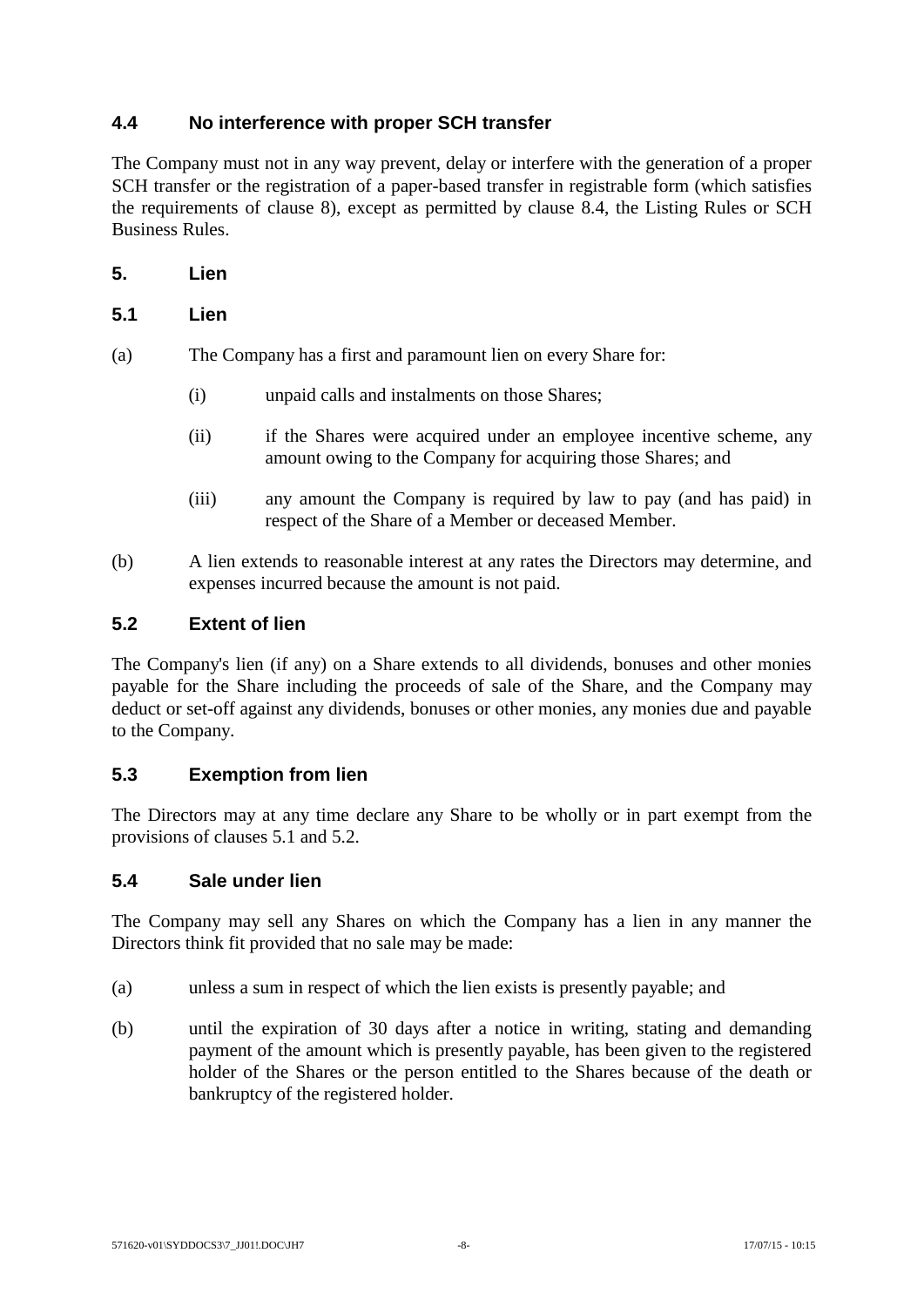# **5.5 Proceeds of sale of Shares sold under lien**

The net proceeds of the sale of Shares sold under lien (after payment of all costs and expenses incurred in selling the Shares) will be received by the Company and applied in payment of that part of the amount for which the lien exists and which is presently payable and any interest on that amount, and the balance (if any) is to be paid to the person registered as the holder of the Shares immediately before the Shares were sold.

# **5.6 Transfer on sale under lien**

- (a) The Company may do all things necessary to give effect to a sale of Shares on which the Company has a lien, including authorising a Director or any other person to:
	- (i) execute a transfer of the Shares sold in favour of the purchaser of the Shares; and
	- (ii) do all acts and things as are necessary or desirable under the Law, the Listing Rules or SCH Business Rules to effect a transfer of the Shares sold in favour of the purchaser of the Shares.
- (b) The purchaser is to be registered as the holder of the Shares transferred, and is not bound to see to the application of the purchase money, nor will the purchaser's title to the Shares be affected by any irregularity or invalidity in connection with the sale.

# **6. Calls**

# **6.1 Directors may make calls**

The Directors may make calls as they think fit on the Members for all monies unpaid on the Shares held by the Members that are not monies made payable at fixed times by the conditions of allotment. A call will be deemed to have been made when the Resolution of the Directors authorising that call was passed and may be made payable by instalments. The Directors may revoke or postpone a call.

# **6.2 Notice of calls**

The Company must give written notice of a call at least 30 business days before the call is due. The notice must specify the time and place for payment and any other information required by the Listing Rules. The non-receipt of any notice by, or the accidental omission to give notice of any call to, any Member will not invalidate the call.

#### **6.3 Difference in terms of issue as to calls**

The Directors may, on the issue of Shares, differentiate between the holders as to the amount of calls to be paid and the time for payment of those calls.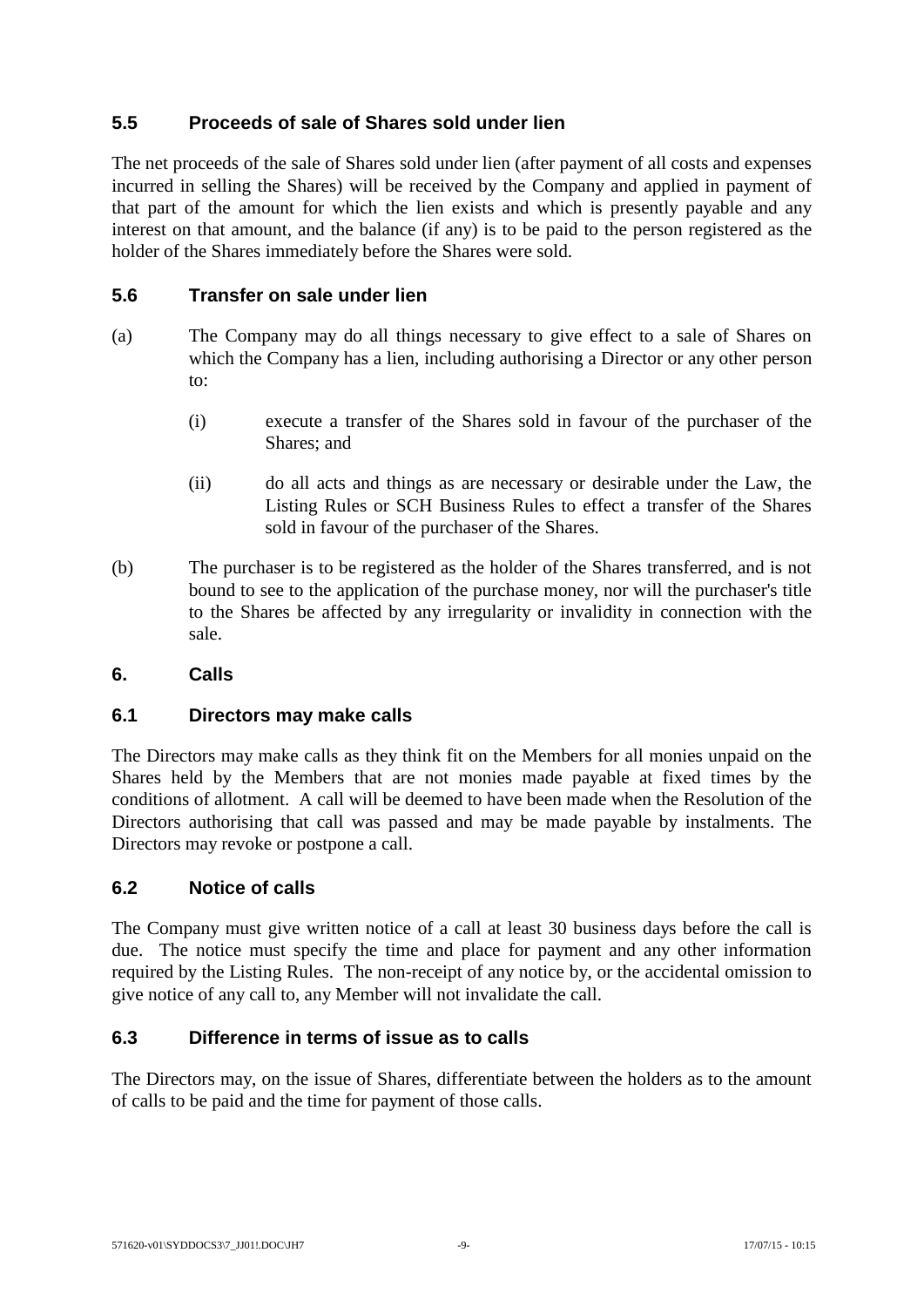# **6.4 Fixed payments deemed calls**

Any sum which, by the terms of issue of a Share, becomes payable on allotment or at any fixed date, will for the purposes of this Constitution be deemed to be a call duly made and payable on the date on which the sum is payable. In case of non-payment, all the relevant provisions of this Constitution as to payment of interest and expenses, forfeiture or otherwise will apply as if the sum had become payable by virtue of a call duly made and notified.

# **6.5 Interest on sums not paid**

If a sum called in respect of a Share is not paid on or before the date for payment, then that sum will bear interest from the date for payment to the time of actual payment at any rates as the Directors may determine. The Directors may waive payment of interest, either in whole or in part.

# **6.6 Payment of calls**

Each Member must pay the amount of every call made on it at the times and places appointed by the Directors.

# **6.7 Proof of calls**

In any proceeding for the recovery of monies due for any call, it is sufficient and conclusive evidence of the debt if it is proved that:

- (a) the name of the Member sued is entered in the Register as the holder or 1 of the holders of the Shares in respect of which the call was made;
- (b) the Resolution making the call was recorded in the minute book; and
- (c) notice of the call was given to the Member sued in accordance with this Constitution.

# **6.8 Prepayment of calls**

The Directors may, if they think fit, receive from any Member willing to advance it, all or any part of the amount unpaid upon the Shares held by it beyond the sums actually called up. The Directors may then either:

- (a) if the Member so requests, make a call on the Member for the amount advanced, pro rata in respect of all Shares held by that Member on which monies remain unpaid or on any other basis as agreed between that Member and the Directors; or
- (b) authorise payment by the Company of interest on the whole or any part of the amount so received until the amount becomes due or is repaid at the rate agreed between the Member paying the sum in advance and the Directors. The Directors may at any time authorise repayment of the whole or any part of the amount paid in advance upon giving to the Member 1 Month's notice of the date for repayment.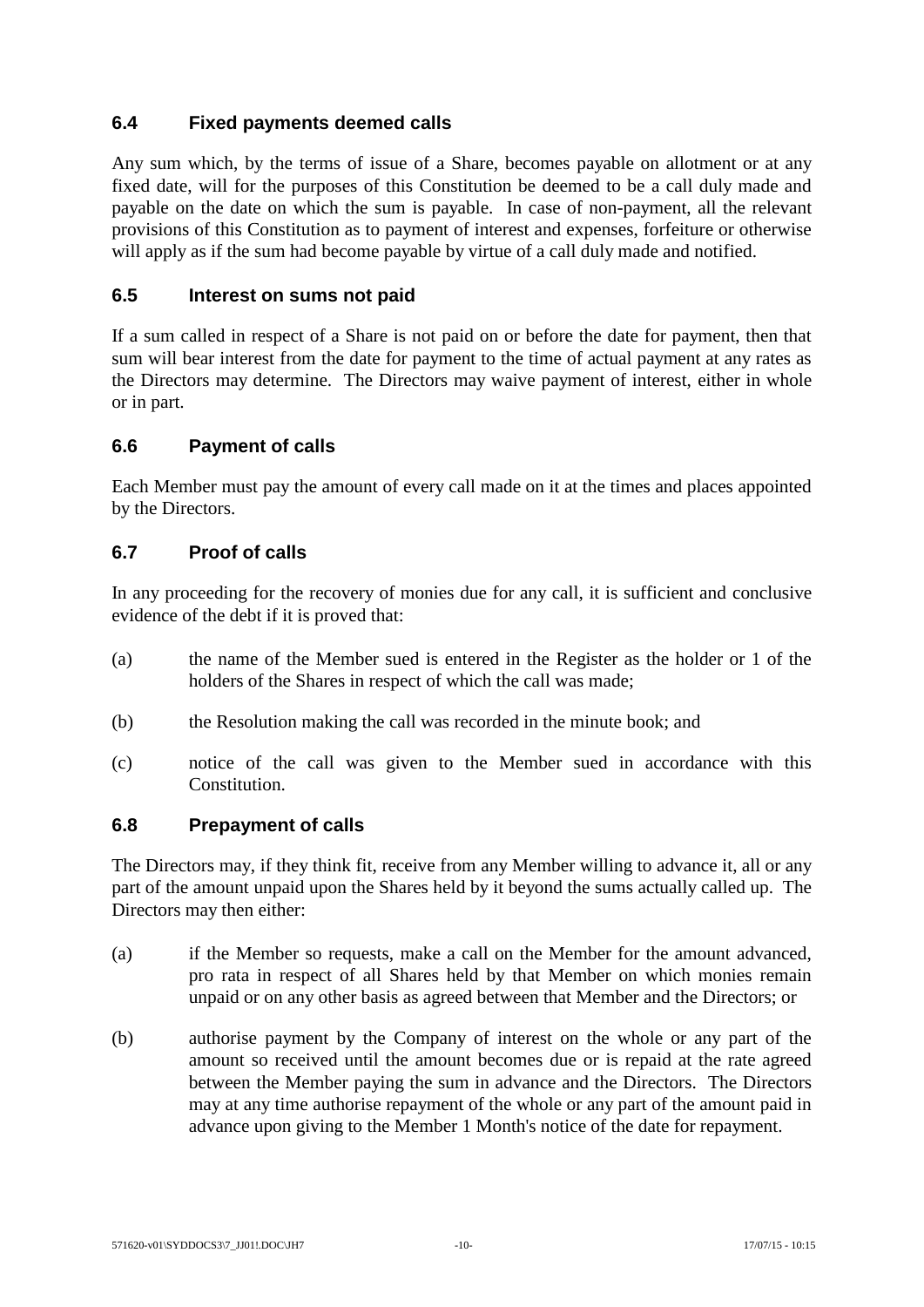# **7. Forfeiture of Shares**

# **7.1 Forfeiture upon non-payment of calls**

Unless the Directors otherwise determine, any Share upon which a call is unpaid at the expiration of 14 days after the day for its payment will be absolutely forfeited without any Resolution of the Directors or other proceeding. Subject to the Law and the Listing Rules, the Directors may then proceed to cancel or sell the forfeited Shares.

# **7.2 Evidence of forfeiture**

A statement in writing declaring that the person making the statement is a Director or Secretary of the Company and that a Share in the Company has been forfeited on a date stated in the statement, is conclusive evidence of the facts stated in the statement as against all persons claiming to be entitled to the Share.

# **7.3 Effect of forfeiture**

Upon forfeiture of a Share:

- (a) the person whose Share is forfeited will cease to be a Member in respect of the forfeited Share;
- (b) that person will lose all entitlements to dividends declared in respect of the forfeited Share and not actually paid; and
- (c) that person remains liable to pay to the Company all money which, at the date of forfeiture, was payable by it to the Company in respect of the forfeited Share together with interest on that amount from the date of forfeiture until payment at the rate determined by the Directors. The Directors are under no obligation to enforce payment.

# **7.4 Sale of forfeited Share**

- (a) If the Directors determine to sell any forfeited Shares, the Company may dispose of any forfeited Shares on any terms and in any manner as the Directors determine, and in accordance with any applicable requirements of the Law and the Listing Rules.
- (b) The Company may do all things necessary to give effect to the sale of the forfeited Shares, including authorising a Director or any other person to:
	- (i) execute a transfer of the Shares sold in favour of the purchaser of the Shares; and
	- (ii) do all acts and things as are necessary or desirable under the Law, the Listing Rules or SCH Business Rules, to effect a transfer and to enable the forfeited Shares to be disposed of.
- (c) The transferee of the forfeited Shares is not bound to see to the application of any money paid as consideration. The title of the transferee to the Shares is not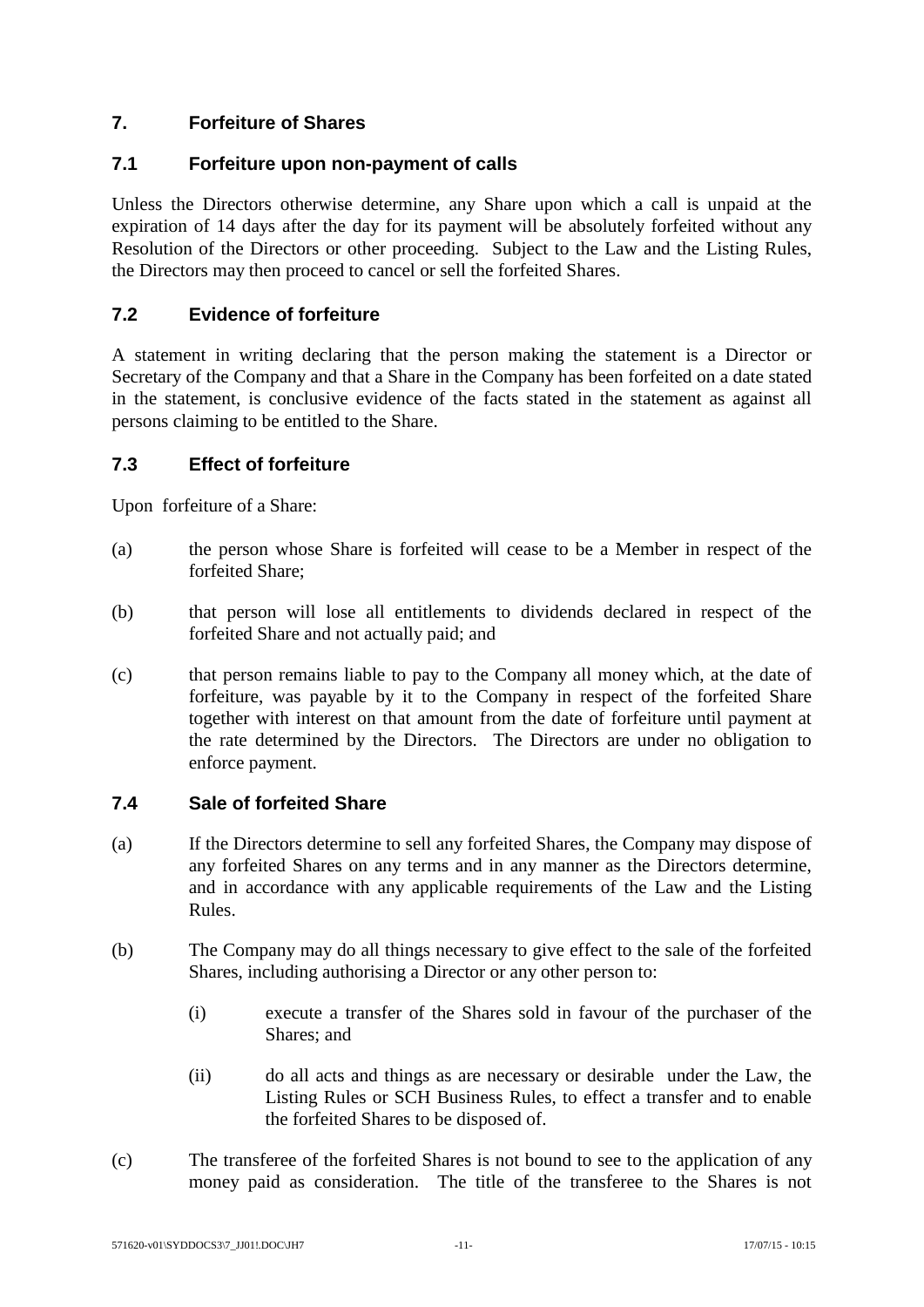affected by any irregularity or invalidity in connection with the forfeiture, sale or disposal of the Shares.

# **7.5 Proceeds of sale**

The proceeds of sale of any forfeited Shares received by the Company must be applied in payment of:

- (a) first, the expenses of the sale;
- (b) second, any expenses necessarily incurred in connection with the forfeiture, including any interest accrued;
- (c) third, the calls then due and unpaid; and
- (d) the balance (if any) must be paid to the Member whose Shares have been sold within 5 business days of receipt by the Company of the proceeds of sale.

# **7.6 Redemption of forfeited Shares**

A Share belonging to a person which has been forfeited may be redeemed at any time up to, but not including, the day on which the Share is intended to be sold, by payment to the Company of all calls due on the Share and any other costs and expenses which may be permitted by the Law and the Listing Rules, and on payment the person is entitled to the Share as if the forfeiture had not occurred.

# **7.7 Surrender of Shares**

The Directors may accept the surrender of any Share which they are entitled to forfeit on any terms they think fit and any Share so surrendered may be disposed of in the same manner as a forfeited Share.

# <span id="page-18-0"></span>**8. Transfer of Shares**

# <span id="page-18-1"></span>**8.1 Transfer document**

Subject to this Constitution, the Law, the Listing Rules and SCH Business Rules a Member may transfer all or any Shares by a transfer document duly stamped (if necessary) and delivered to the Company. The transfer document must be in writing in the usual or common form or in any other form as the Directors may from time to time prescribe or, in particular circumstances, agree to accept and must signed by or on behalf of the transferor or as otherwise permitted by the Law.

# <span id="page-18-2"></span>**8.2 Registration procedure**

Subject to this Constitution, the Law, the Listing Rules and SCH Business Rules every transfer document must be delivered to the Company accompanied by the certificate for the Shares to be transferred and any other evidence the Directors may require to prove the title of the transferor or its right to transfer the Shares. All transfer documents that are registered must be retained by the Company but any transfer document which the Directors refuse to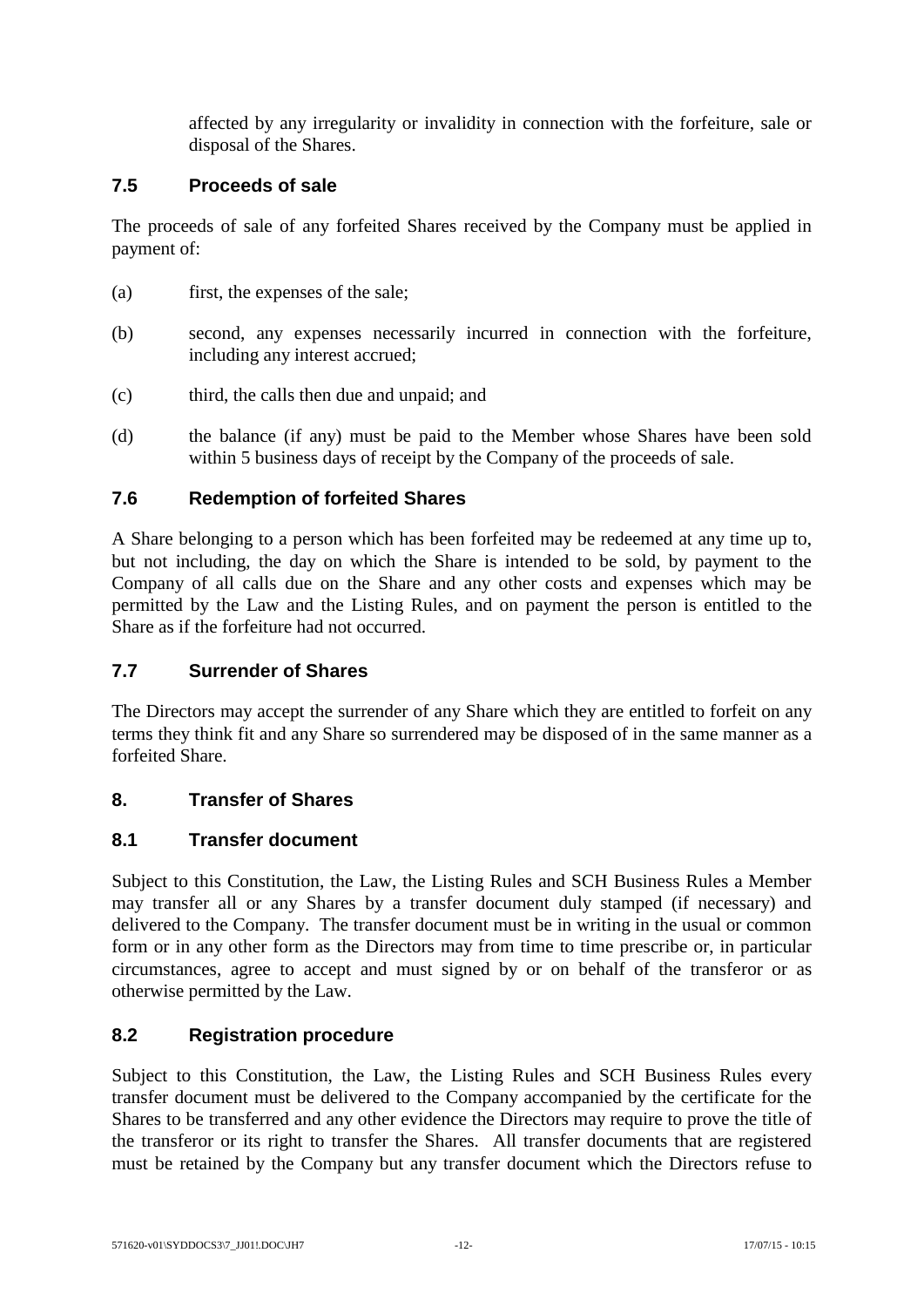register must (except in the case of fraud or suspected fraud) be returned on demand to the person who deposited that document.

# **8.3 Registration of transfer**

Subject to clause [8.4,](#page-19-0) the Company must register each registrable paper-based transfer of Shares which complies with clauses [8.1](#page-18-1) and [8.2,](#page-18-2) the Law and the Listing Rules and must do so without charge.

# <span id="page-19-0"></span>**8.4 Restrictions on transfer**

Except as otherwise provided for in the Listing Rules and SCH Business Rules, the Directors may in their absolute discretion ask SCH to apply a holding lock to prevent a proper SCH transfer, or refuse to register a paper-based transfer, of a Share where:

- (a) the Company has a lien on the Shares the subject of the transfer;
- (b) the Company is served with a court order that restricts a Member's capacity to transfer the Shares;
- (c) registration of the transfer may break an Australian law and the ASX has agreed in writing to the application of a holding lock (which must not breach a SCH Business Rule) or that the Company may refuse to register a transfer;
- (d) during the escrow period of Restricted Securities;
- (e) if the transfer is paper-based, either a law related to stamp duty prohibits the Company from registering it or the Company is otherwise allowed to refuse to register it under the Listing Rules; or
- (f) the transfer does not comply with the terms of any employee incentive scheme of the Company.

# **8.5 Notice of refusal to register**

- (a) If the Company refuses to register a paper-based transfer under clause [8.4,](#page-19-0) it must tell the lodging party in writing of the refusal and the reason for it, within 5 business days after the date on which the transfer was lodged.
- (b) If the Company asks SCH to apply a holding lock under clause [8.4,](#page-19-0) it must tell the holder of the Shares in writing of the holding lock and reason for it, within 5 business days after the date in which it asked for the holding lock.

# **8.6 Transfer not complete until name entered in the Register**

Subject to the SCH Business Rules, the transferor of a Share remains the holder of the Share until the name of the transferee is entered in the Register in respect of that Share.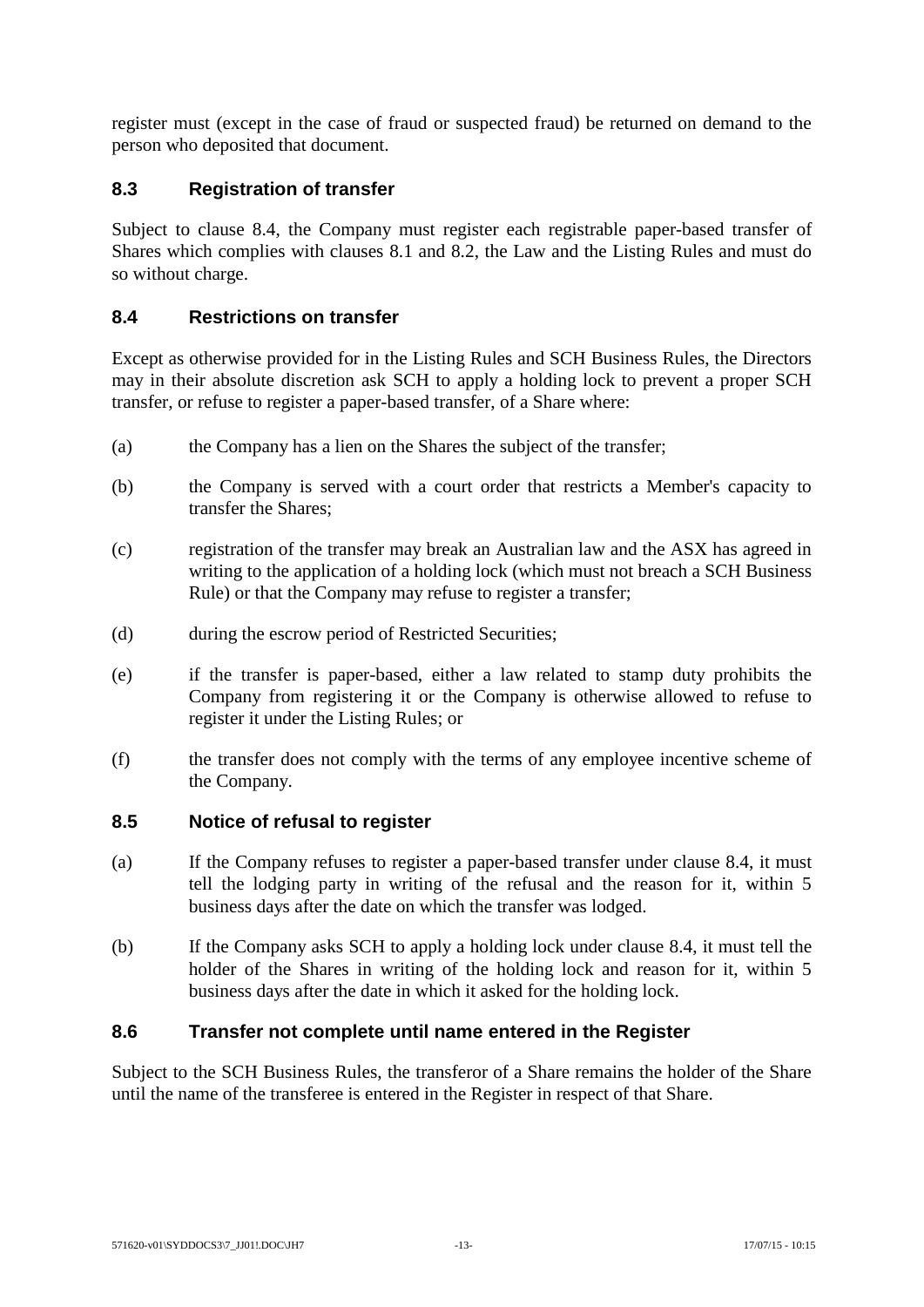# **8.7 More than 3 persons registered**

If more than 3 persons are noted in the Register as holders of securities of the Company, or a request is made to register more than 3 persons then (except in the case of executors or trustees or administrators of a deceased Member), the first 3 persons named in the Register or the request (as the case may be) are deemed to be the holders of those securities and no other persons will be regarded by the Company as a holder of those securities for any purpose whatsoever.

# **9. Transmission of Shares**

# **9.1 Death of a Member**

In the event of the death of a Member:

- (a) where the Member was a joint holder of any Shares, the surviving joint holder (or holders) is (or are) the only person (or persons) recognised by the Company as having any title to or interest in those Shares; and
- (b) the legal personal representatives of the Member (not being 1 of 2 or more joint holders) are the only persons recognised by the Company as having any title to or interest in the Shares registered in its name.

#### **9.2 Transmission on death or bankruptcy**

Any person becoming entitled to a Share as a consequence of the death or bankruptcy of a Member or otherwise by operation of law may, upon production of any evidence of its entitlement which the Directors may require, elect either to be registered itself as holder of the Share or to have some person nominated by it registered as the transferee of that Share.

# **9.3 Election as to registration on transmission**

If the person becoming entitled to a Share elects to be registered itself, it must deliver or send to the Company a notice in writing signed by it stating that it so elects. If the person becoming entitled to a Share elects to have another person registered, it must effect a transfer of the Share in favour of that person. All the limitations, restrictions and provisions of this Constitution relating to the right to transfer, the form of transfer and the registration of transfers of Shares will be applicable to any notices or transfers.

# **10. Alteration of capital**

# **10.1 Company's power to alter capital**

The Company may, by Resolution passed at a general meeting:

- (a) consolidate all or any of its Shares into Shares of a larger amount;
- (b) subdivide its Shares or any of them into Shares of a smaller amount, but so that in the subdivision the proportion between the amount paid and the amount (if any)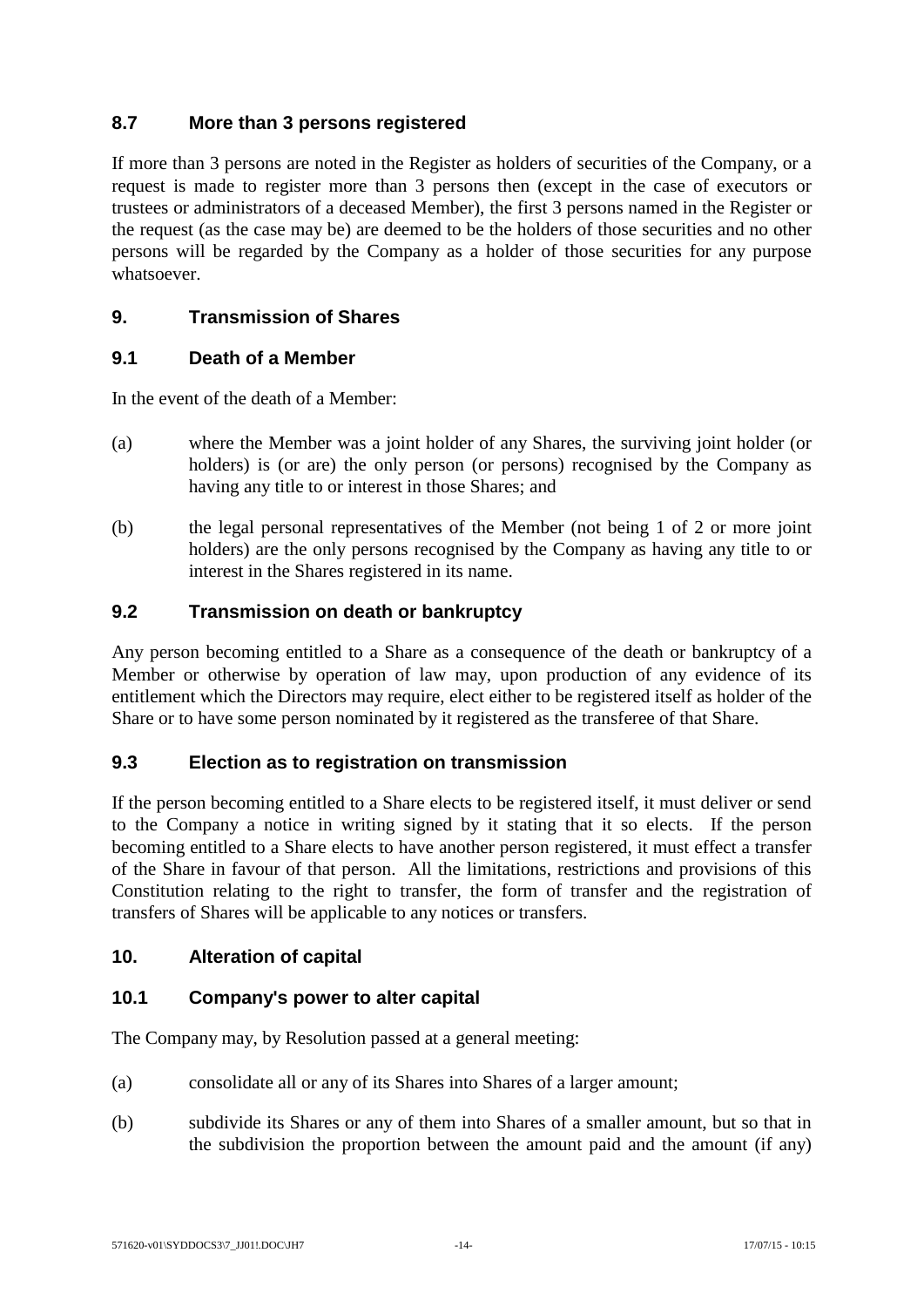unpaid on each subdivided Share is the same as it was for the Share from which the subdivided Share is derived; or

(c) cancel Shares which have been forfeited, subject to the requirements of the Listing Rules.

# **10.2 Reduction of capital**

Subject to the Law and the Listing Rules, the Company may reduce its capital in any manner.

# **10.3 Power to buy Shares**

The Company may, in accordance with the Law and the Listing Rules, buy its own Shares on any terms and conditions determined by the Directors.

# **11. Variation or cancellation of rights**

# <span id="page-21-0"></span>**11.1 Variation or cancellation of rights of class of Shares**

Subject to the Law and the Listing Rules, all or any of the rights and privileges attached to any class of Shares (unless otherwise provided by the terms of issue of the Shares of that class) may be varied or cancelled with the consent in writing of the holders of at least 75% of the Shares issued in that class or with the sanction of a Special Resolution passed at a meeting of holders of the Shares of that class. In relation to any meeting to approve that Resolution:

- (a) the necessary quorum is the holders present personally or by proxy attorney or representative and entitled to vote in respect of at least 5% of the issued Shares of the class; and
- (b) the provisions contained in this Constitution relating to notice of meetings, the appointment of a chairperson and of proxies, attorneys and representatives, the depositing and form and validity of proxies and the conduct of general meetings will otherwise apply to any meeting of a class.

# **11.2 No consent or sanction required for redemption**

A consent or sanction referred to in clause [11.1](#page-21-0) is not required for the redemption of any Shares or any other variation of rights attaching to any Shares where that redemption or variation is in accordance with the terms of issue of those Shares.

# **11.3 No variation by issue of further Shares ranking equally**

The rights conferred upon the holders of the Shares of any class is not, unless otherwise expressly provided by the terms of issue of the Shares of that class, be deemed to be varied by the creation or issue of further Shares ranking equally in respect of those rights.

# **12. Restricted Securities**

The Company must comply in all respects with the requirements of the Listing Rules relating to Restricted Securities. Notwithstanding any other provisions of this Constitution: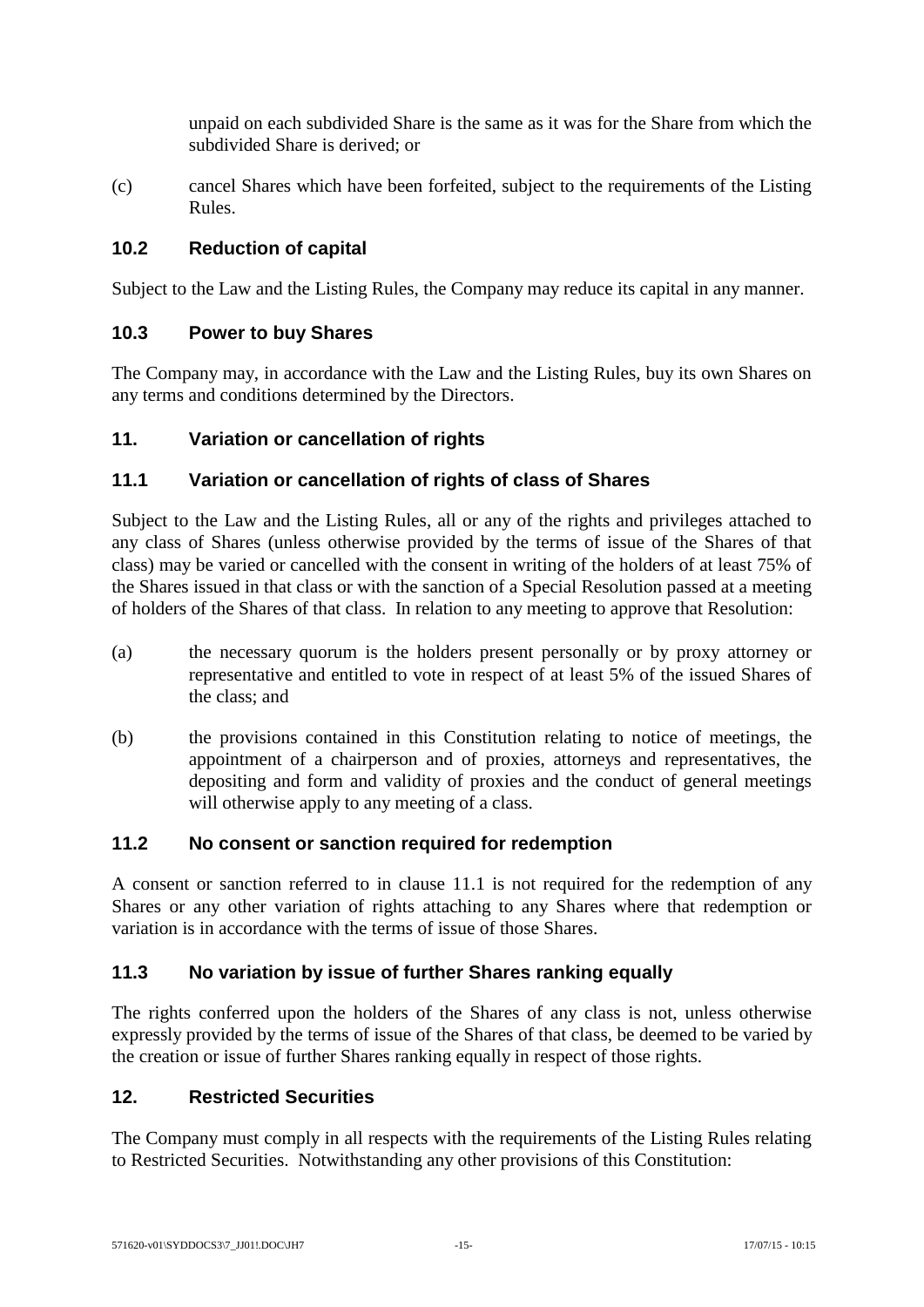- (a) Restricted Securities cannot be disposed of (as the term "disposed" is defined in the Listing Rules) during the escrow period for those Restricted Securities, except as permitted by the Listing Rules or the ASX;
- (b) the Company must refuse to acknowledge a disposal (including registering a transfer) of Restricted Securities during the escrow period for any Restricted Securities except as permitted by the Listing Rules or the ASX; and
- (c) during a breach of the Listing Rules relating to Restricted Securities, or a breach of a restriction agreement, the holder of the Restricted Securities is not entitled to any dividend or distribution, or voting rights, in respect of the Restricted Securities.

# **13. Proportional takeover bids**

# **13.1 Definitions**

In this clause:

"approving resolution" has the same meaning as in section 648D(1) of the Law;

"approving resolution deadline" has the meaning specified in section 648D(2) of the Law;

"associate" has the meaning specified in section 9 of the Law;

"proportional takeover bid" has the meaning specified in section 9 of the Law;

# **13.2 Prohibition on registration of transfer unless takeover scheme approved**

Where an offer has been made under a proportional takeover bid in respect of Shares included in a class of Shares in the Company the registration of a transfer giving effect to a contract resulting from the acceptance of an offer made under the proportional takeover bid is prohibited unless and until an approving resolution to approve the proportional takeover bid is passed in accordance with the provisions of this Constitution.

# **13.3 Approving resolution**

An approving resolution is to be voted on at a meeting, convened and conducted by the Company of the persons entitled to vote on the approving resolution under section 648D(1)(b) of the Law.

# **13.4 Entitlement to vote on approving resolution**

A person (other than the bidder or an associate of the bidder) who, as at the end of the day on which the first offer under the proportional takeover bid was made, held Shares included in that class is entitled to vote on an approving resolution and, for the purposes of so voting, is entitled to 1 vote for each of those Shares.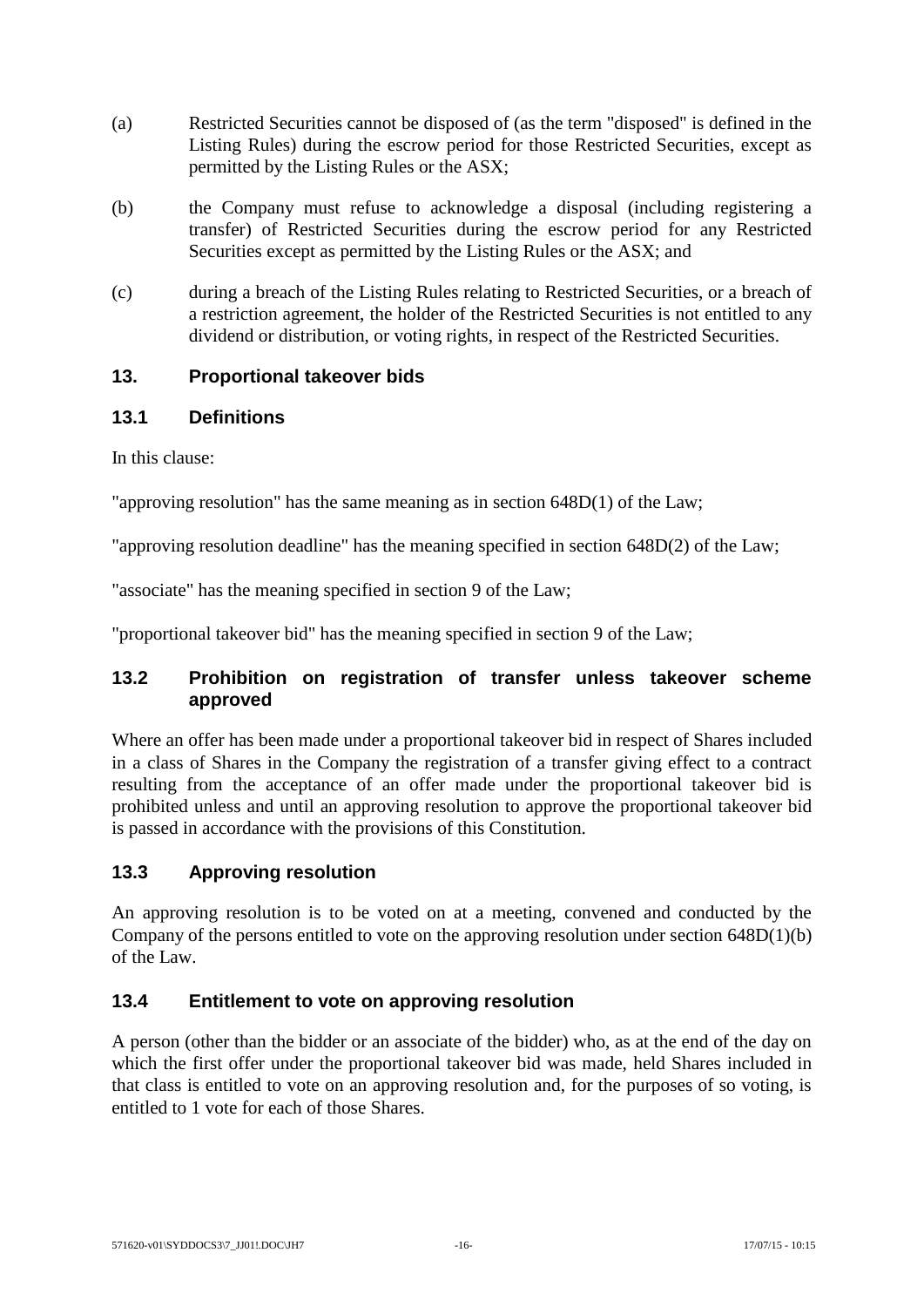# **13.5 Bidder and associates not entitled to vote**

The bidder or an associate of the bidder is not entitled to vote on an approving resolution.

# **13.6 Approving resolution passed**

An approving resolution is taken to have been passed if the proportion that the number of votes in favour of the resolution bears to the total number of votes on the Resolution is greater than 50%, and otherwise is taken to have been rejected.

# **13.7 General meeting provisions to apply**

The provisions of this Constitution that apply to a general meeting of the Company apply, with any modifications as the circumstances require, to a meeting that is convened pursuant to this clause and apply as if that meeting was a general meeting of the Company.

# **13.8 Meeting to be held before approving resolution deadline**

Where takeover offers have been made under a proportional takeover bid, then the Directors of the Company must ensure that a Resolution to approve the proportional takeover bid is voted on in accordance with this clause before the approving resolution deadline in relation to the proportional takeover bid.

# **13.9 Notice as to whether approving resolution is passed**

Where an approving resolution to approve a proportional takeover bid is voted on, in accordance with this clause, before the approving resolution deadline in relation to the proportional takeover bid, the Company must, on or before the approving resolution deadline:

- (a) give to the bidder; and
- (b) serve on the Home Branch.

a notice in writing stating that an approving resolution to approve the proportional takeover bid has been voted on and that the approving resolution has been passed, or has been rejected, as the case requires.

# **13.10 Approving resolution deemed to have been passed**

Where, as at the end of the day before the approving resolution deadline in relation to a proportional takeover bid under which offers have been made, no Resolution to approve the proportional takeover bid has been voted on in accordance with this clause, an approving resolution to approve the proportional takeover bid is, for the purposes of this clause, be deemed to have been passed in accordance with this clause.

# **13.11 Effect of this clause**

This clause ceases to have effect on the third anniversary of the date of its adoption or of its most recent renewal.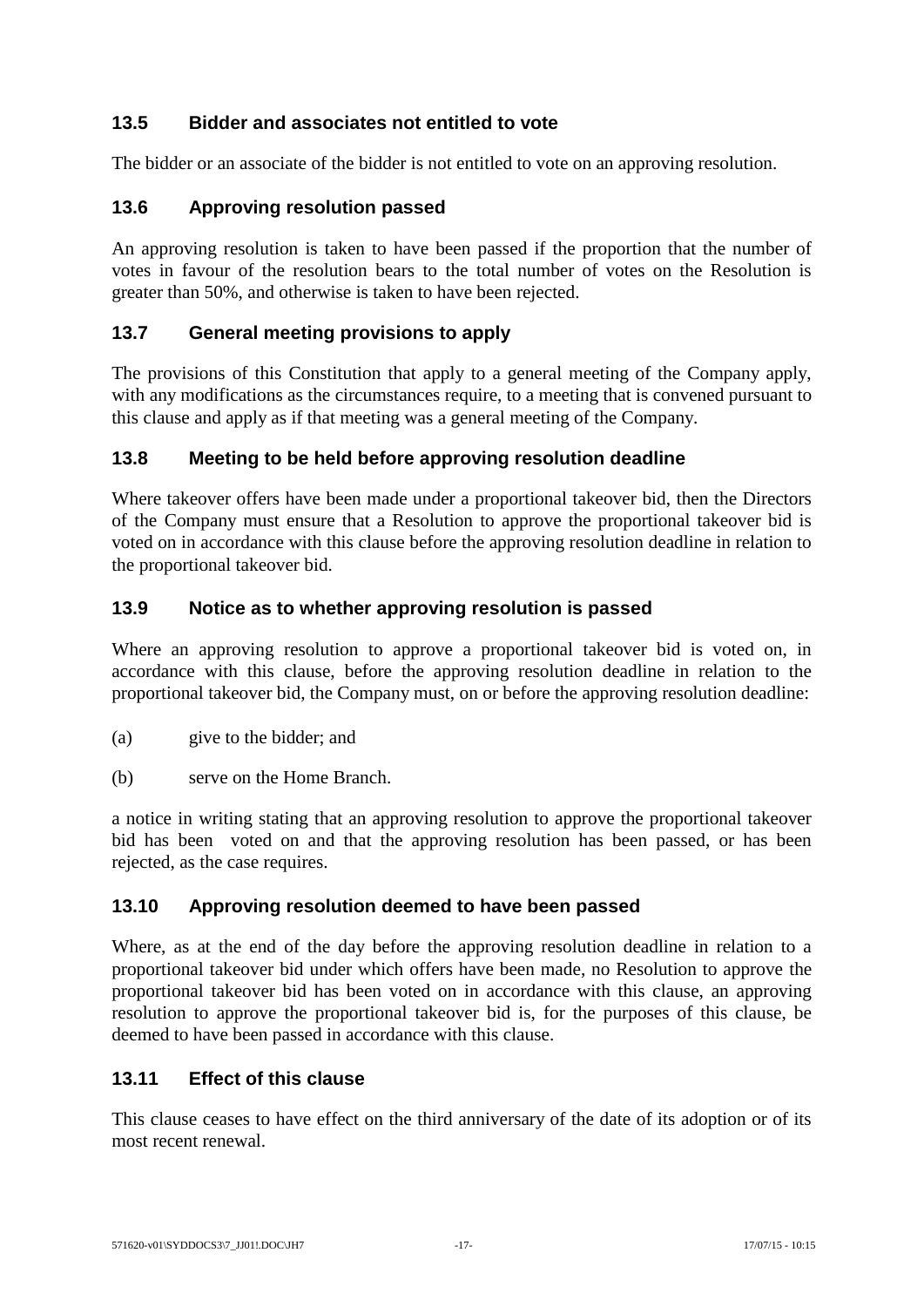# <span id="page-24-2"></span>**14. Unmarketable parcels**

# **14.1 Definitions**

In this clause:

"Authorised Price" means the price per Share equal to the average of the last sale price of the Shares of the Company quoted on the ASX for each of the 10 trading days immediately preceding the date of any offer to purchase Unmarketable Parcels accepted by the Company pursuant to this clause;

"Effective Date" means the date immediately following the expiry of the period referred to in the notice given by the Company to Unmarketable Parcel Holders in accordance with this clause;

"Marketable Parcel" means a number of Shares equal to a marketable parcel as defined in the Listing Rules, calculated on the day before the Company gives notice under clause [14.2;](#page-24-0)

"Unmarketable Parcel" means a number of Shares which is less than a Marketable Parcel;

"Unmarketable Parcel Holder" means a Member holding less than a Marketable Parcel.

# <span id="page-24-0"></span>**14.2 Notice to Unmarketable Parcel Holder**

The Company may give written notice to an Unmarketable Parcel Holder advising of the Company's intention to sell its Unmarketable Parcel under this clause, unless the Unmarketable Parcel Holder, within 6 weeks from the date the notice is sent by the Company, gives written notice to the Company that it wishes to retain its Shares in which case the provisions of this clause will not apply to the Shares held by that Unmarketable Parcel Holder.

# **14.3 Revocation or withdrawal of notice**

If an Unmarketable Parcel Holder has given written notice to the Company that it wishes its Shares to be exempted from this clause, it may at any time prior to the Effective Date revoke or withdraw that notice and the provisions of this clause will then apply to the Shares held by that Unmarketable Parcel Holder.

# <span id="page-24-1"></span>**14.4 Sale of Unmarketable Parcels**

Subject to clause [14.2,](#page-24-0) on and from the Effective Date, the Company may sell or otherwise dispose of the Shares held by each Unmarketable Parcel Holder on any terms and in that manner and at those times that the Directors determine. For the purpose of selling or disposing of those Shares, each Unmarketable Parcel Holder irrevocably:

(a) appoints the Company as its agent to sell all the Shares held by it at a price not less than the Authorised Price;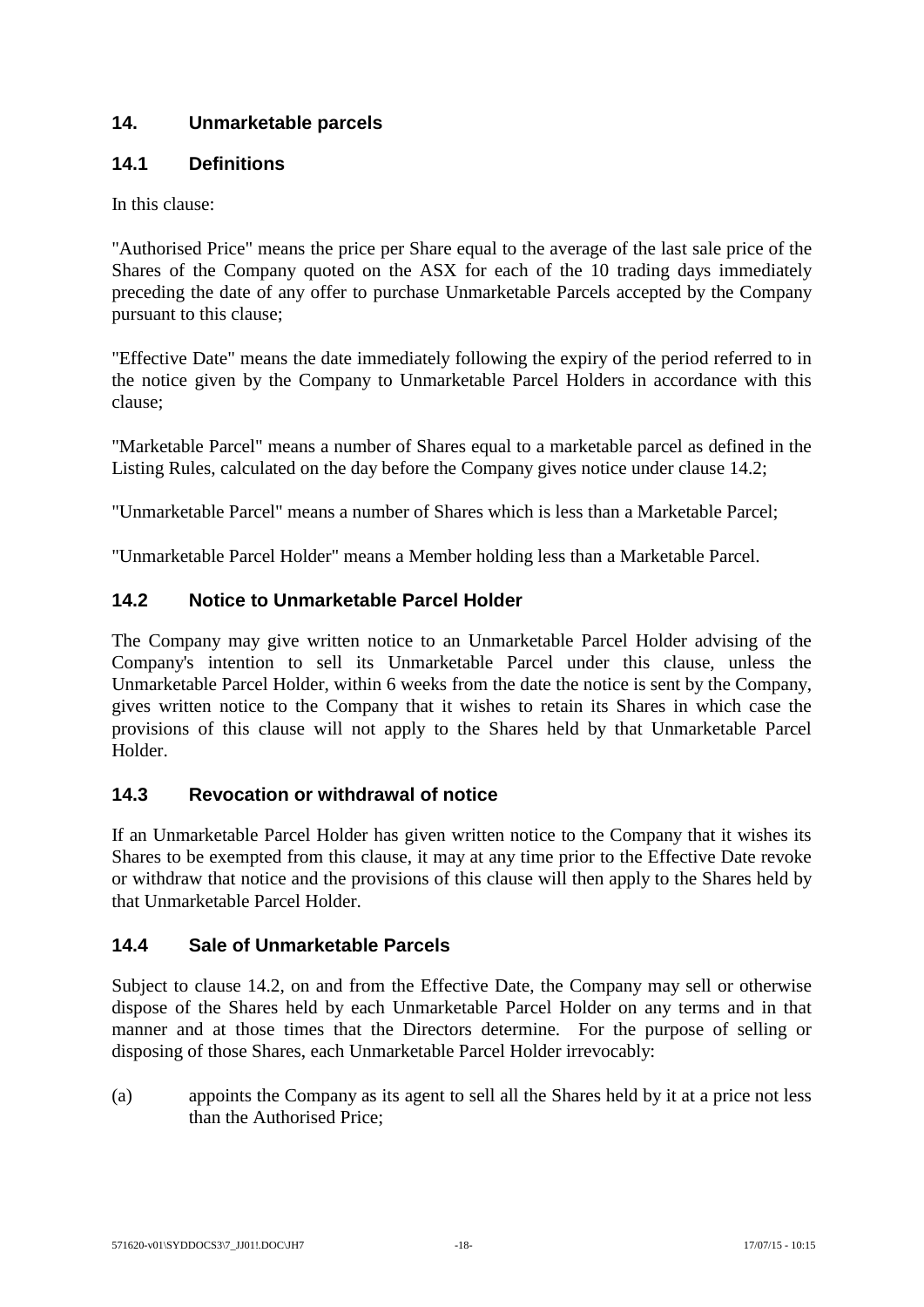- (b) appoints the Company and each Director and Secretary from time to time jointly and severally as its attorney in its name and on its behalf to effect a transfer document for its Shares and to otherwise act to effect a transfer of its Shares; and
- (c) appoints the Company as its agent to deal with the proceeds of sale of those Shares in accordance with this clause.

# **14.5 Company may not sell below Authorised Price**

The Company may only sell the Shares of an Unmarketable Parcel Holder if the Company has received offers for all the Shares constituting Unmarketable Parcels at the same price, which may not be less than the Authorised Price.

# **14.6 Company to pay all costs**

The Company will pay all costs and expenses of the sale and disposal of Unmarketable Parcels under this clause.

# **14.7 Title of purchaser of Unmarketable Parcel**

Once the name of the purchaser of the Shares sold or disposed of in accordance with this clause is entered in the Register for those Shares, the title of the purchaser to those Shares is not affected by any irregularity or invalidity in connection with the sale or disposal of those Shares and the validity of the sale may not be impeached by any person.

# **14.8 Remedy of Unmarketable Parcel Holder**

The remedy of any Unmarketable Parcel Holder who is aggrieved by the sale or disposal of its Shares under this clause is limited to a right of action in damages against the Company to the exclusion of any other right, remedy or relief against any other person.

# **14.9 Evidence of sale in accordance with this clause**

A statement in writing declaring that the person making the statement is a Director or Secretary of the Company and that the Shares of an Unmarketable Parcel Holder have been dealt with in accordance with this clause, is conclusive evidence of the facts stated in the statement as against all persons claiming to be entitled to those Shares.

# **14.10 Receipt of proceeds of sale**

The receipt by the Company of the proceeds of sale of the Shares of an Unmarketable Parcel Holder is a good discharge to the purchaser of all liability in respect of the purchase of those Shares and the purchaser will not be bound to see to the application of the money paid as consideration.

# **14.11 Company to deal with proceeds of sale**

The Company will receive the proceeds of sale of the Shares of each Unmarketable Parcel Holder and will deal with those proceeds as follows: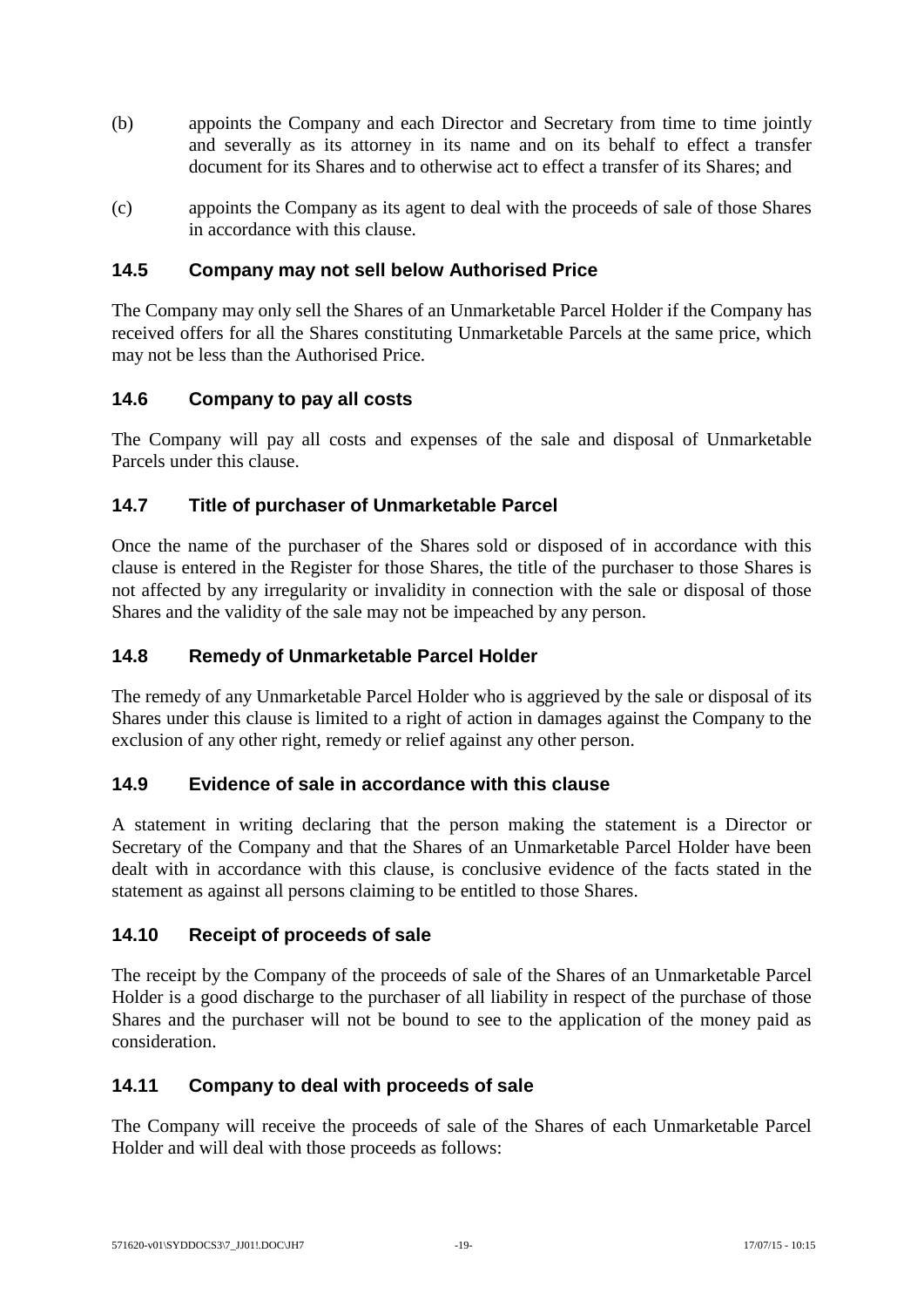- (a) the proceeds must be paid into a separate bank account opened and maintained by the Company for that purpose;
- (b) the proceeds must be held in trust for the Unmarketable Parcel Holder;
- (c) the Company must, immediately following a receipt of the proceeds, notify the Unmarketable Parcel Holder in writing that the proceeds of the sale of those Shares have been received by the Company and are being held by the Company pending receipt of the certificate for the Shares sold or disposed of and seeking instructions from the Unmarketable Parcel Holder as to how the proceeds are to be dealt with;
- (d) the Company must deal with the sale proceeds as instructed by the Unmarketable Parcel Holder on whose behalf they are held if the Member provides to the Company the certificate for those Shares or, if that certificate has been lost or destroyed, a statement and undertaking in accordance with the Law is provided to the Company; and
- (e) if the whereabouts of the Unmarketable Parcel Holder are unknown or no instructions are received from the Unmarketable Parcel Holder within 2 years of the proceeds being received by the Company, the Company may deal with those proceeds according to the applicable laws dealing with unclaimed monies.

# **14.12 Overriding effect of this clause**

Subject to clause [14.13](#page-26-0) and [14.4,](#page-24-1) the provisions of this clause [14](#page-24-2) have effect despite any other provision of this Constitution.

# <span id="page-26-0"></span>**14.13 Clause ceases to have effect following announcement of takeover bid or takeover announcement**

This clause [14](#page-24-2) ceases to have effect following the announcement of a takeover bid or takeover announcement but, despite clause [14.14,](#page-26-1) the procedures set out in this clause may be started again after the close of the bids made under the takeover bid or takeover announcement.

# <span id="page-26-1"></span>**14.14 Clause may be invoked only once in any 12 Month period**

The provisions of this clause may be invoked only once in any 12 Month period.

#### **15. General meetings**

#### **15.1 Annual general meetings**

Annual general meetings of the Company are to be held in accordance with the Law and the Listing Rules. The business of an annual general meeting is:

(a) to receive and consider the statement of financial performance account and statement of financial position and the reports of the Directors and of the auditors and the statement of the Directors;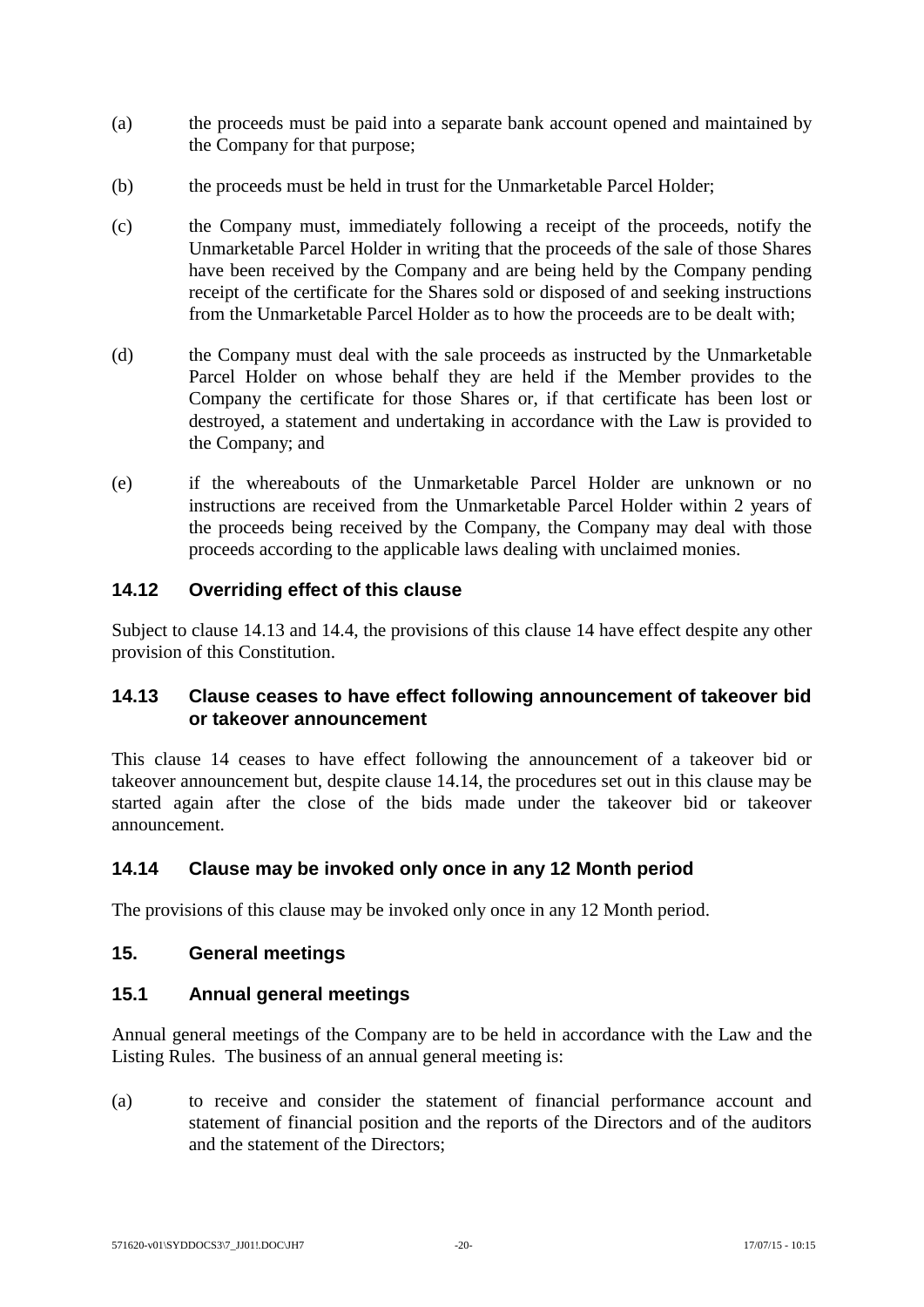- (b) to elect Directors;
- (c) to appoint the auditor;
- (d) to fix the remuneration of the auditors; and
- (e) to transact any other business which may be properly brought before the meeting.

### **15.2 General meetings**

The Directors may convene a general meeting of the Company whenever they think fit.

#### **15.3 Members may requisition meeting**

Members may requisition the holding of a general meeting in accordance with the Law and the Directors must convene a general meeting as soon as practicable after receiving that requisition.

# **15.4 Notice of general meeting**

Notice of every annual general meeting, general meeting or meeting of any class of Members must be given in the manner provided by this Constitution and the Law to the Members and those persons who are otherwise entitled under this Constitution to receive notices.

# **15.5 Contents of notice of general meeting**

Every notice convening a general meeting must include or be accompanied by all information required by the Law and the Listing Rules and must at least:

- (a) set out the place, the day and time for the meeting (and, if the meeting is to be held in 2 or more places, the technology that will be used to facilitate this);
- (b) state the general nature of the business to be transacted at the meeting and any Special Resolution to be proposed;
- (c) include a statement that:
	- (i) a Member entitled to attend and vote is entitled to appoint a proxy;
	- (ii) a proxy need not be a Member; and
	- (iii) a Member who is entitled to cast 2 or more votes may appoint 2 proxies and must specify the proportion or number of votes each proxy is appointed to exercise;
- (d) be accompanied by an instrument of proxy in the form described in this Constitution or in any other form as the Directors may from time to time prescribe or accept; and
- (e) if required by the Listing Rules, include a voting exclusion statement.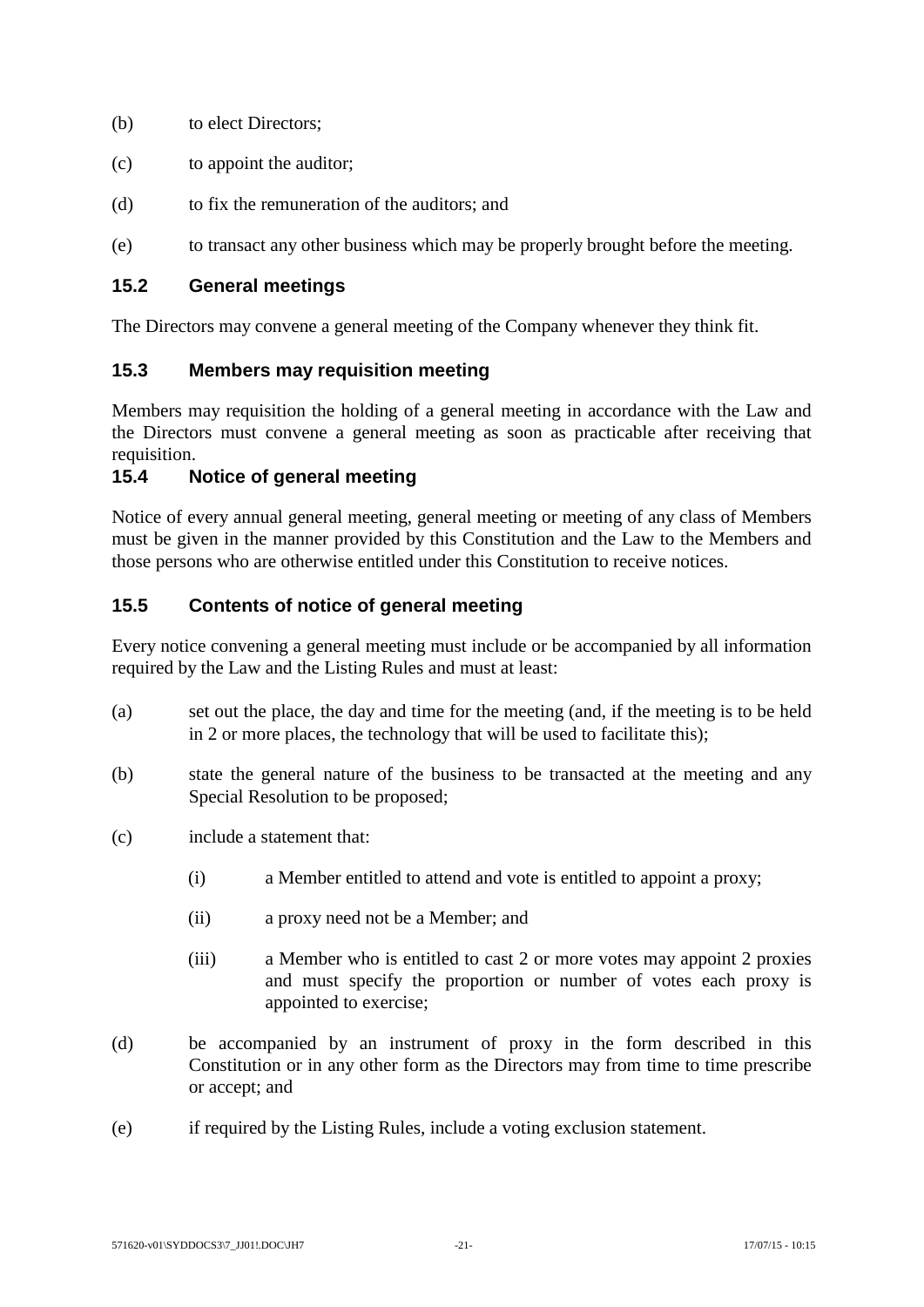# **15.6 Omission to give notice**

Except as prescribed by the Law, the accidental omission to give notice of a meeting to any Member or the non-receipt of notice of a meeting by any Member does not invalidate any of the proceedings at that meeting.

# **16. Proceedings at general meeting**

### **16.1 Member deemed to be present**

A Member may attend a general meeting at which it is entitled to be present, and is deemed to be present, in any of the following ways:

- (a) in person;
- (b) by attorney;
- (c) by proxy;
- (d) in the case of a Member that is a body corporate, by a representative appointed by section 250D of the Law.

#### **16.2 Attorney of Member**

Any Member may appoint an attorney to act on its behalf at all meetings of the Company or all meetings of the Company during a specified period. Before the first meeting at which the attorney acts on the Member's behalf, a power of attorney must be deposited at the Office or at any place specified in the notice convening that meeting.

# **16.3 Representative of body corporate**

Any Member that is a body corporate may, in accordance with the Law, by Resolution of its Directors authorise any person to act as its representative at any meeting. That representative is then entitled to exercise the same powers as the body corporate appointing the representative could have exercised as a Member, if it were a natural person.

# **16.4 Quorum for general meeting**

No business may be transacted at any general meeting unless a quorum is present at the commencement of the business. A quorum is 5 Members present in person or by attorney or proxy.

#### **16.5 No quorum**

If a quorum is not present within 30 minutes after the time appointed for the meeting, any meeting convened on a requisition of Members is dissolved but any other meeting stands adjourned to the same day in the next week at the same time and place or to any other day, time and place as the Directors may appoint by notice to the Members. If at the adjourned meeting a quorum is not present within 30 minutes after the time appointed for the adjourned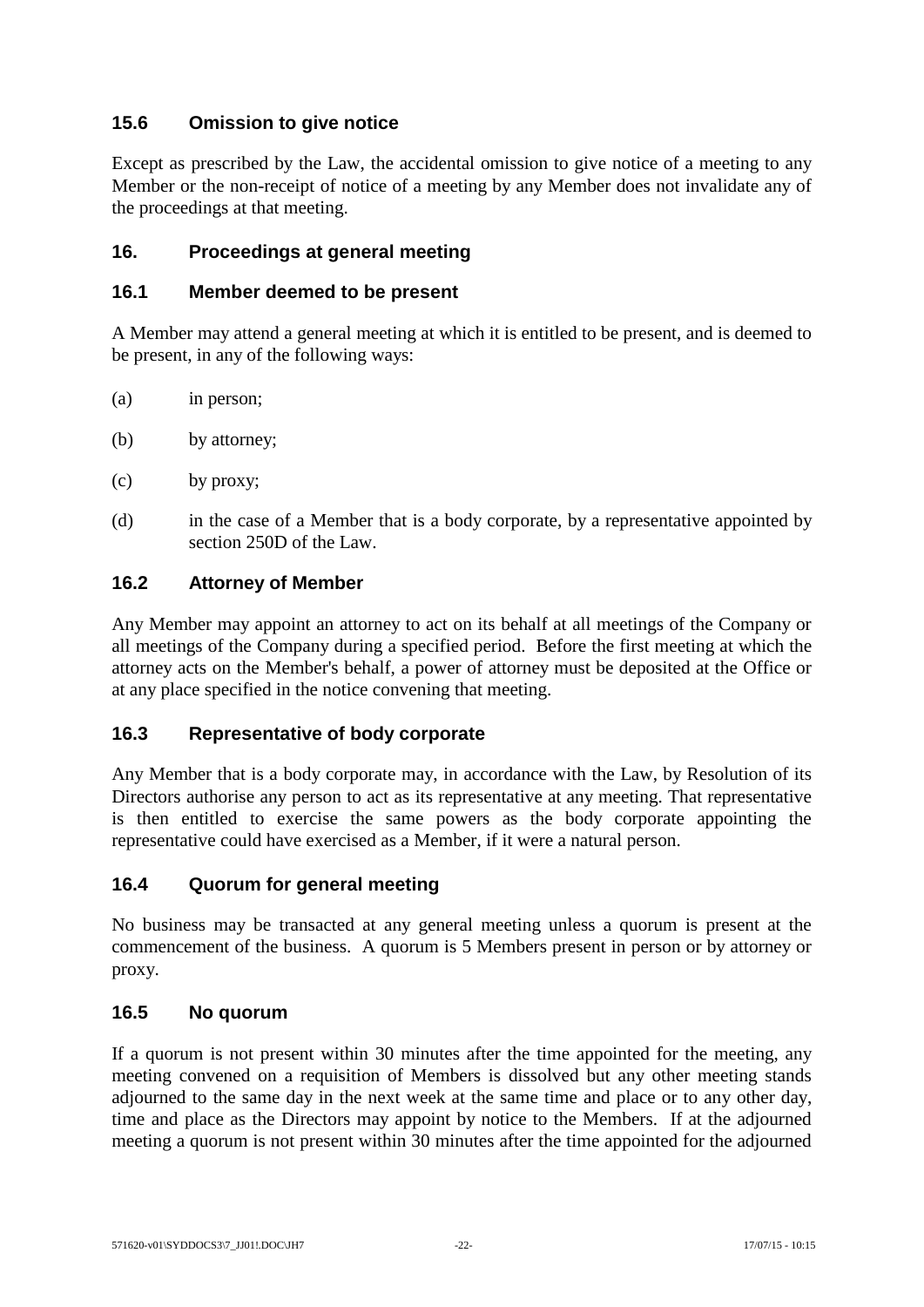meeting, then those Members who are present in person are deemed to be a quorum and may transact the business for which the meeting was called.

# **16.6 Chairperson of general meeting**

The chairperson of the Directors, or, in the chairperson's absence, the deputy chairperson (if any) will be entitled to take the chair at every general meeting. If there is no chairperson or if at any meeting the chairperson is not present within 30 minutes after the time appointed for holding the meeting or if the chairperson is unwilling to act, the Directors present may choose a chairperson. If the Directors do not choose a chairperson, the Members present must choose 1 of the Directors to be chairperson, and if no Director is present or willing to take the chair, the Members must choose 1 of the Members to be chairperson.

# **16.7 Powers of chairperson**

The chairperson is responsible for the general conduct of the general meeting. At any general meeting, a declaration by the chairperson that a Resolution or Special Resolution has been carried or carried by a particular majority or not carried and an entry to that effect in the minutes of proceedings of the Company is conclusive evidence of the fact without proof of the number or proportion of votes recorded in favour of or against that Resolution or Special Resolution.

# **16.8 Adjournment of general meeting**

The chairperson of a general meeting may adjourn the meeting from time to time and from place to place, but no business will be transacted at any adjourned meeting other than the business left unfinished at the meeting from which the adjournment took place.

# **16.9 Notice of adjourned meeting**

If any general meeting is adjourned for more than 1 month, a notice of the adjournment must be given to Members of the Company in the same manner as notice was or ought to have been given of the original meeting.

# **17. Voting**

# **17.1 Resolution determined by majority**

At a general meeting all Resolutions submitted to the meeting will be decided by a simple majority of votes except where a greater majority is required by this Constitution, the Law or the Listing Rules.

# **17.2 Casting vote of chairperson**

In the case of an equality of votes on a show of hands or on a poll, the chairperson will have a casting vote in addition to the vote or votes to which the Chairperson may be entitled as a Member, proxy, attorney or representative, unless the chairperson is not entitled for some other reason to cast a vote on the Resolution or if the chairperson casts a vote and the Law, the Listing Rules or this Constitution require that no account be taken of the vote, in which case the Resolution is not passed.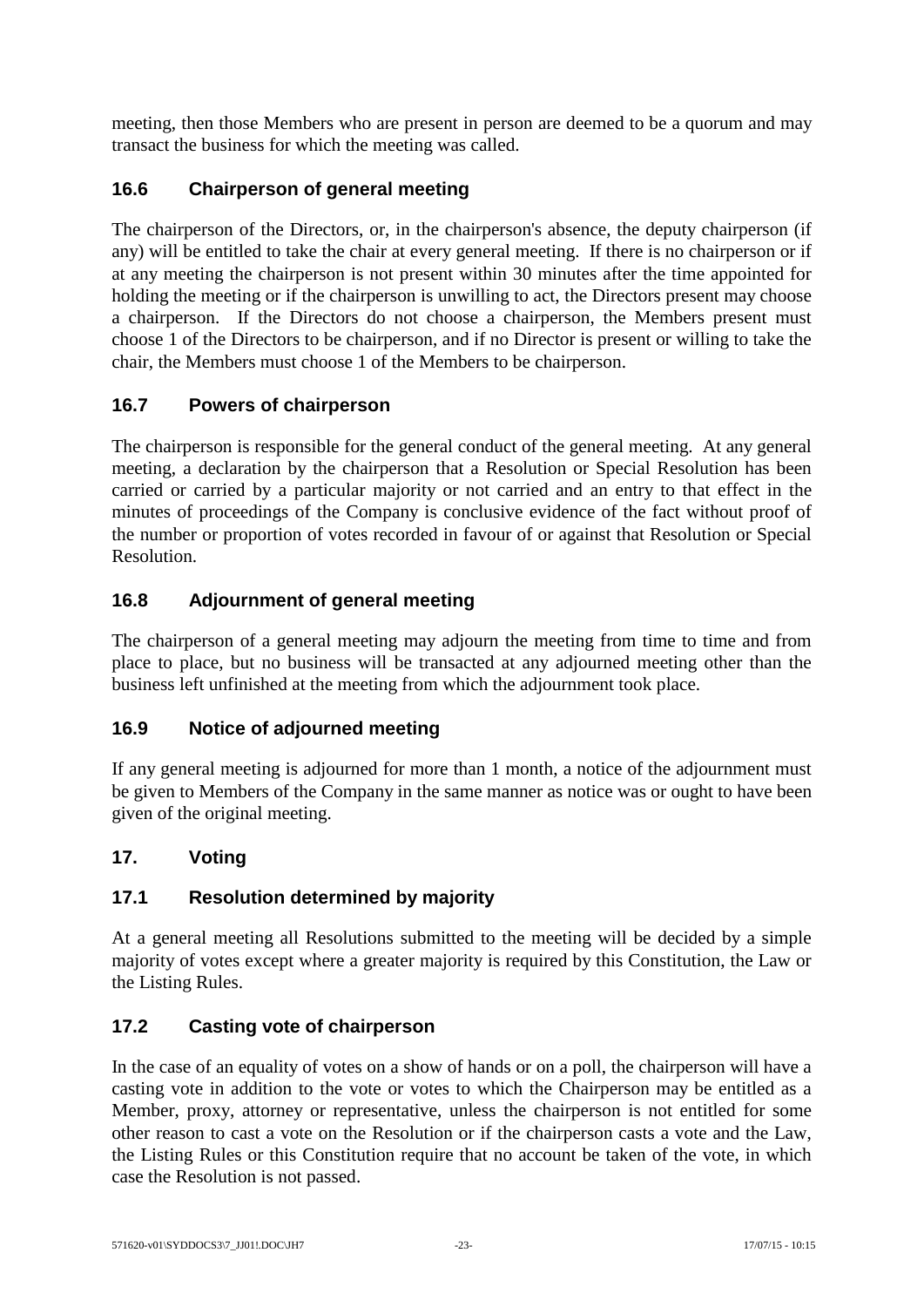# **17.3 Method of voting**

Every Resolution submitted to the meeting, in the first instance, will be determined by a show of hands unless a poll is demanded in accordance with clause [17.4](#page-30-0) or the Law either before or on the declaration of the result of the vote on a show of hands.

# <span id="page-30-0"></span>**17.4 Demand for poll**

A poll may be demanded on any Resolution by:

- (a) the chairperson;
- (b) at least 5 Members present in person or by attorney or proxy or by representative; or
- (c) any 1 or more Members holding Shares conferring not less than 5% of the total voting rights of all Members having the right to vote on the Resolution.

# **17.5 Conduct of poll**

The chairperson will decide in each case the manner in which a poll is taken, but in all cases he or she must ascertain the number of votes attaching to Shares held or represented by persons voting in favour of a Resolution or Special Resolution and the number of votes attaching to Shares held or represented by persons voting against the Resolution. Any dispute as to the admission or rejection of a vote will be determined by the chairperson and that determination made in good faith will be final and conclusive.

# **17.6 Votes**

Subject to this Constitution, the Listing Rules and the rights or restrictions on voting which may attach to or be imposed on any class of Shares:

- (a) on a show of hands every Member (including each holder of preference Shares who has a right to vote) present in person or by attorney or representative will have 1 vote; and
- (b) on a poll every Member (including each holder of preference Shares who has a right to vote) present in person or by attorney or representative will have 1 vote for each fully paid Share held by that Member and a fraction of a vote for each partly paid Share, equivalent to the proportion which the amount paid (not credited) is of the total amounts paid and payable (excluding amounts credited) for that Share, ignoring any amounts paid in advance of a call.

# **17.7 Votes by proxy**

(a) A Member who is entitled to attend and cast a vote at a general meeting of the Company may appoint not more than two other persons as that Member's proxy or proxies to attend and vote at the meeting on that Member's behalf.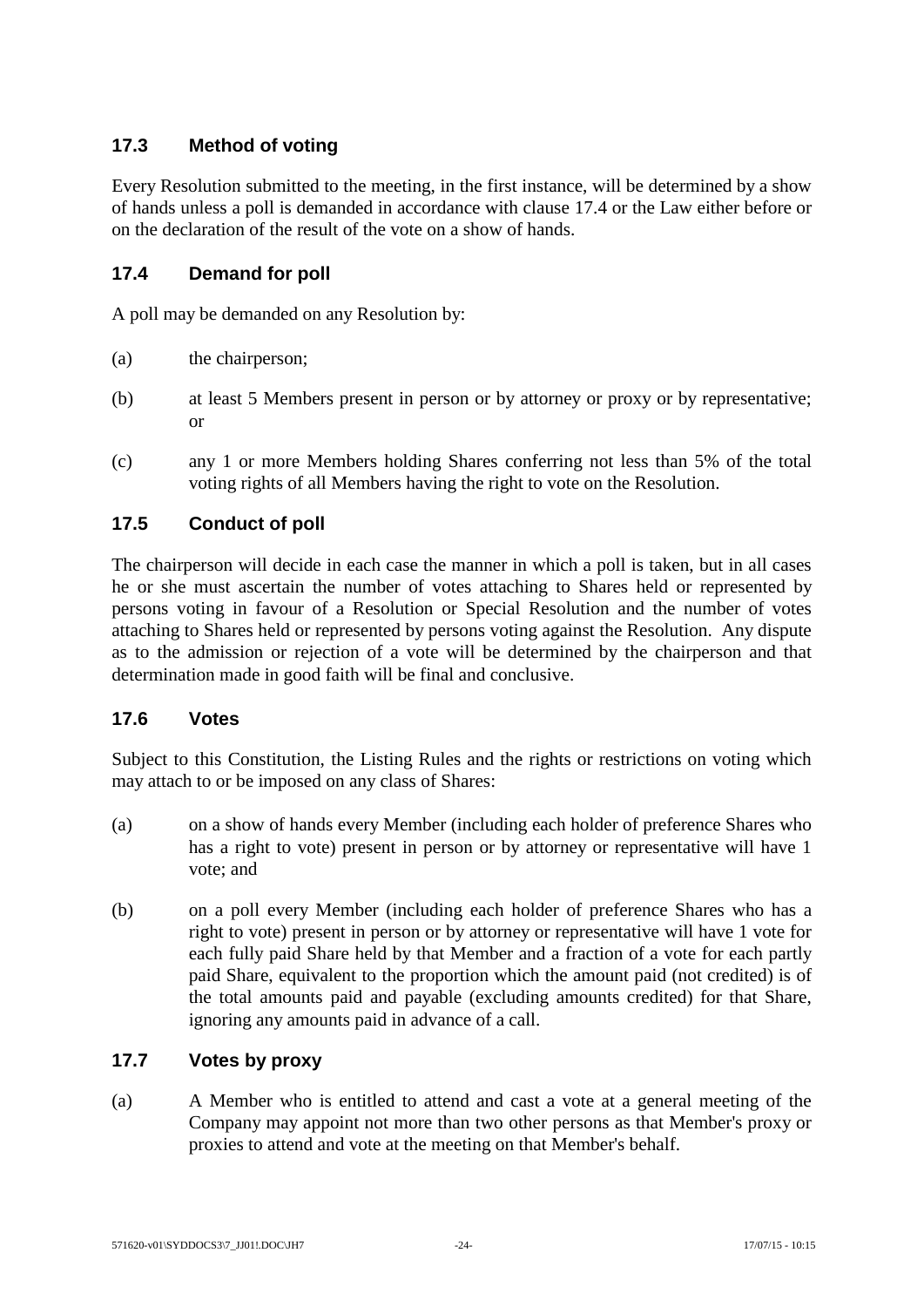- (b) If a Member appoints one proxy, that proxy may vote on a show of hands.
- (c) A proxy may demand or join in demanding a poll.
- (d) If a Member is present at any general meeting for which it has validly appointed a proxy to attend and vote for the Member:
	- (i) the proxy's authority to speak for the Member is suspended while the Member is present; and
	- (ii) the proxy's authority to vote for the Member on any resolution is not suspended while the Member is present but is revoked by the Member voting in person on that resolution.
- (e) A proxy may vote or abstain as he or she chooses except to the extent that an appointment of the proxy indicates the manner in which the proxy will vote on any resolution. The proxy must vote or abstain on a poll or show of hands in accordance with any instructions on the appointment.

# **17.8 Voting if call unpaid on Shares**

A Member will not be entitled to vote at any general meeting in respect of Shares held by the Member for which calls or other monies are due and payable to the Company at the time of the meeting. Subject to any restrictions affecting the right of any Member or class of Members to attend any meeting, a Member holding any Shares upon which no calls or other monies are due and payable to the Company is entitled to receive notices and to attend any general meeting and to vote and be reckoned in a quorum despite that monies are then due and payable to the Company by that Member in respect of other Shares held by that Member. Upon a poll, a Member will only be entitled to vote in respect of Shares held by the Member upon which no calls or other monies are due and payable to the Company at the time of the meeting.

# **17.9 Voting by joint holders**

Where there are joint holders of any Share, any joint holder may vote at any meeting either personally or by proxy or attorney or representative in respect of the Shares as if they were solely entitled to those Shares, but if more than 1 joint holder is present at any meeting (whether personally, by proxy or by attorney or by representative) and tenders a vote, only the vote of the joint holder whose name appears first on the register will be counted. Several legal personal representatives of a deceased Member will for the purpose of this clause be deemed to be joint holders of the Shares registered in the name of that Member.

# **17.10 Voting by transmittee**

A person entitled to transmission of a Share under clause [8](#page-18-0) who, at least 48 hours before the time notified for a general meeting (or an adjourned meeting), satisfies the Board of its right to that Share, may vote at that general meeting in respect of that Share as if the person were registered as the holder of the Share.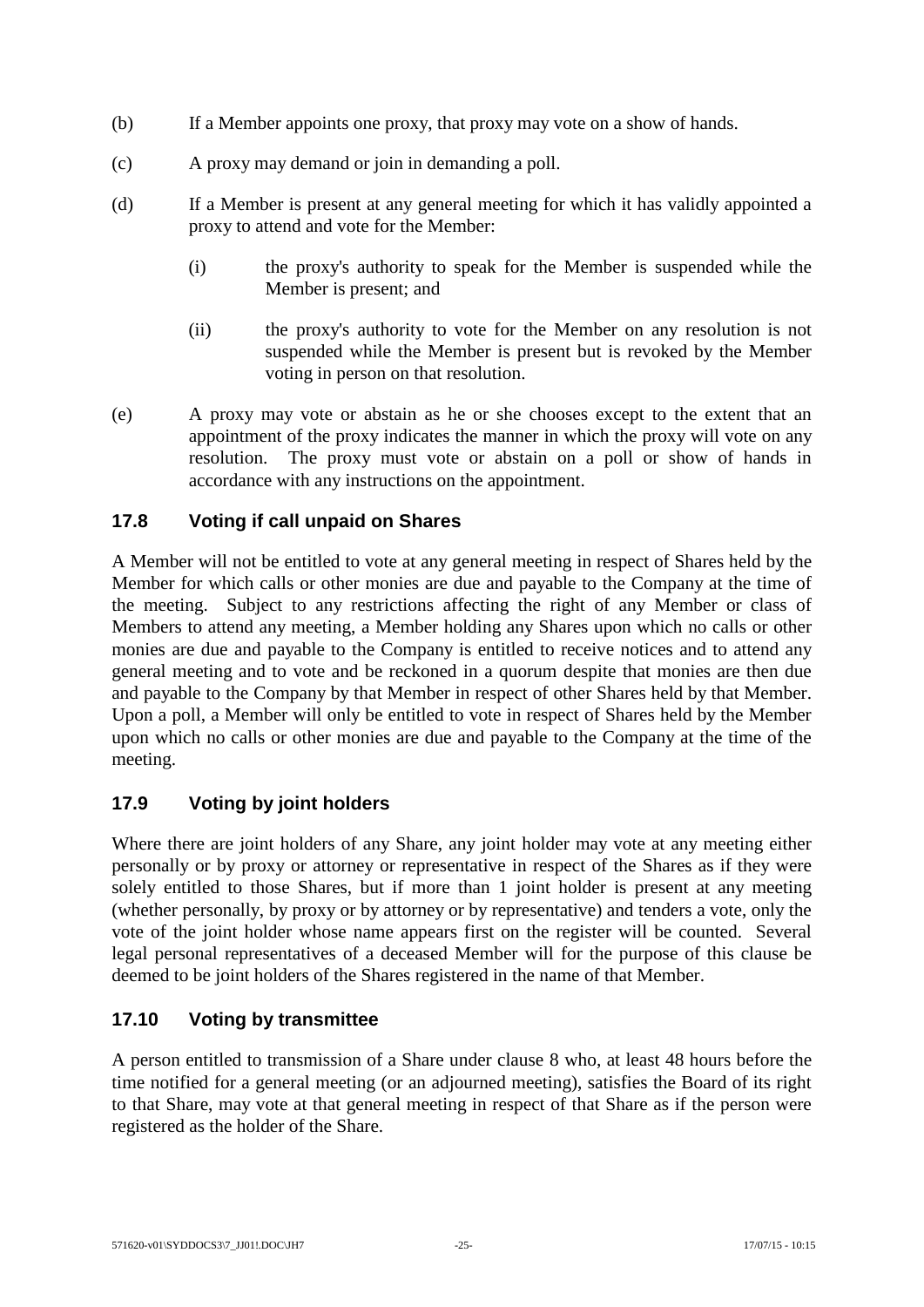# **17.11 Voting by Member of unsound mind**

If a Member is of unsound mind or is a person whose person or estate is liable to be dealt with in any way under a law relating to mental health, that Member's committee or trustee or other person who properly has the management of the Member's estate may, if that person has at least 48 hours before the time notified for a general meeting (or an adjourned meeting) satisfied the Board of its relationship to the Member or the Member's estate, exercise the rights of the Member in respect of the general meeting as if the committee, trustee or other person were the Member.

# **17.12 Voting exclusions**

If:

- (a) in accordance with the requirements of the Listing Rules; or
- (b) to ensure that a Resolution on which the Law requires that particular persons do not cast a vote so that the Resolution has a specified effect under the Law;

the notice of a general meeting includes any voting exclusion statement specifying that, in relation to particular business to be considered at that general meeting, votes cast by particular persons (whether specified by name or description of particular classes of persons) are to be disregarded by the Company, the Company must take no account, in determining the votes cast on a Resolution relating to that business (whether a Special Resolution or an ordinary Resolution) or for any other purpose, of any vote cast or purported to be cast by or on behalf of any of those persons (whether on a show of hands or on a poll) in relation to that Resolution except to the extent permitted by the Listing Rules.

# **17.13 Ruling on entitlements and votes**

An objection may be raised with the chairperson of a general meeting as to the qualification of a purported voter or the admission or rejection of a vote by any person present and entitled (or claiming to be entitled) to vote but that objection may be made only at the general meeting or adjourned meeting at which the purported voter wishes to vote or the vote objected to is given or tendered and, in relation to that objection:

- (a) the decision of the chairperson is final and conclusive; and
- (b) a vote not disallowed as a result is valid and effective for all purposes.

#### **18. Proxies**

#### **18.1 Instrument appointing proxy**

The instrument appointing a proxy must be in writing and signed by the appointor or the appointor's attorney duly authorised in writing, or, if the appointor is a body corporate, by its corporate representative or at least 2 of its officers.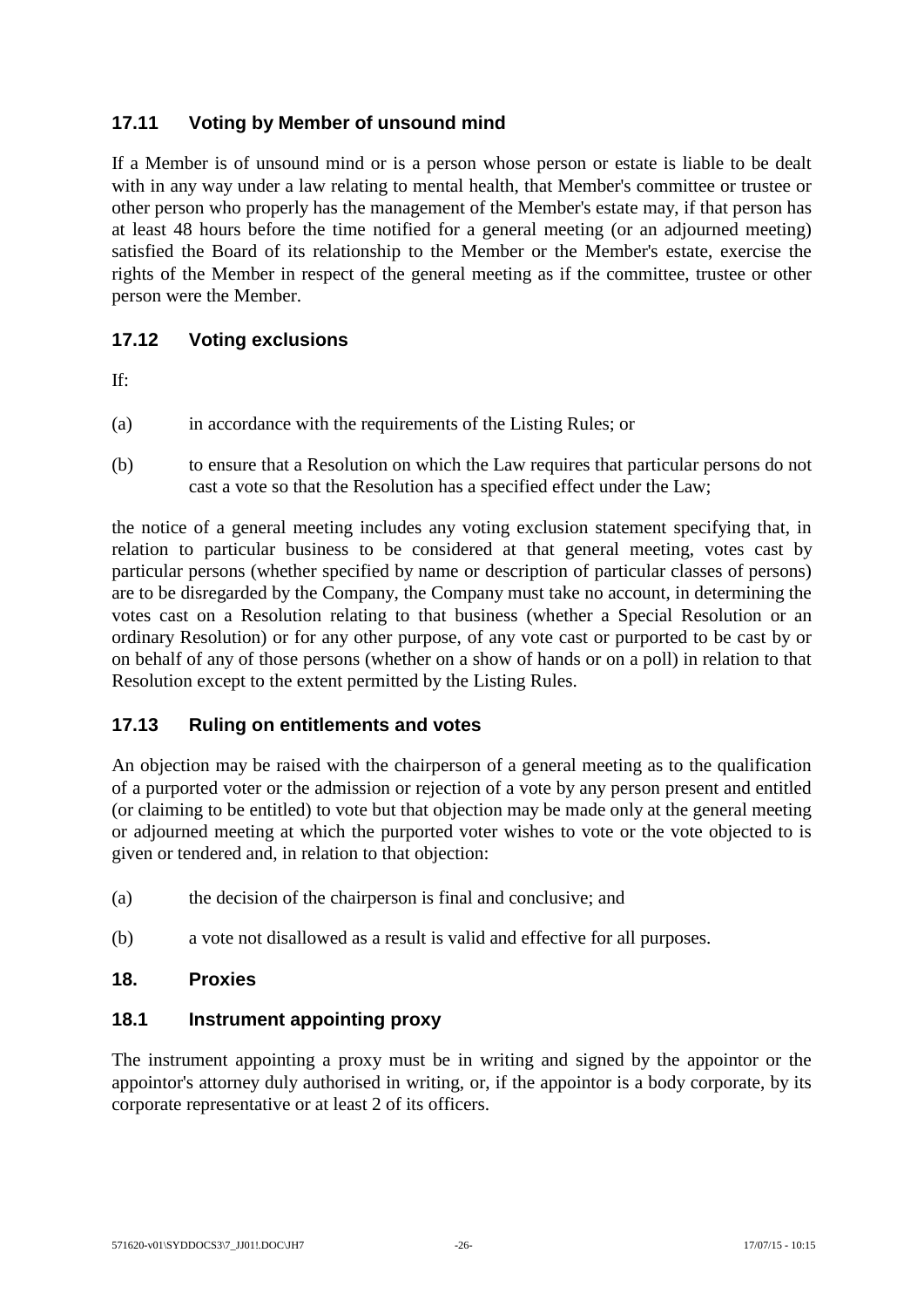# **18.2 Deposit of proxy with company**

The instrument appointing a proxy and the original power of attorney (if any) under which it is signed or a certified copy of the power of attorney must be received by the Company at least 48 hours of proxy before the time for holding the meeting by delivery to the Company's office, by facsimile received at the Company's office or at any other place, fax number or electronic address specified for the purpose in the notice of meeting or otherwise by any other means permissible under section 250B of the Law.

# **18.3 Validity of vote given in accordance with proxy**

Unless the Company has received written notice of the matter before the start or resumption of the meeting at which a proxy votes, a vote cast by the proxy will be valid even if, before the proxy or attorney voted:

- (a) the Member dies;
- (b) the Member is mentally incapacitated;
- (c) the Member revokes the proxy's appointment;
- (d) the Member revokes the authority under which the proxy was appointed by a third party; or
- (e) the Member transfers the Share for which the proxy was given.

#### **18.4 Form of proxy**

- (a) Every instrument of proxy must specify the Member's name and address, the Company's name, the proxy's name or the name of the office held by the proxy and the meetings at which the proxy may be used, and must otherwise comply with the provisions of section 250A of the Law.
- (b) The instrument of proxy may be worded so that a proxy is directed to vote either for or against each of the resolutions to be proposed. Any instrument of proxy deposited in accordance with this Constitution in which the name of the appointee is not filled will be deemed to be given in favour of the chairperson of the meeting to which it relates. The instrument of proxy may specify the proportion or number of votes that the proxy may exercise.

#### **19. Directors**

#### **19.1 Number of Directors**

The number of the Directors must not be less than 3, nor, until otherwise determined by the Company in general meeting, more than 10.

# **19.2 No Share qualification**

A Director need not be the holder of any Shares in the Company.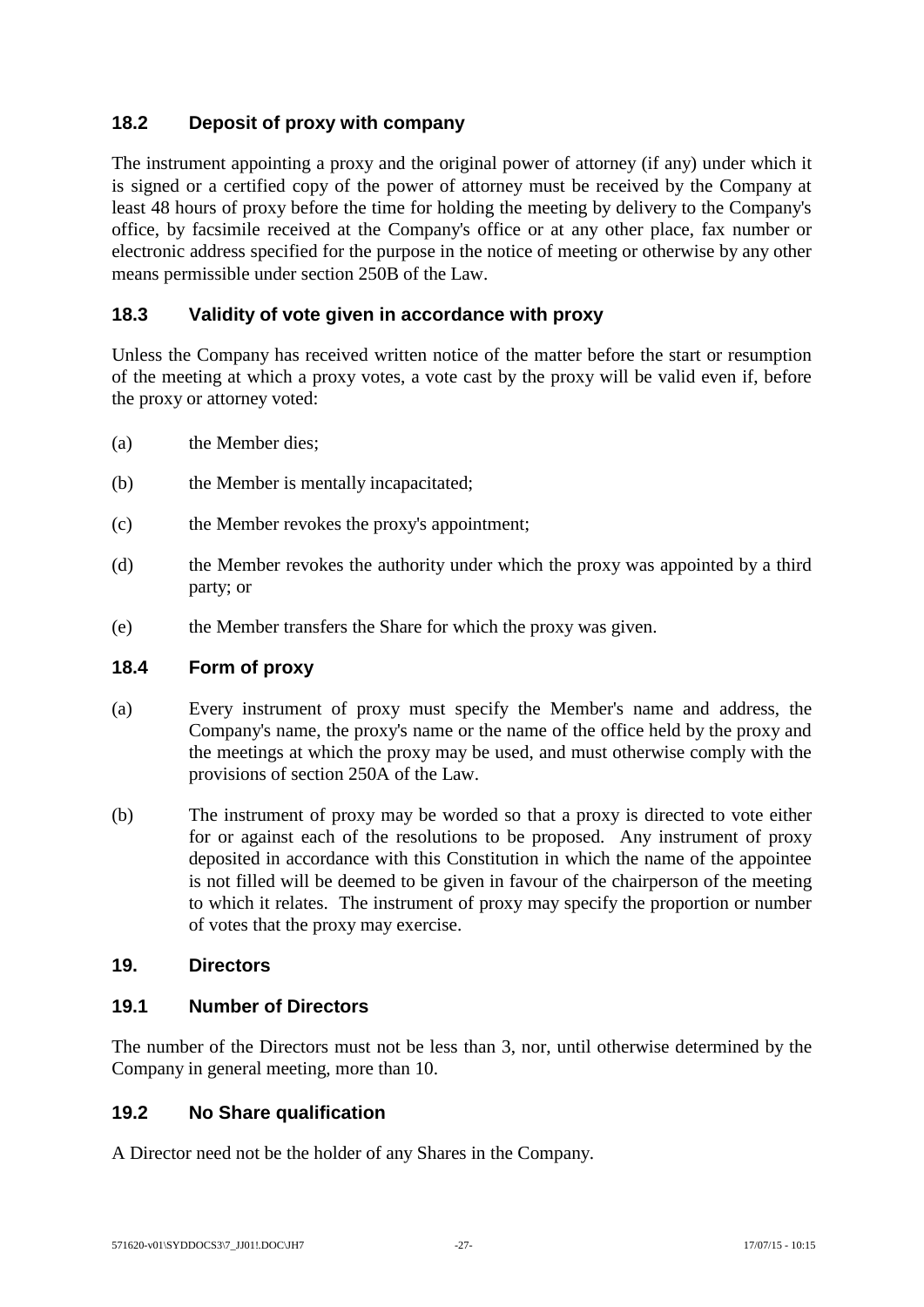# <span id="page-34-0"></span>**19.3 Election of Directors by company**

The election of Directors must be by Resolution of the Company in general meeting.

# **19.4 Directors may fill casual vacancies or appoint additional Directors**

Despite clause [19.3,](#page-34-0) the Directors have power at any time and from time to time to appoint any other person as a Director either to fill a casual vacancy or as an addition to the Board but so that the total number of Directors must not at any time exceed the maximum number for the time being fixed by or under this Constitution. Any Director appointed under this clause after the Company is Listed must retire from office at, and will be eligible for re-election at the next annual general meeting following their appointment, but that Director will not be taken into account in determining the number of Directors who are to retire by rotation.

# **19.5 Eligibility for election as a Director**

Except in the case of a Director retiring from the Board under this Constitution or a person recommended for appointment by the Board, a person is only eligible to be appointed as a Director by Resolution of the Company in general meeting, where the Company receives at its Office at least 30 business days before the relevant general meeting both:

- (a) a nomination of the person by a Member; and
- (b) a consent to that nomination signed by the person nominated for election as a Director.

# **19.6 Alternate Director**

Subject to the provisions of the Law and the Listing Rules, each Director may from time to time by written notice to the Company appoint any person (whether or not a Member) to act as an alternate Director in their place during any period they think fit. The following provisions apply to any alternate Director:

- (a) that Director may be removed or suspended from office by written notice to the Company from the Director who appointed it;
- (b) that Director is entitled to receive notice of meetings of the Board, to attend meetings (if the Director who appointed it is not present) and to be counted towards a quorum at meetings;
- (c) that Director is entitled to vote at meetings it attends on all Resolutions on which its appointor could vote had that appointor attended and, where that Director is a Director in its own right, it has a separate vote on behalf of the Director it is representing in addition to its own vote;
- (d) that Director may exercise any powers that the appointor may exercise in its own right where the appointor is unavailable for any reason except the power to appoint an alternate Director. The action of an alternate Director will be conclusive evidence as against third parties of the unavailability of the appointor;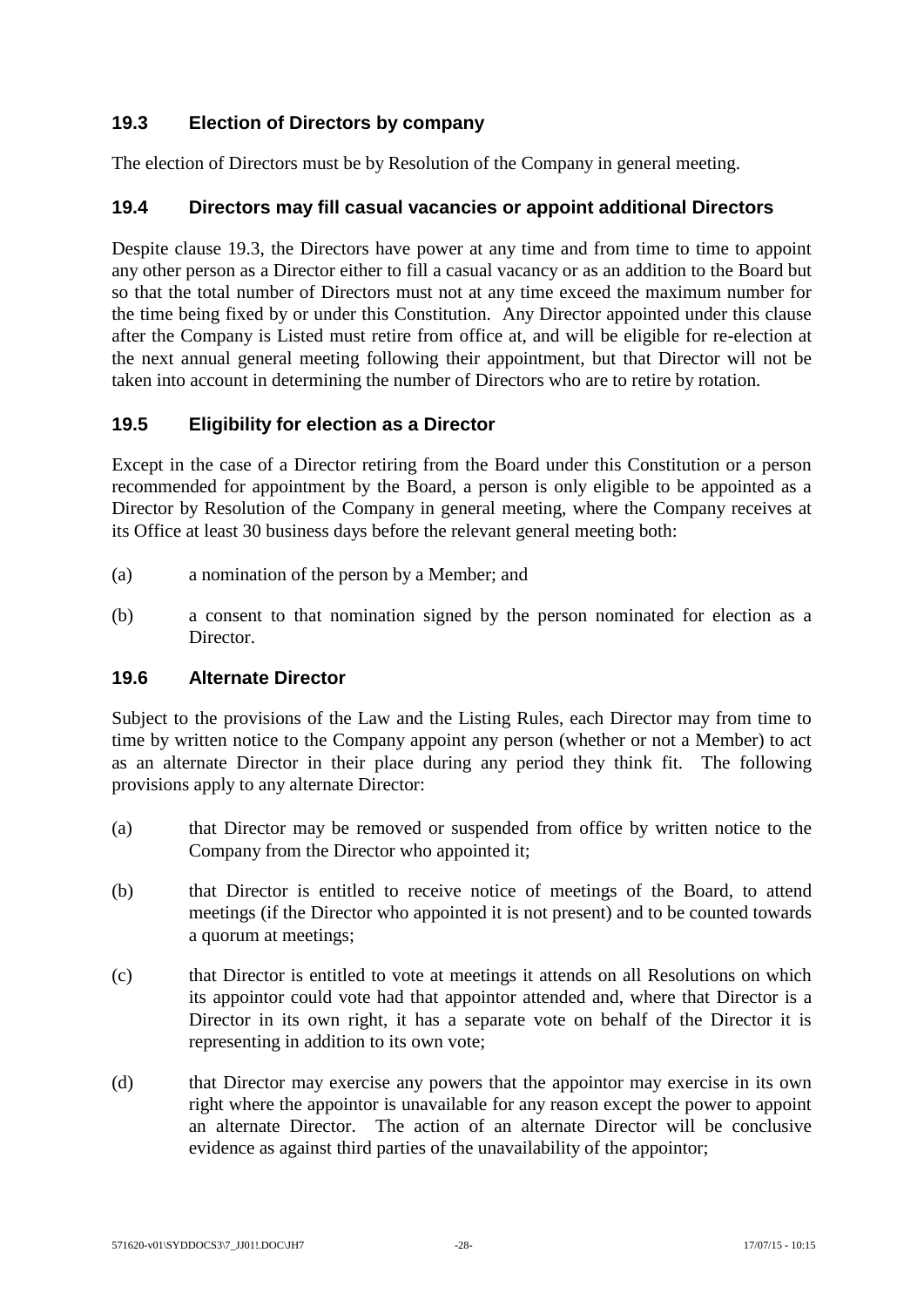- (e) that Director automatically vacates office if the Director who appointed it is removed or otherwise ceases to hold office for any reason;
- (f) that Director, whilst acting as a Director, is responsible to the Company for its own acts and defaults and is not deemed to be the agent of the Director by whom it was appointed;
- (g) that Director is not entitled to receive any remuneration from the Company but is entitled to reimbursement for reasonable travelling and other expenses incurred by it in attending meetings of the Board or otherwise on the Company's business;
- (h) that Director is not to be taken into account in determining the number of Directors for the purposes of this Constitution; and
- (i) that Director may act as an alternate for more than 1 Director.

#### **19.7 Auditor cannot be Director**

No auditor of the Company or partner or employee or employer of an auditor can be appointed as a Director or an alternate Director of the Company.

# **20. Director's tenure of office**

#### **20.1 Directors' tenure of office**

Each Director, subject to the Law, the Listing Rules and this Constitution must not hold office (without re-election) past the third annual general meeting following its appointment or election or 3 years, whichever is longer, after which they must retire from office. This clause does not apply to the managing director, but if there is more than 1 managing director, only 1 is entitled not to be subject to this clause.

# **20.2 Retirement by rotation**

Unless otherwise determined by a Resolution of the Company, while the Company is Listed, one third of the Directors for the time being, or if their number is not a multiple of 3, then the whole number nearest one third, must retire from office at each annual general meeting. The Directors to retire will be those who have been longest in office since their last election, but as between persons who became Directors on the same day, those to retire will, unless they otherwise agree among themselves, be determined by drawing lots. A retiring Director may act as a Director throughout the meeting at which it retires and at any adjournment. This clause does not apply to the managing director, but if there is more than 1 managing director, only the managing director who was first appointed is entitled not to be subject to re-election.

# **20.3 Retiring Director eligible for re-election**

A Director who retires or whose office is vacated under this Constitution will be eligible for election or re-election to the Board. If another person is not elected by the Company to fill the vacated office, the retiring Director will, if offering itself for re-election and not being disqualified under the Law or this Constitution from holding office as a Director, be deemed to have been re-elected as a Director unless at that general meeting: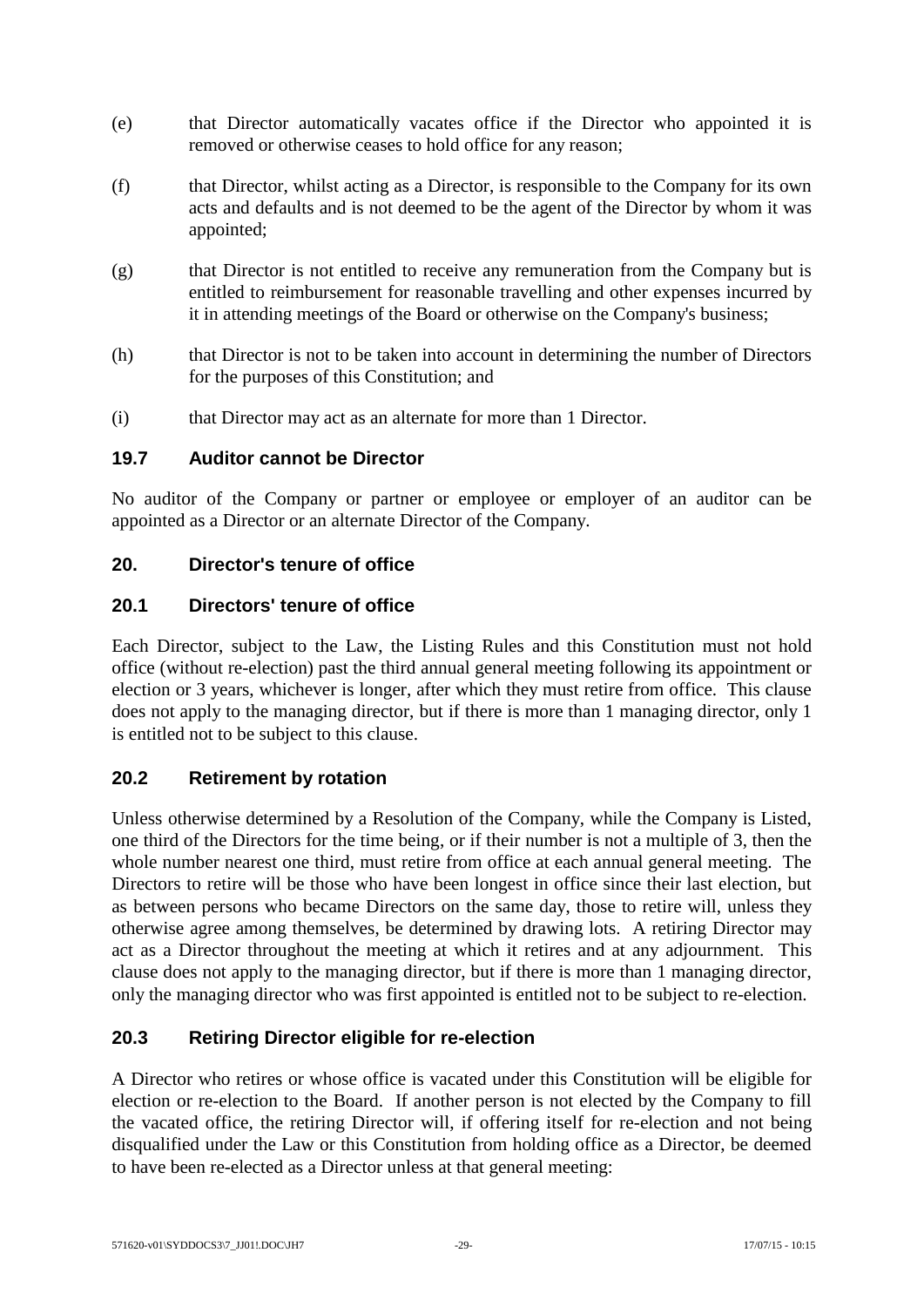- (a) it is expressly resolved not to fill the vacated office or to reduce the number of Directors; or
- (b) a Resolution for the re-election of that Director is put and lost.

# **20.4 Removal of Director by the Company**

The Company may by Resolution remove any Director at any time.

#### **20.5 Vacation of office**

- (a) The office of a Director will be automatically vacated if:
	- (i) the Director is declared bankrupt;
	- (ii) the Director becomes of unsound mind or a person whose person or estate is liable to be dealt with in any way under the laws relating to mental health;
	- (iii) the Director's office is vacated or the Director is prohibited from being a Director in accordance with any of the provisions of the Listing Rules, the Law or any order made under the Law;
	- (iv) the Director resigns its office by notice in writing to the Company;
	- (v) the Director, either by itself or by its alternate Director, fails to attend Board meetings for a continuous period of 3 Months without leave of absence from the Board; or
	- (vi) the Director is an executive director upon termination of its employment or services agreement with the Company.
- (b) A Director whose office is vacated under paragraphs (i), (ii) or (iii) will not be eligible for re-election until the disability (or disabilities) referred to is (or are) removed.

# **21. Director's remuneration**

#### **21.1 Remuneration for non-executive directors**

Subject to clause [21.3](#page-37-0) and the Listing Rules, the Directors will be paid remuneration for services rendered as Directors (but excluding any remuneration payable to any Director under any executive service contract with the Company or a Related Body Corporate) as the Company in general meeting may from time to time determine, which may be divided among the Directors in any proportions and in any manner as they may from time to time determine. The remuneration of a Director will be deemed to accrue from day to day.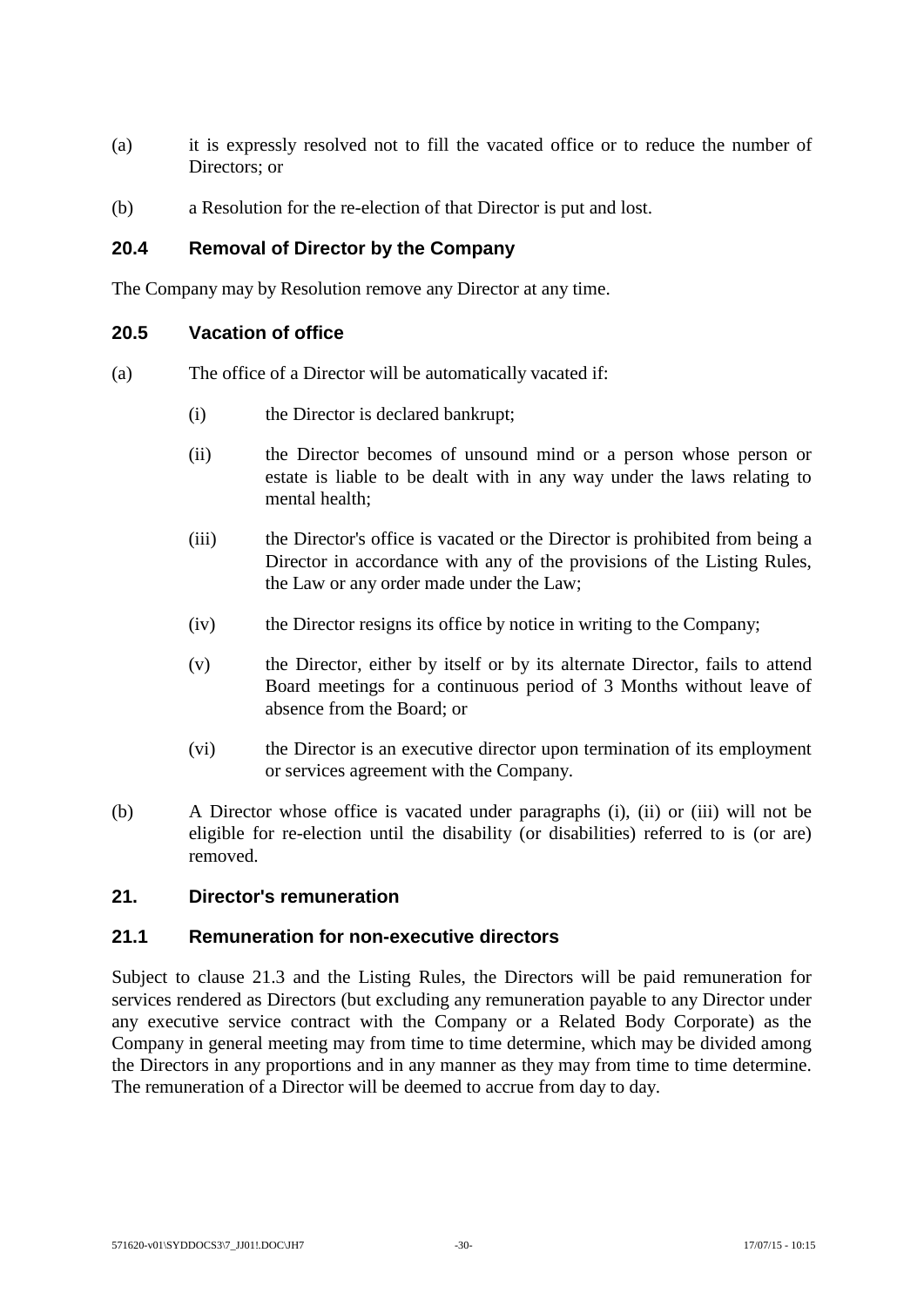# **21.2 Additional remuneration for extra services**

If any Director performs extra services or makes any special exertions, whether in going or residing abroad or otherwise for any of the purposes of the Company, that Director may be paid an additional sum for those services and exertions. This payment may be either in addition to or in place of any remuneration determined under the preceding clause.

# <span id="page-37-0"></span>**21.3 Remuneration to be in accordance with Listing Rules**

The remuneration payable to Directors must comply with the Listing Rules and in particular:

- (a) fees payable to non-executive directors must be by way of a fixed sum, and not by way of a commission on or a percentage of profits or operating revenue;
- (b) the remuneration payable to executive directors must not include a commission on or percentage of operating revenue; and
- (c) the total fees payable to Directors must not be increased without the prior approval of Members in general meeting.

#### **21.4 Expenses of Directors**

In addition to any remuneration, the Directors must also be paid all travelling and other expenses incurred by them in attending and returning from meetings of the Directors, any committee of the Directors or any general meetings of the Company or otherwise in connection with the business of the Company.

#### <span id="page-37-1"></span>**22. Director's contracts**

# <span id="page-37-2"></span>**22.1 Directors not disqualified from holding office or contracting with Company**

Except as otherwise provided in the Law or the Listing Rules:

- (a) no Director will be disqualified by virtue of its office from holding any office or place of profit (other than as auditor) with the Company or with any company promoted by the Company or with any corporation in which the Company is a Member or which is a Member of the Company or in which the Company is otherwise interested;
- (b) no Director will be disqualified by virtue of its office from contracting with the Company (whether as vendor, purchaser or otherwise);
- (c) no contract referred to in this clause [22](#page-37-1) or any contract or arrangement entered into by or on behalf of the Company in which any Director is in any way interested can be avoided and no Director will be liable to account to the Company for any profit arising from that contract or arrangement or from any office referred to in this clause [22.1](#page-37-2) by reason only of that Director holding that office or of the Director's fiduciary relationship with the Company.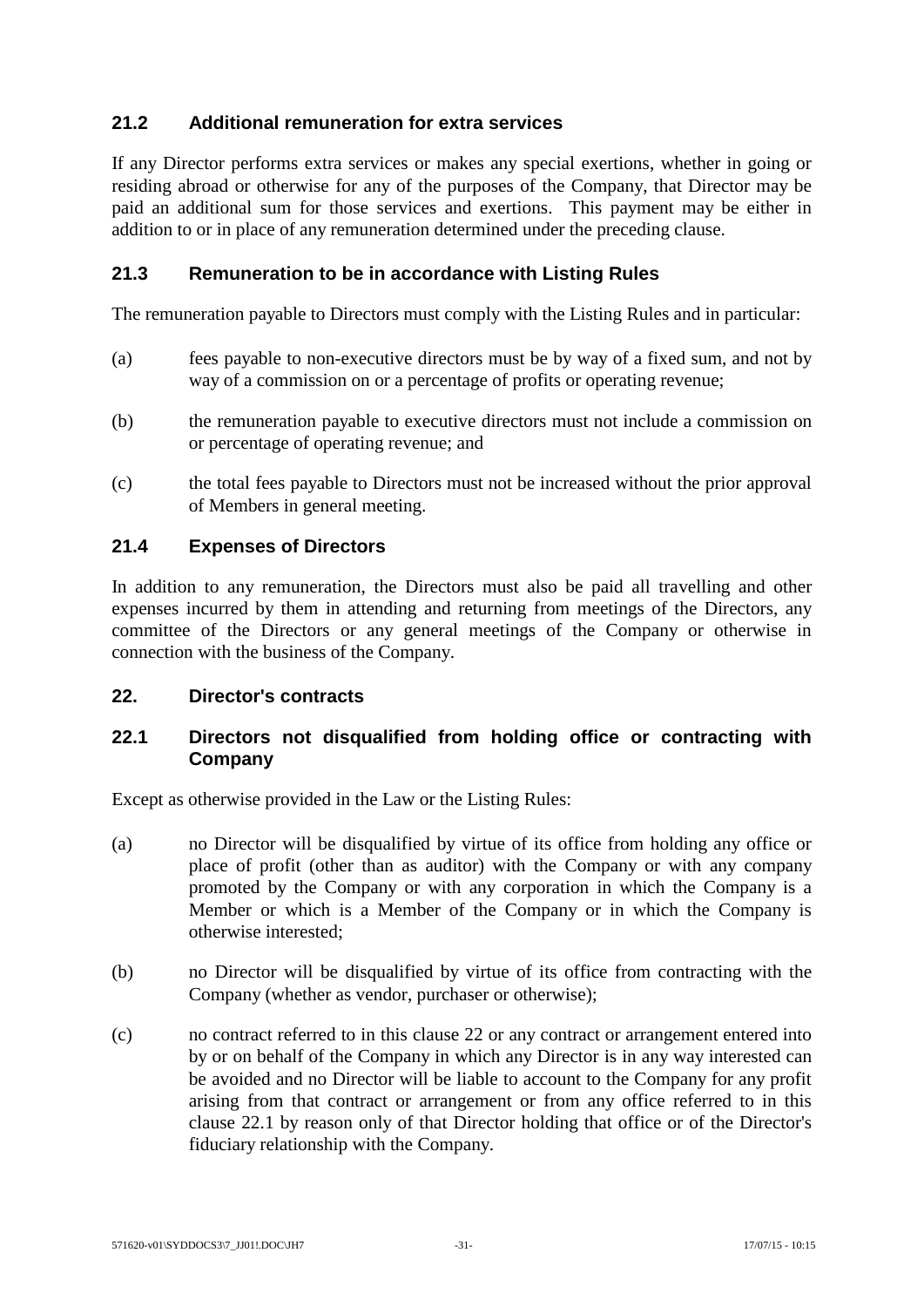# **22.2 Director can act in professional capacity**

Subject to the Law and the Listing Rules, a Director or a Director's firm may act in a professional capacity (other than as auditor) for the Company and that Director or that Director's firm is entitled to remuneration for professional services as if the relevant Director was not a Director.

# **22.3 Director not to vote on contract in which it has a material personal interest**

Subject to the Law and the Listing Rules, neither a Director nor its alternate may vote at any meeting of the Board about any contract or arrangement in which the Director has, whether directly or indirectly, a material personal interest, nor be present while the relevant matter is considered at the meeting. However, that Director may execute or otherwise act in respect of that contract or arrangement.

# **22.4 Directors to declare interest**

- (a) Any Director who has a material personal interest in a matter that relates to the affairs of the Company must give the other Directors notice of the interest, unless the interest is of a type referred to in section  $191(2)(a)$  of the Law, or all of the conditions referred to in section 191(2)(c) of the Law are satisfied.
- (b) The Director must declare the nature and extent of the Director's interest and the relation of the interest to the affairs of the Company at the meeting of the Directors as soon as possible after the Director becomes aware of their interest in the matter.
- (c) A Director who has an interest in a matter may give a standing notice to the other Director's of the nature and extent of that Director's interest in the matter in accordance with section 192 of the Law.

# **22.5 Directors to declare potential conflicts**

Any Director who holds any office or possesses any property the holding or possession of which might (whether directly or indirectly) create duties or interests in conflict with its duties or interests as a Director of the Company must declare the fact of its holding that office or possessing that property and the nature and extent of any conflict at the first meeting of the Directors held after it becomes a Director or (if it is already a Director) at the first meeting of the Directors held after the relevant facts come to its knowledge.

# **22.6 Secretary to record declarations of Directors**

The Secretary must record in the minutes of the meeting any declarations made or notices given by a Director under this Constitution.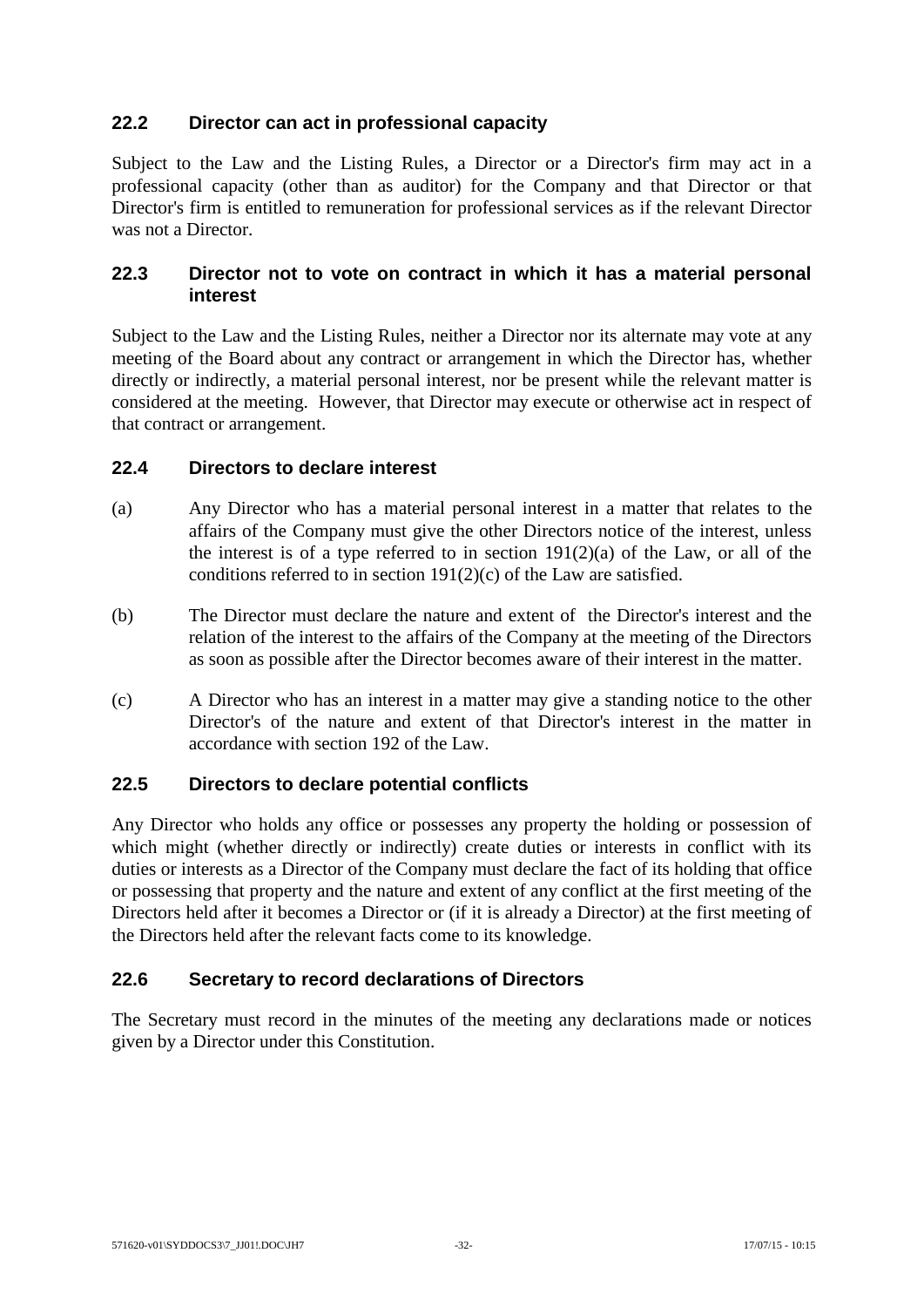# **23. Powers of Directors**

# **23.1 Powers of Directors**

Subject to the Law and to any provision of this Constitution, the Directors will manage, or cause the management of, the business of the Company and the Directors may pay, or cause to be paid, all expenses incurred in promoting and forming the Company and may exercise, or cause to be exercised, all powers of the Company that are not, by the Law or by this Constitution, required to be exercised by the Company in general meeting.

# **23.2 Powers to borrow or raise money**

Without limiting the generality of the previous clause, the Directors may from time to time at their discretion borrow or raise any sum or sums of money or obtain other financial accommodation for the purposes of the Company and may grant security for the repayment of that sum or sums or the payment, performance or fulfilment of any debts, liabilities, contracts or obligations incurred or undertaken by the Company in any manner and upon any terms and conditions as they think fit and in particular by the issue or re-issue of bonds, perpetual or redeemable debentures or any mortgage, charge or other security on the undertaking or the whole or any part of the property of the Company (both present and future) including its uncalled or unpaid capital for the time being.

# **23.3 Directors may vote Shares in other corporations**

Subject to the Law and the Listing Rules, the Directors may exercise the voting power conferred by the Shares in any corporation held by the Company in any manner they think fit, including in circumstances where a Director may be interested in the exercise, such as an exercise in favour of any Resolution appointing a Director as an officer of a corporation or voting or providing for the payment of remuneration to officers of the other corporation.

# **23.4 Agent or attorney**

The Directors may at any time appoint any person or persons to be an agent or attorney of the Company for any purposes and with any powers, authorities and discretions (not exceeding those vested in or exercisable by the Directors under this Constitution) and for any period and subject to any conditions as the Directors think fit. Any appointment may be made in favour of any company or the members, directors, nominees or managers of any company or firm or in favour of any fluctuating body of persons (whether nominated by the Directors or otherwise) and any document appointing an agent or power of attorney may contain provisions for the protection or convenience of the agent or attorney and of persons dealing with the agent or attorney as the Directors may think fit.

# **23.5 Sub-delegation of powers**

Any agent or attorney appointed by the Directors may be authorised by the Directors to subdelegate all or any of the powers, authorities and discretions for the time being vested in them.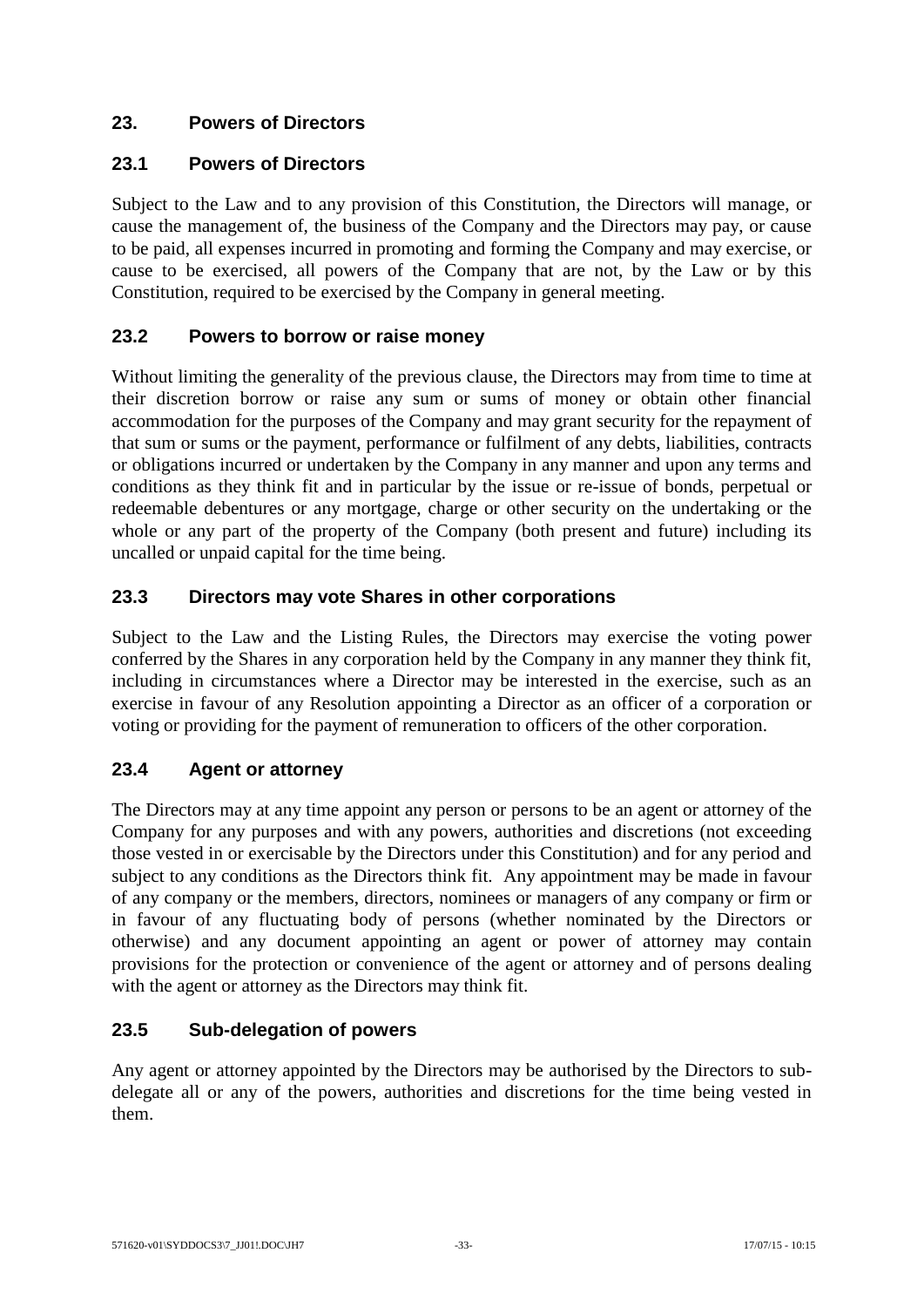# **24. Executive directors**

# **24.1 Managing director**

The Directors may at any time appoint 1 or more members of the Board to the office of managing director or to any other executive office for any period and on any terms they think fit and, subject to the terms of any agreement entered into in any particular case, may revoke any appointment. Any appointment is automatically determined if the person ceases to be a Director.

# **24.2 Directors may confer powers on executive directors**

The Directors may confer upon a managing director or other executive director any of the powers exercisable by the Directors upon those terms and conditions and with any restrictions as they think fit. Any powers so conferred may be concurrent with or to the exclusion of their own powers. The Directors may at any time revoke, withdraw, alter or vary all or any of those powers.

# **24.3 Remuneration of executive directors**

Subject to the Listing Rules and the terms of any agreement entered into with any executive director, the Board may fix the remuneration of each executive director which may comprise salary or commission on or participation in profits of the Company but may not comprise commission on, or a percentage of, operating revenue.

# **25. Proceedings of Directors**

# **25.1 Board meetings**

The Directors may meet either:

- (a) in person;
- (b) by telephone;
- (c) by audiovisual linkup; or
- (d) by any other instantaneous communications medium for conferring;

for dispatch of business, and adjourn and otherwise regulate their meetings as they think fit.

# **25.2 Director to be regarded as present at meeting**

A Director is regarded as present at a meeting where the meeting is conducted by telephone, audiovisual linkup or other instantaneous communications medium for conferring, if the Director is able to hear, and to be heard by, all others attending the meeting.

# **25.3 Place of meeting**

A meeting conducted by telephone, audiovisual linkup or other instantaneous communications medium for conferring, will be deemed to be held at the place agreed upon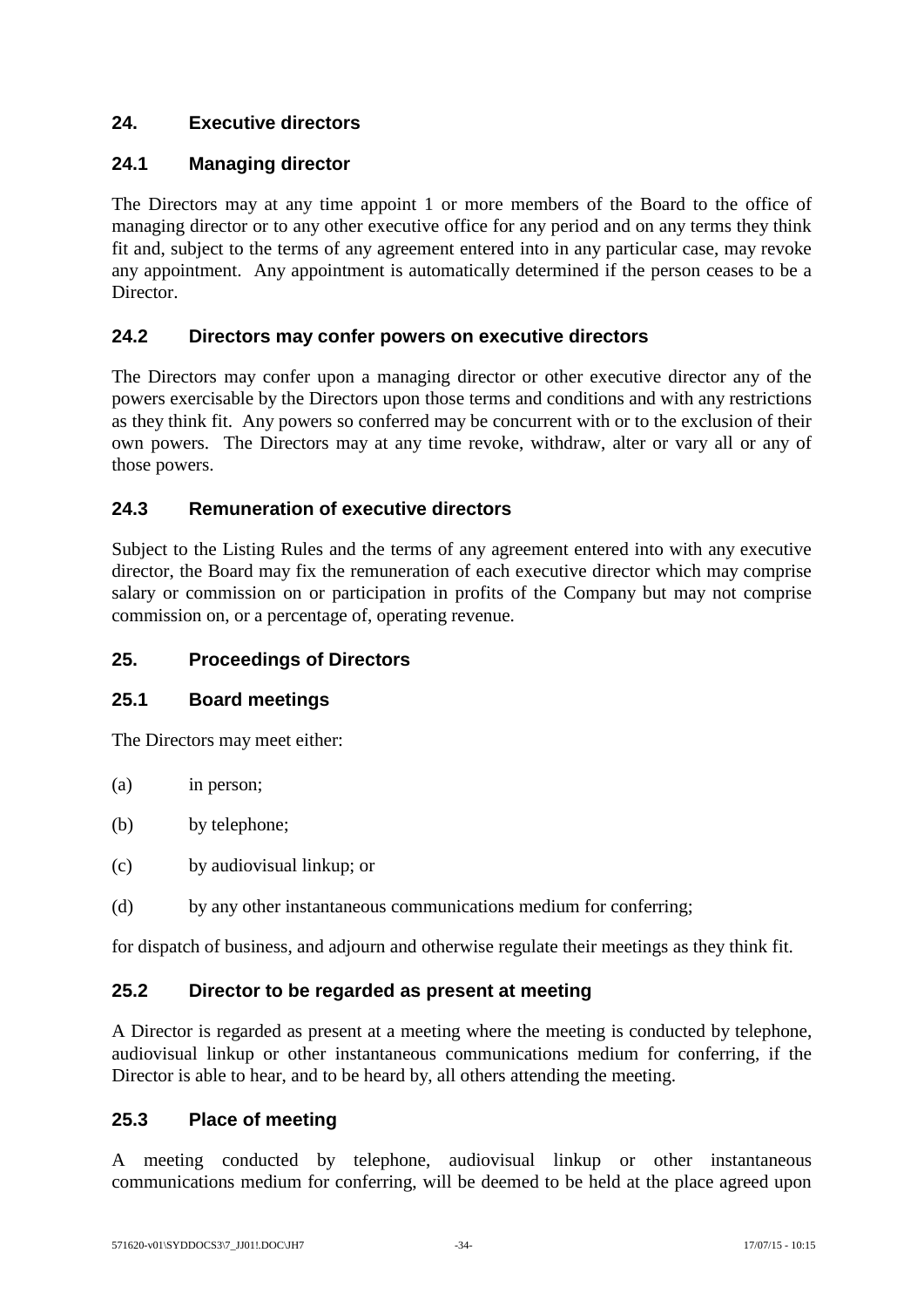by the Directors attending that meeting, provided that at least 1 of the Directors present at the meeting was at that place for the duration of the meeting. Meetings may be held outside Australia.

# **25.4 Convening of Directors meeting**

A Director may at any time and the Secretary upon the request of a Director must convene a meeting of Directors.

# **25.5 Notice of meeting**

Notice of every meeting of Directors must be given to each Director then in Australia, but failure to give or receive that notice will not invalidate any meeting.

# **25.6 Directors may act notwithstanding vacancy**

The Directors may act notwithstanding any vacancy on the Board, but if and so long as their number is below the number required for a quorum, they must not act except in the case of emergency or for the purpose of filling up vacancies or summoning a general meeting.

# **25.7 Quorum for Board meetings**

At a meeting of Directors, the number of Directors necessary to constitute a quorum is that number as is determined by the Directors and, unless otherwise determined, is 2.

### **25.8 Meeting competent to exercise all powers**

A meeting of the Directors at which a quorum is present will be competent to exercise all or any of the powers and discretions vested in or exercisable by the Directors generally.

# **25.9 Chairperson of Board meetings**

The Directors may elect a chairperson and deputy chairperson of their meetings and determine the periods for which they are to hold office. If no chairperson or deputy chairperson is elected or if at any meeting neither the chairperson nor the deputy chairperson is present at the time appointed for the meeting, the Directors present at the meeting may choose 1 of the Directors present to be chairperson of the meeting.

# **25.10 Documents tabled at meeting**

An original document, or a photocopy or facsimile copy of that document, which is in the possession of, or has been seen by, all Directors attending the Directors' meeting prior to, or at the time of, that meeting, will be deemed to be a document tabled at that meeting.

# **25.11 Questions to be decided by majority**

Questions arising at any meeting of the Board will be decided by a majority of votes of Directors present and voting. Subject to the Listing Rules, in the case of an equality of votes, the chairperson of the meeting will have a second or casting vote, but the chairperson will not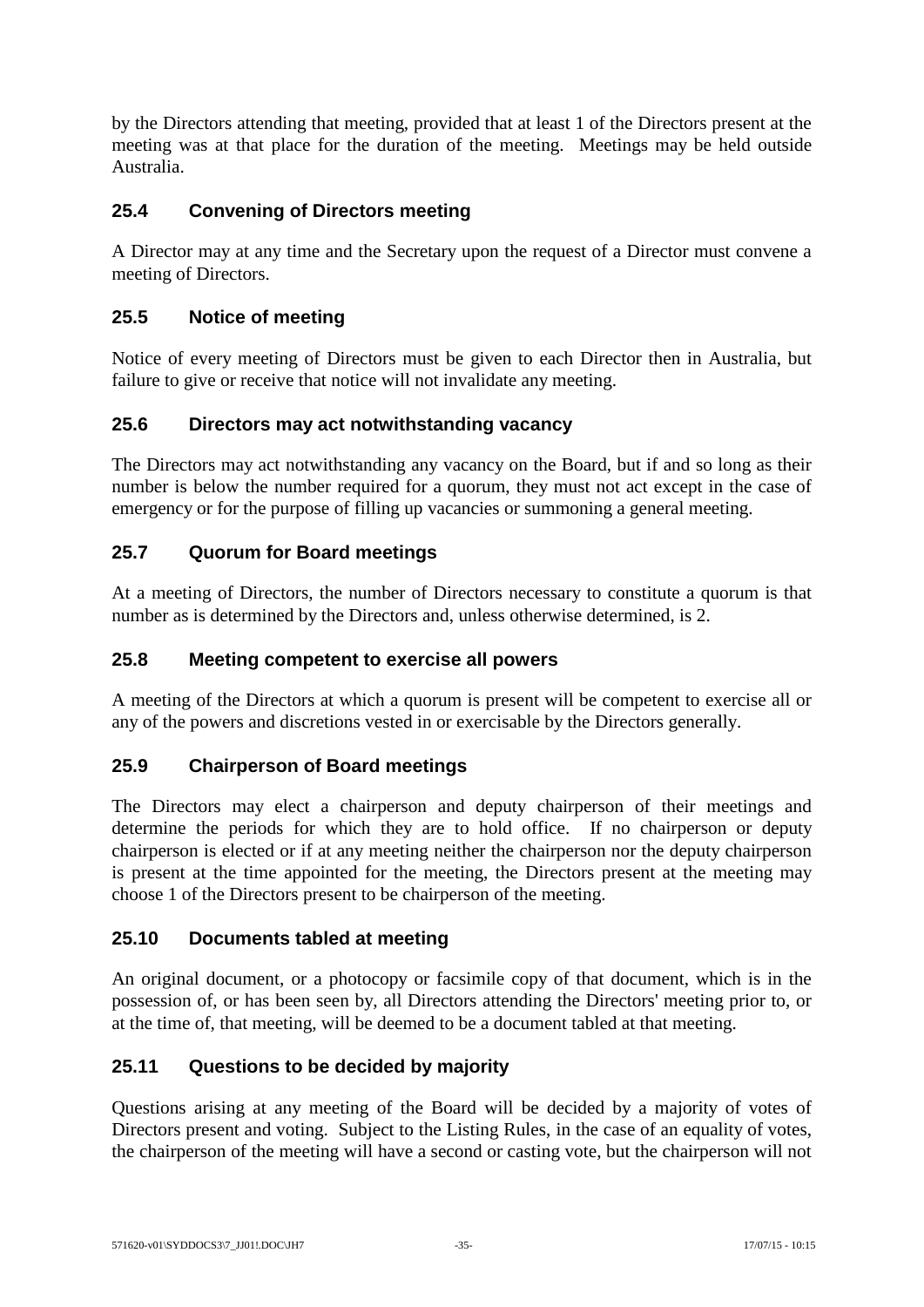have a second or casting vote where there are only 2 Directors present who are competent to vote on the question at issue.

# **25.12 Resolution in writing**

A Resolution in writing of which notice has been given to all Directors for the time being entitled to receive notice of a meeting of the Directors and which is signed by a majority of Directors for the time being entitled to attend and vote at meetings of the Directors will be as valid and effectual as if it had been passed at a meeting of the Directors duly convened and held. That Resolution may consist of several documents in like form each signed by 1 or more of the Directors wherever they may be situated. For the purposes of this clause, the signature of an alternate Director will be as effective as, and may be substituted for, the signature of its appointor. The effective date of that Resolution is the date upon which the document or any of the counterpart documents was last signed.

# **25.13 Resolution passed deemed to be determination of Board**

Any Resolution properly passed at a duly convened meeting of the Directors at which a quorum is present will be deemed to be a determination by all the Directors or the Board for the purposes of this Constitution.

# **25.14 Committee powers and meetings**

The Directors may delegate any of their powers to a committee of Directors or to a sole Director as they think fit and may revoke that delegation. Any committee can exercise the powers delegated to it in accordance with any directions that may from time to time be imposed upon it by the Board. The meetings and proceedings of any committee consisting of 2 or more Directors will be governed by the provisions of this Constitution regulating the meetings and proceedings of the Directors so far as they are applicable and are not superseded by any direction made by the Board under this clause.

# **25.15 Validity of acts of Directors**

All acts done by any meeting of the Directors or by a committee of the Directors or by any person acting as a Director will be valid even it is discovered afterwards that there was some defect in the appointment or election of that Director or person acting as a Director or that any Director was disqualified or had vacated office or was otherwise not entitled to vote or act.

# **26. Secretary**

A Secretary or Secretaries of the Company must be appointed by the Directors in accordance with the Law. At least 1 Secretary must be ordinarily resident in Australia. The Directors may also appoint acting and assistant Secretaries. Those appointments may be for any term, at any remuneration and upon any conditions as the Directors think fit and any person so appointed may be removed by the Directors.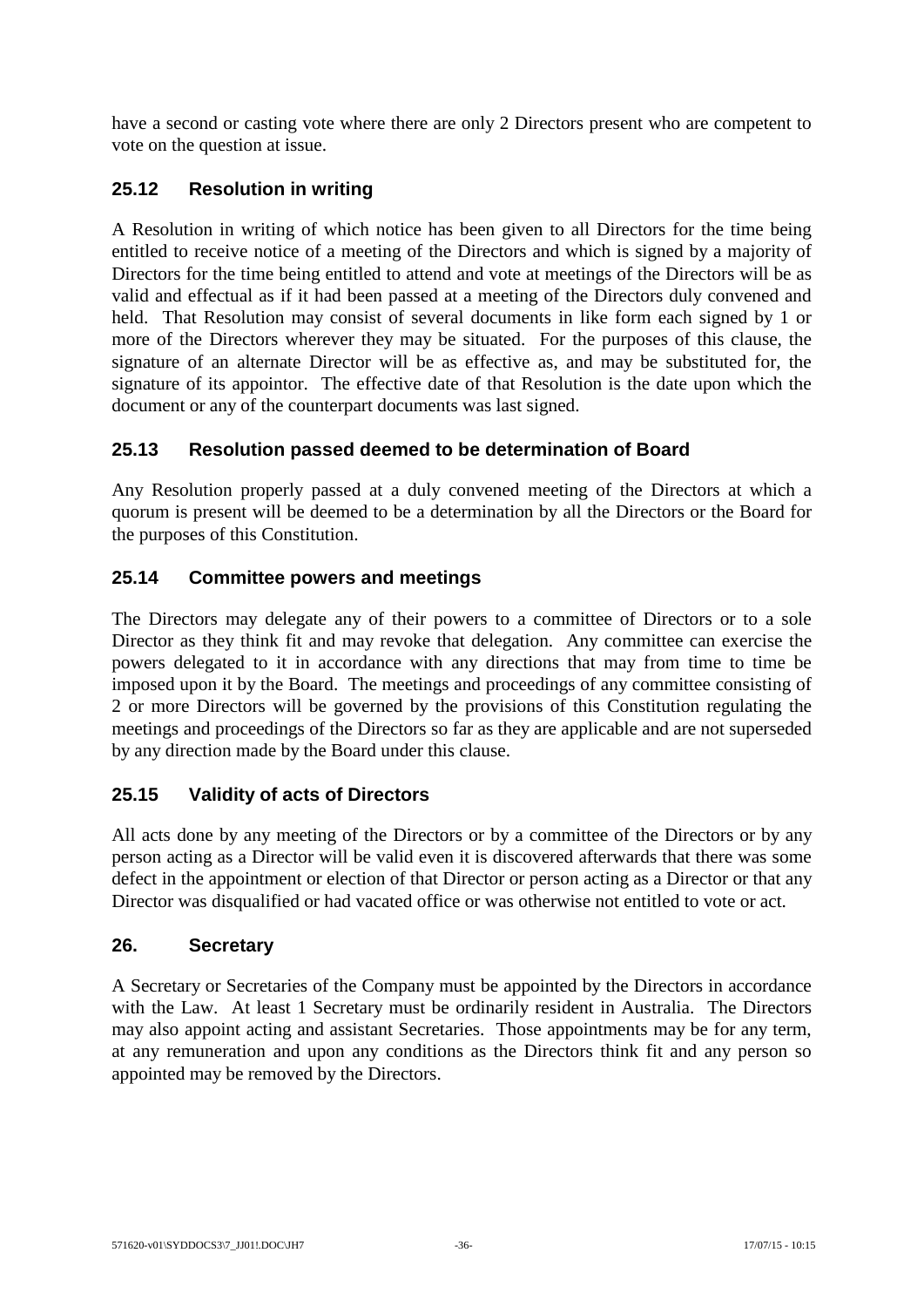# **27. Minutes and registers to be kept**

### **27.1 Minutes**

The Directors must cause to be entered in minute books of the Company within 1 Month of the relevant meeting, minutes containing details of:

- (a) the names of the Directors present at each meeting of the Directors and of any committee of Directors;
- (b) all declarations made or notices given by any Director (either generally or specifically) of its interest in any contract or proposed contract or of its holding of any office or property whereby any conflict of duty or interest may arise; and
- (c) all Resolutions and proceedings of general meetings of the Company, meetings of the Directors and meetings of any committee of the Directors.

#### **27.2 Minutes to be signed by chairperson**

Any minutes of any general meetings of the Company, meetings of the Directors or meetings of any committee of the Directors must be signed by the chairperson of the meeting or by the chairperson of the next succeeding meeting and once signed will constitute prima facie evidence of the matters stated in the minutes.

#### **27.3 Registers**

In accordance with the provisions of the Law and the Listing Rules, the Directors must cause the Company to keep:

- (a) a register of the holders of any debentures issued by the Company;
- (b) a register of charges; and
- (c) any other registers or subregisters required by the Listing Rules or SCH Business Rules.

#### **27.4 Branch registers**

The Company may cause a branch register of Members to be kept at any place outside Australia. Subject to the Law, the Directors may make any provisions or arrangements they think fit for the keeping of any branch register, the transfer of Shares to, on or from any branch register and to ensure compliance with the requirements of any local law.

#### **28. The Seal**

#### **28.1 Use of common seal**

If the Company has a seal:

(a) the Directors must provide for the safe custody of the Seal;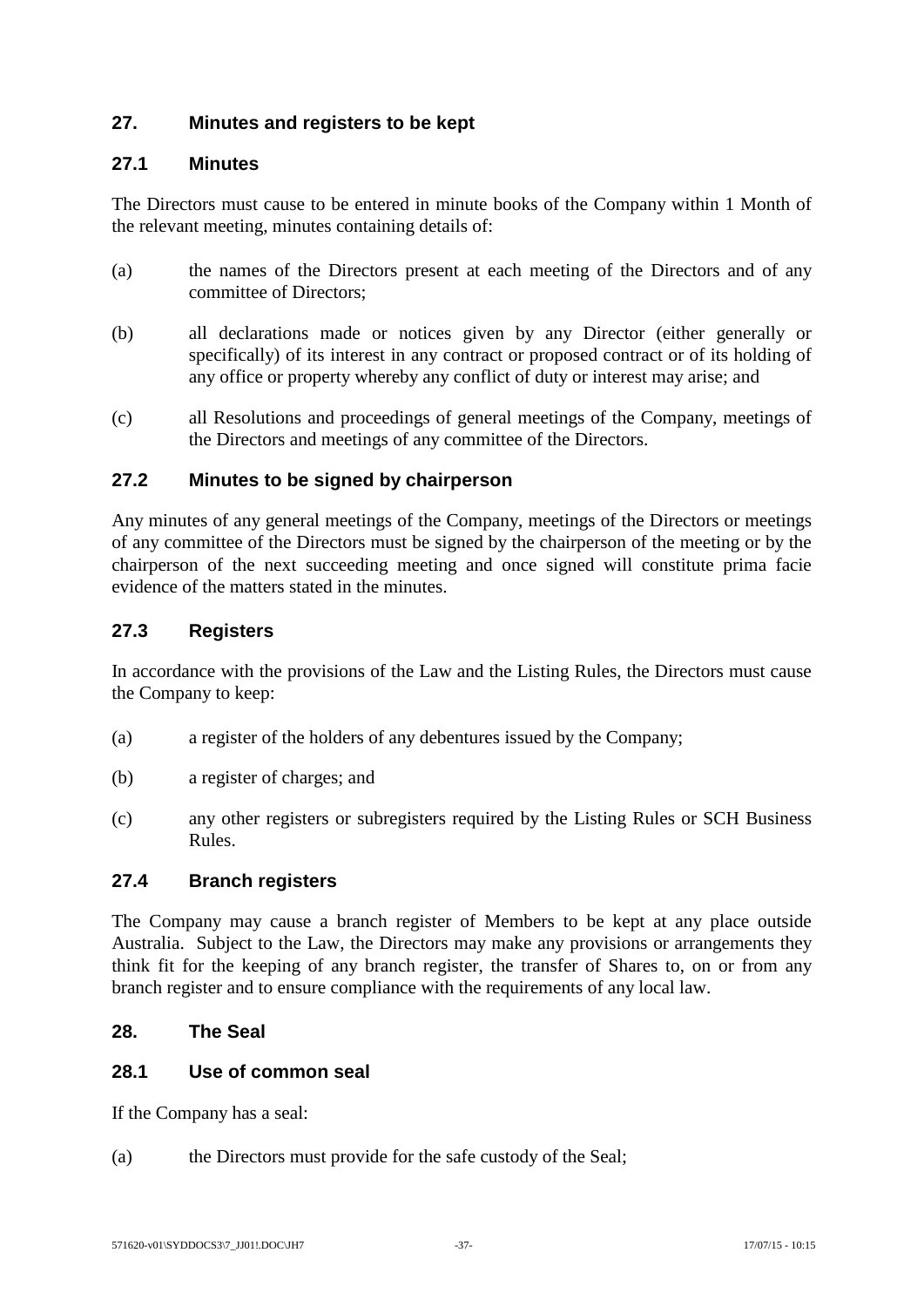- (b) the Seal must be used only with the authority of the Directors or a committee of the Directors with authority from the Directors to authorise the use of the Seal;
- (c) every document to which the Seal is affixed must be signed by a Director and countersigned by another Director, a Secretary, an assistant Secretary or another person appointed by the Directors to countersign that document or a class of documents which includes that document.

#### **28.2 Duplicate seals**

The Company may have for use in place of its common seal, 1 or more duplicate seals, each of which is a copy of the Seal with the words "duplicate seal" on it.

#### **28.3 Share seal**

The Company may also have a duplicate common seal which is a copy of the Seal with the words "share seal" on it. The share seal must only be used in sealing certificates for Shares and other securities of the Company and must be used and affixed in like manner to the Seal.

# **28.4 Affixing the Share seal**

The Board may determine:

- (a) the manner (which may be by a mechanical or other automatic means) in which the share seal is to be affixed and that affixing attested; and
- (b) that the affixing of the share seal need not occur in the presence of any person;
- (c) that no signatures of any persons are required for the affixing of the share seal; and
- (d) that, if signatures are required for the affixing of the share seal, those signatures may be affixed by any mechanical or other automatic means.

#### **29. Negotiable instruments**

All cheques, bills of exchange, promissory notes and other negotiable instruments may be signed, drawn, accepted, made or endorsed (as the case may be) for and on behalf of the Company by any persons and in any manner as the Directors may determine.

#### **30. Reserves**

#### **30.1 Reserves**

Before declaring any dividends, the Directors may set aside out of the profits of the Company any sums they think proper as reserves to be applied to meet contingencies, to equalise dividends, to pay special dividends, to repair, improve or maintain any property of the Company or for any other purpose the Directors in their absolute discretion consider to be in the interests of the Company. Pending that application, the reserves may, at the discretion of the Directors, be used in the business of the Company or be invested in any investments the Directors think fit (including the purchase of Shares of the Company). The Directors may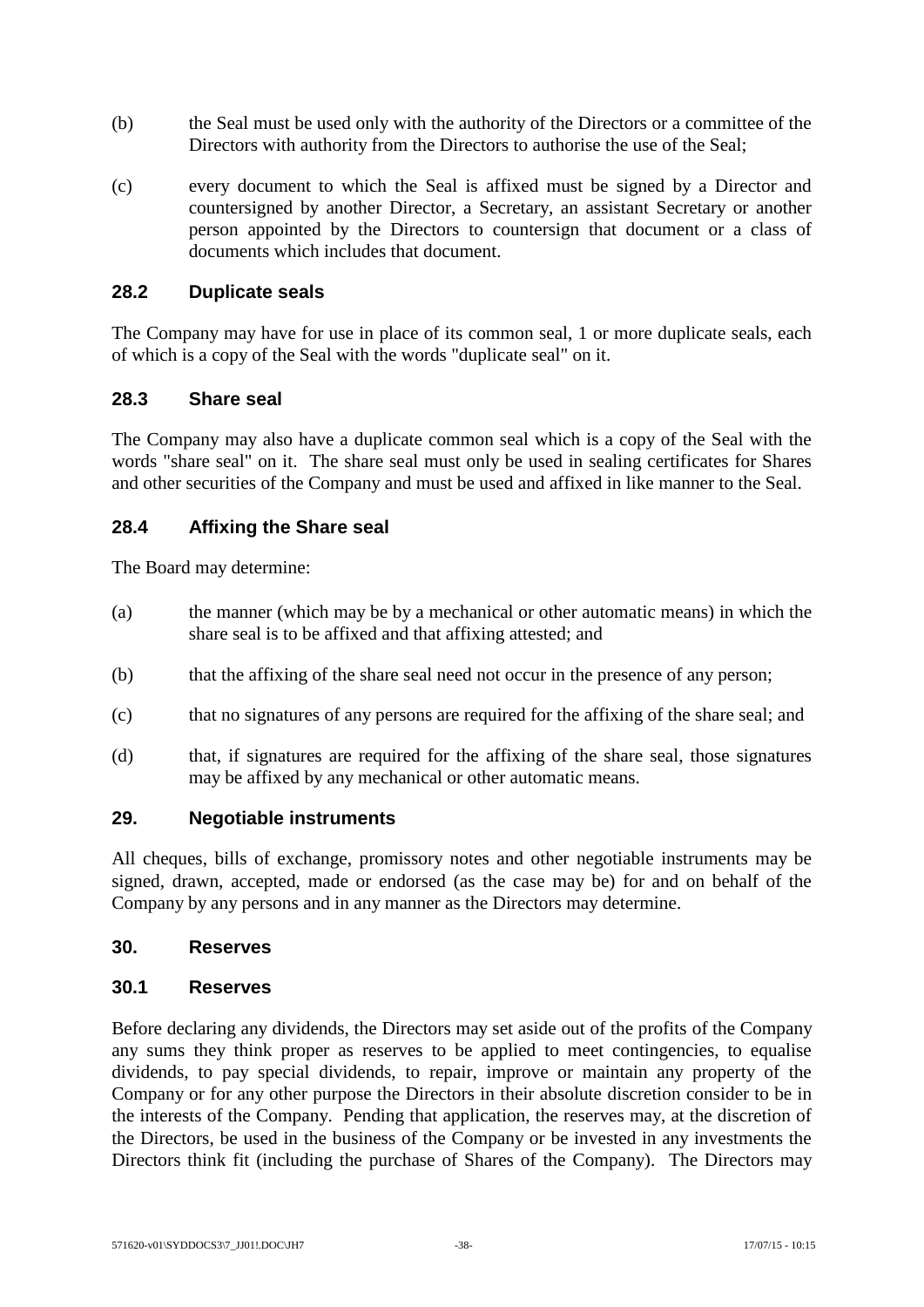deal with and vary these investments and dispose of all or any part for the benefit of the Company and may divide the reserves into special reserves as they think fit.

# **30.2 Carry forward of profits**

The Directors may carry forward any profits they consider ought not to be distributed as dividends without transferring those profits to a reserve.

# **30.3 Revaluation of assets**

Subject to the Law, the Directors may revalue any assets of the Company.

#### **31. Dividends**

#### **31.1 Power to determine and declare dividends vested in Directors**

The power to determine that a dividend is payable and to declare dividends (including interim dividends) is vested in the Directors who may fix the amount and the timing for payment and the method of payment of any dividend in accordance with this Constitution.

# **31.2 Apportionment of dividends**

Subject to this Constitution, the Law, the Listing Rules and the rights of Members entitled to Shares with preferential, special or qualified rights as to dividend, dividends are to be apportioned and paid among the Members in proportion to the amounts paid up (not credited) on the Shares held by them. Any amount paid on a Share in advance of a call will be ignored when calculating the relevant proportion.

# **31.3 Dividends only payable out of profits**

No dividend is payable except out of the profits of the Company. The declaration of the Directors as to the amount of the profits of the Company is conclusive.

# **31.4 Dividend payable by distribution of assets**

(a) The Directors when declaring a dividend may:

- (i) resolve that the dividend be paid wholly or partly by the distribution of specific assets including bonus Shares or other securities of the Company or any other corporation; and
- (ii) to the extent permitted by law, direct that the dividend be payable to particular Members wholly or partly out of any particular fund or reserve or out of profits derived from any particular source and to the remaining Members wholly or partly out of any other particular fund or reserve or out of profits derived from any other particular source and may make the direction despite that by doing so the dividend will form part of the assessable income for taxation purposes of some Members and will not form part of the assessable income of others.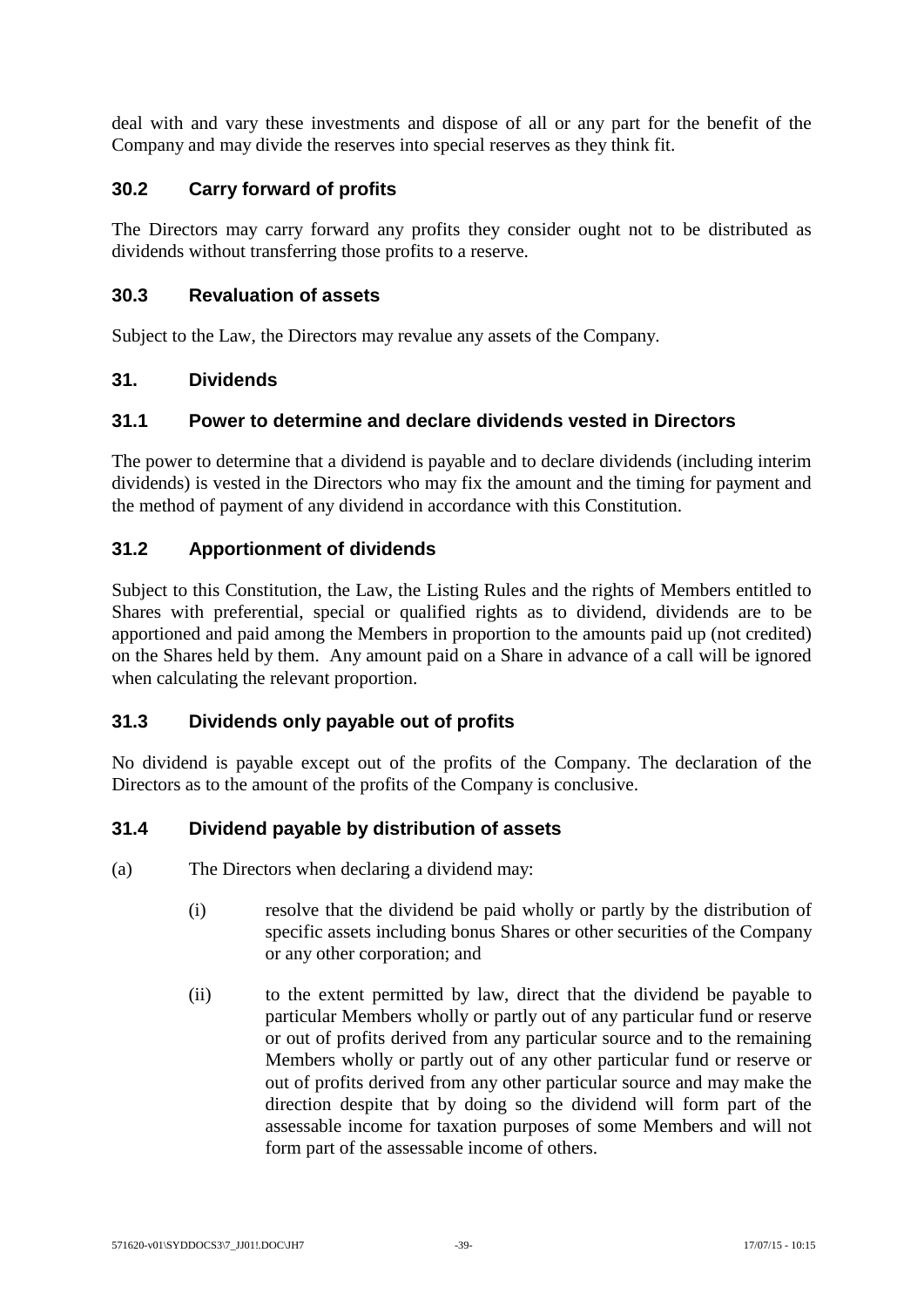(b) All matters concerning those dividends including valuation of assets is determined by the Directors as they think expedient.

# **31.5 Dividends may be payable in foreign currency**

Dividends will be declared in Australian currency, but the Directors may, if they think fit, determine that any dividend payable to some or all the Members will be paid in a currency or currencies other than Australian currency and for that purpose the Directors may at the time of declaration of the dividend stipulate a date on which they will determine the rate or rates at which the dividend will be converted into the other currency or currencies. Payment in another currency or currencies of the amount of any dividend converted pursuant to this clause will be deemed as between the Company and all Members to be an adequate and proper payment of the amount of the dividend.

# **31.6 No interest payable on dividends**

Interest is not payable by the Company in respect of any dividend.

# **31.7 Directors may retain certain dividends**

The Directors may retain the dividends payable on any Shares in respect of which any person is entitled to become a Member as a consequence of death, bankruptcy or other operation of law until that person or a nominated transferee becomes a Member in respect of the Shares.

#### **31.8 Directors may deduct from dividends money payable to Company**

The Directors may deduct from any dividend payable to a Member all sums of money (if any) presently payable by the Member to the Company on account of calls or otherwise.

#### **31.9 Payment of dividends**

- (a) Any dividend, interest or other monies payable in respect of any Shares may be paid by cheque or by any other method of payment specified by the Directors.
- (b) Where the dividend, interest or other monies payable in respect of any Shares is paid by cheque, the cheque will be sent through the post to:
	- (i) the registered address of the Member or person entitled or, in the case of joint holders, to the registered address of that holder whose name appears first on the Register in respect of the joint holding; or
	- (ii) to that person at that address as the holder or joint holders may in writing direct.
- (c) Every cheque will be made payable to the order of the person to whom it is sent and is at its risk.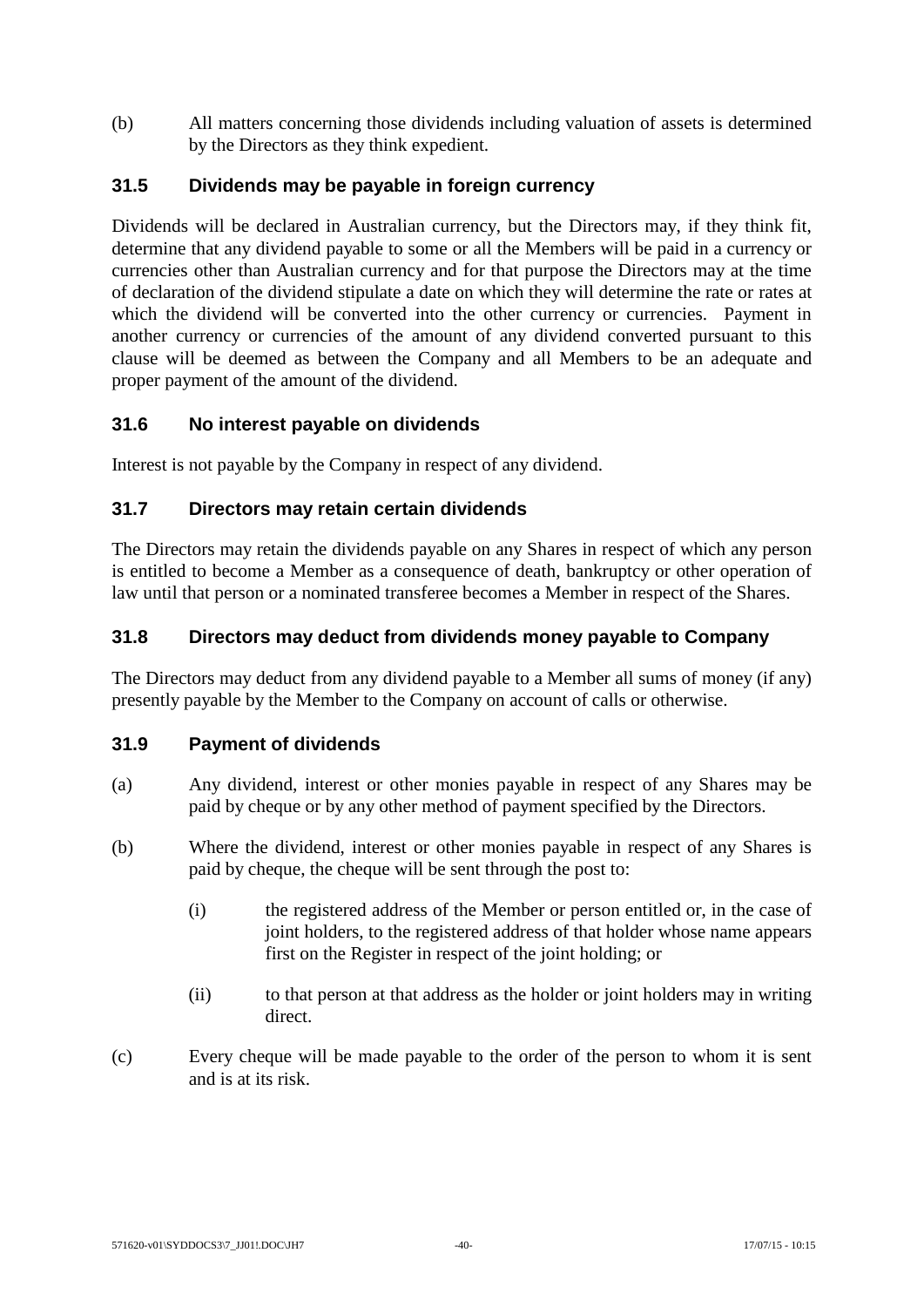# **31.10 Unclaimed dividends**

Except as otherwise provided by the Law, all dividends unclaimed for 1 year after having been declared may be invested or otherwise made use of by the Directors for the benefit of the Company until claimed.

# **31.11 Dividend Reinvestment Plan**

The Directors may implement and in their discretion maintain, on terms and conditions determined by the Directors from time to time, a dividend reinvestment plan (the Dividend Reinvestment Plan) for cash dividends paid by the Company in relation to Shares in the capital of the Company to be reinvested by way of subscription for Shares to be issued and allotted by the Company. Participation in the Dividend Reinvestment Plan will be available to those Members who wish to participate in the Dividend Reinvestment Plan and are eligible to do so under the terms and conditions of the Dividend Reinvestment Plan.

# **31.12 Amendment of Dividend Reinvestment Plan**

The Directors may vary, amend or suspend any terms or conditions of the Dividend Reinvestment Plan as and when they think fit in their discretion.

# **32. Capitalisation of profits**

# <span id="page-47-0"></span>**32.1 Capitalisation of profits**

The Directors may resolve to capitalise any sum for the time being standing to the credit of any of the Company's reserve accounts, statement of financial performance account, arising from a revaluation or sale of assets or otherwise available for distribution to Members. The sum capitalised will be applied for the benefit of Members (in the proportions to which those Members would have been entitled in a distribution of that sum by way of dividend) in one or both of the following ways:

- (a) in or towards paying up any amounts for the time being unpaid on any Shares held by those Members; or
- (b) in paying up in full or in part any unissued Shares or debentures of the Company to be allotted and distributed credited as fully paid to those Members.

# **32.2 Directors powers in relation to capitalisation of profits**

In giving effect to any Resolution for capitalisation under clause [32.1,](#page-47-0) the Directors may:

- (a) appoint any person to make an agreement on behalf of the Members entitled to benefit from the Resolution where that agreement is required under the Law or is otherwise considered by the Directors to be desirable;
- (b) issue fractional certificates or make cash payments where Shares or debentures become issuable in fractions; and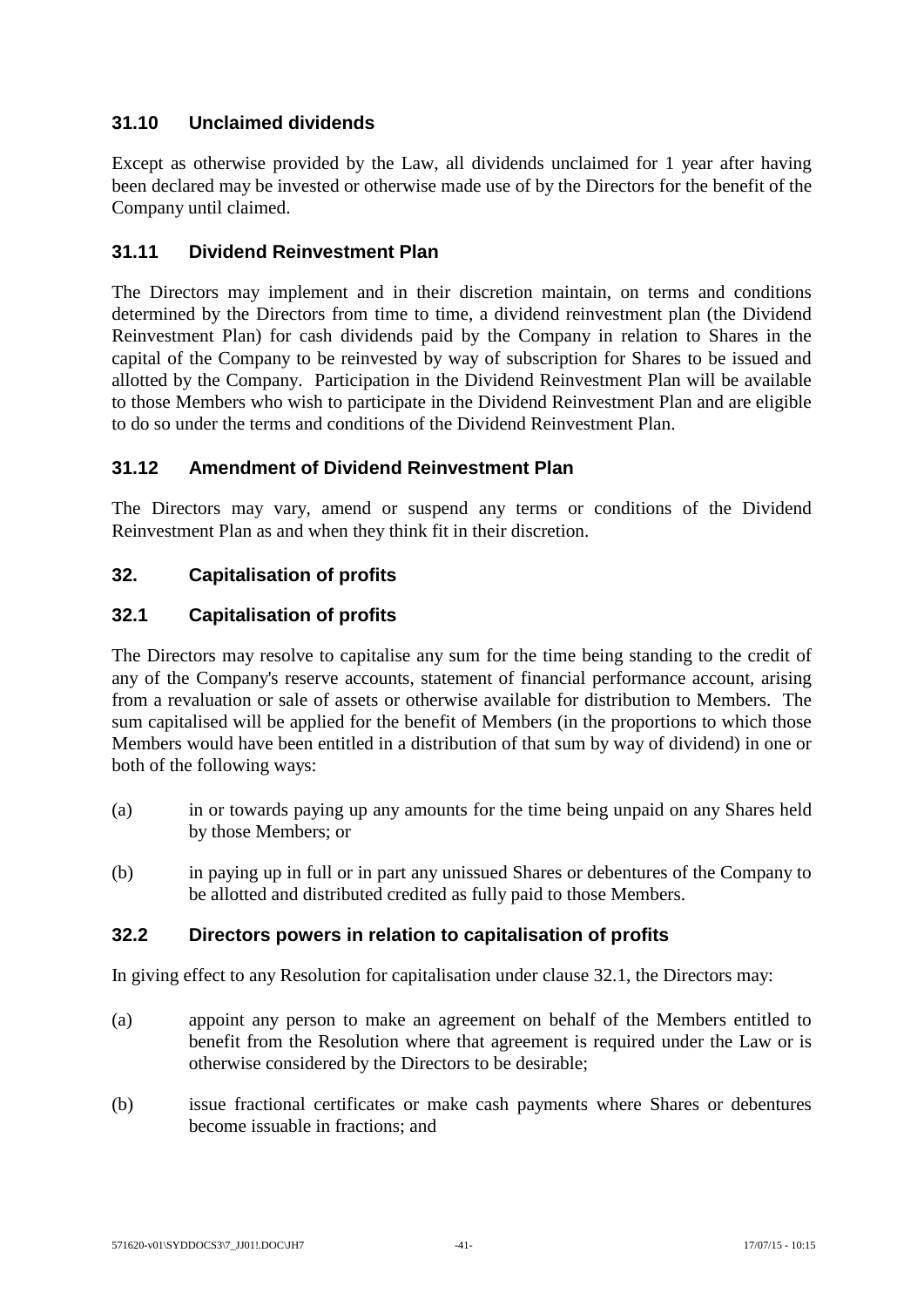(c) otherwise make provisions for adjusting differences and settling any difficulty arising pursuant to the Resolution including a determination that fractions will be disregarded or that a fractional entitlement be increased to the next whole number.

#### **33. Financial statements**

#### **33.1 Financial records**

The Directors must cause financial and other records to be kept to correctly record and explain the transactions and financial position of the Company, to enable true and fair statement of financial performance accounts and statements of financial positon to be prepared and to permit preparation of any other documents required by the Law, the Listing Rules or this Constitution. The records must be kept:

- (a) in a manner which will to enable them to be conveniently and properly audited;
- (b) for 7 years after the completion of the transactions or operations to which they relate; and
- (c) at the Office or at any other place as the Directors think fit and at all times be open to inspection by the Directors.

# **33.2 Financial, Director's and auditor's reports to be laid before annual general meeting**

At each annual general meeting, the Directors must lay before the Company a financial report, a Directors' report and an auditors report for the last Financial Year of the Company that ended before that annual general meeting which comply with all applicable provisions of the Law and the Listing Rules.

# **33.3 Financial statements and reports**

The Company must cause copies of the Company's financial statements and other reports to be lodged with the ASIC and ASX (if applicable) and sent to holders of its securities as required by the Law and the Listing Rules.

#### **34. Audit**

#### **34.1 Auditors**

Auditors of the Company are appointed and removed and their remuneration, rights and duties are regulated by the Law.

#### **34.2 Financial statements to be audited**

The financial statements of the Company for each Financial Year must be audited by the auditors in accordance with the Law.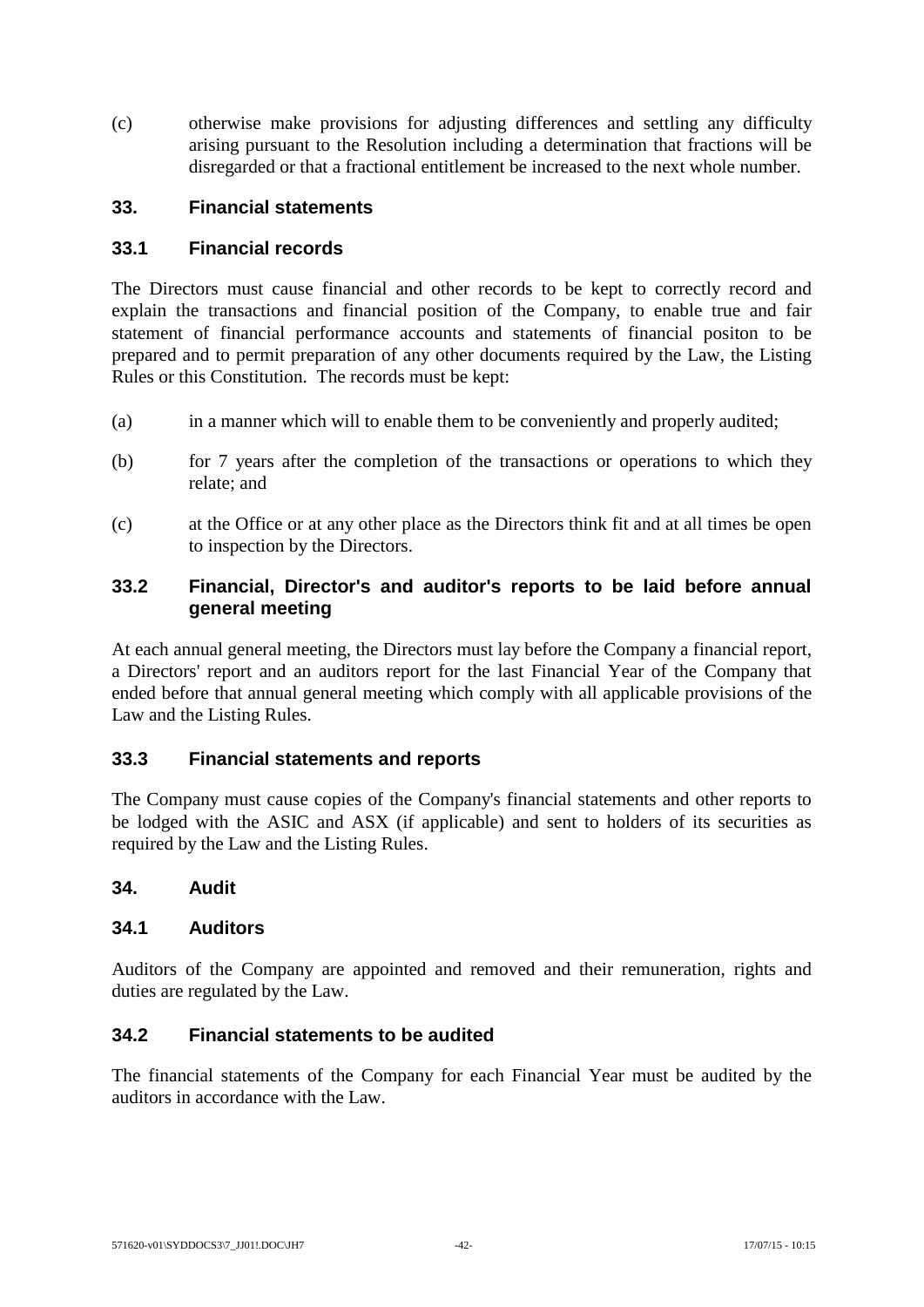# **34.3 Approval of financial statements**

The financial statements of the Company when approved by a general meeting will be conclusive except as regards any error identified within 3 Months after the date of approval. If any error is identified within this period, the financial statements must then be corrected and are then conclusive.

# **34.4 Register to be audited**

The Register, including any subregisters kept pursuant to the Listing Rules or SCH Business Rules, and any branch register of Members of the Company must be audited at least once every 12 Months or whenever the ASX otherwise asks.

# **35. Inspection of records**

Subject to the Law, the Directors may determine whether, to what extent, at what times and places and under what conditions the accounting and other records of the Company or any of them will be open to the inspection of the Members. No Member (who is not a Director) will have any right to inspect any account, book or document of the Company or receive any information concerning the business, trading or customers of the Company or any trade secret or secret process of the Company except as provided by the Law or as authorised by the Directors or a Resolution of the Company in general meeting.

# **36. Notices**

# **36.1 Service of notices by Company**

A notice may be given by the Company to any Member either personally, by facsimile or electronically to the relevant facsimile number or electronic address of the Member as shown on the Register or provided by the Member, by sending it by post addressed to the Member at its address as shown in the Register or otherwise by any method (including by advertisement) as the Directors may determine.

# **36.2 Posting notices to overseas Members**

In the case of a Member whose registered address is outside Australia, a notice sent by post will be sent by airmail.

# **36.3 Notices to joint holders**

A notice may be given by the Company to the joint holders of a Share by giving the notice to the joint holder whose name appears first in the Register and that notice will be sufficient notice to all the joint holders.

# **36.4 Notice deemed to be served**

(a) Any notice by advertisement will be deemed to have been served on the day of publication of the newspaper containing the advertisement.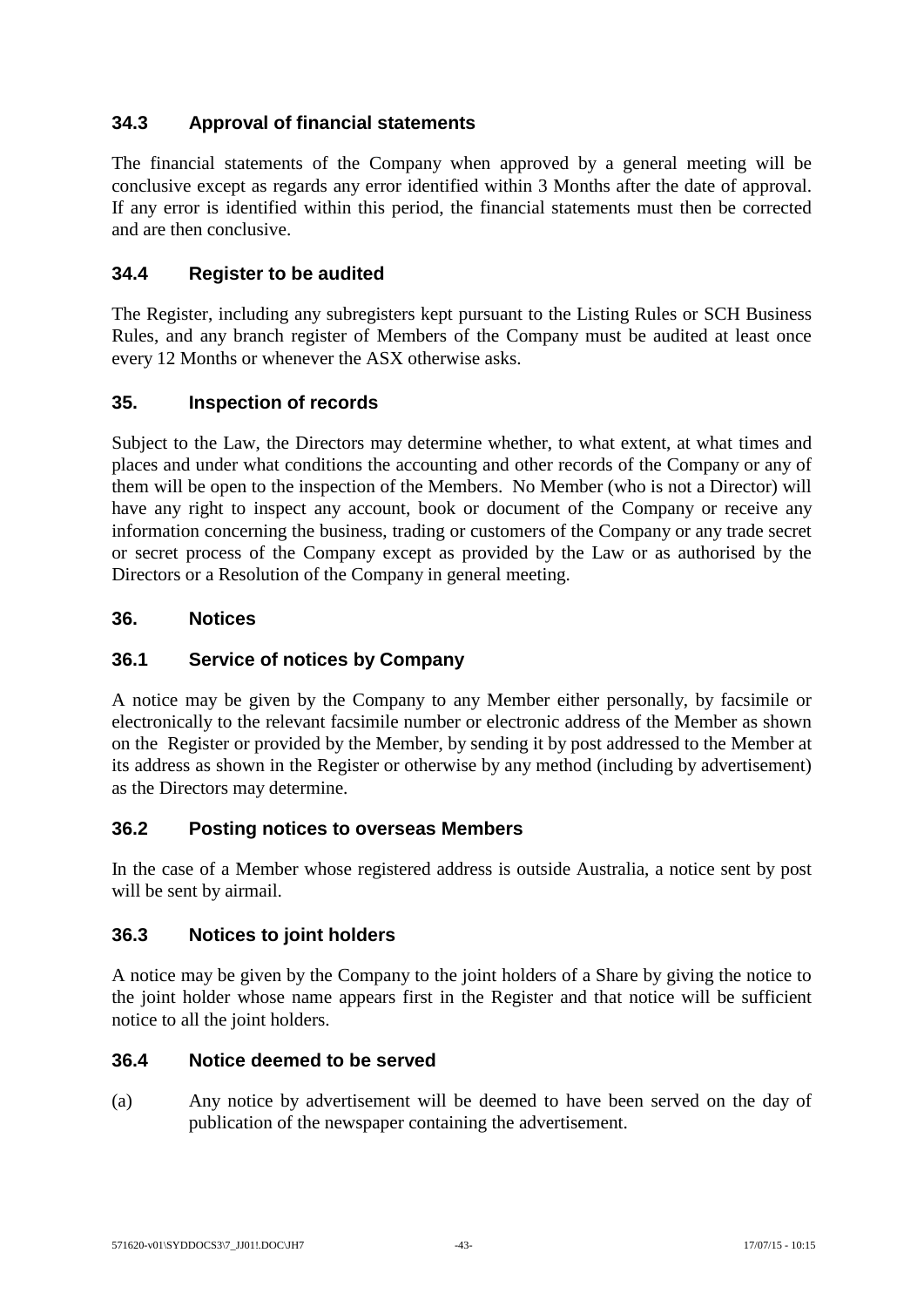- (b) Any notice sent by post will be deemed to have been served on the day following the day on which the notice is posted unless sent by airmail to an address outside the country in which it was posted, in which case it will be deemed to have been served on the fifth day following the day on which it is posted.
- (c) A notice sent by facsimile or other electronic means will be deemed to have been served on the same day that it is sent.

# **36.5 Service by post**

In proving service by post, it will be sufficient to prove that the notice was properly addressed and posted with the required postage. A certificate in writing signed by any manager, Secretary or other officer of the Company that the notice was so addressed and posted is conclusive evidence of proper service by post.

#### **36.6 Notices to Members whose whereabouts unknown**

Where:

- (a) the Company has bona fide reason to believe that a Member is not known at the address shown for that Member in the Register;
- (b) the Company has subsequently made an enquiry at that address as to the whereabouts of the Member; and
- (c) the enquiry either elicits no response or a response indicating that the Member's present whereabouts are unknown;

all future notices will be deemed to be given to the Member if the notice is exhibited in the Office for a period (not including weekends and public holidays) of 48 hours and will be deemed to be duly served at the commencement of that period. This clause will apply unless and until the Member informs the Company that the Member has resumed residence at the Member's address shown in the Register or notifies the Company of a new address to which the Company may send the Member notices (which new address is deemed to be the Member's registered place of address).

# **36.7 Notices binding on transferees**

Every person who by operation of law, transfer or otherwise becomes entitled to any Share will be bound by every notice in respect of the Share which, prior to its name and address being entered on the Register, is duly given to the person from whom it derives its title to the Share.

#### **36.8 Notice to deceased or bankrupt Members**

Any notice or document given to a Member will be deemed to have been duly given in respect of any Shares held solely or jointly by the Member despite that the Member is deceased or bankrupt and whether or not the Company has notice of its decease or bankruptcy until some other person is registered in its stead as the holder or joint holder.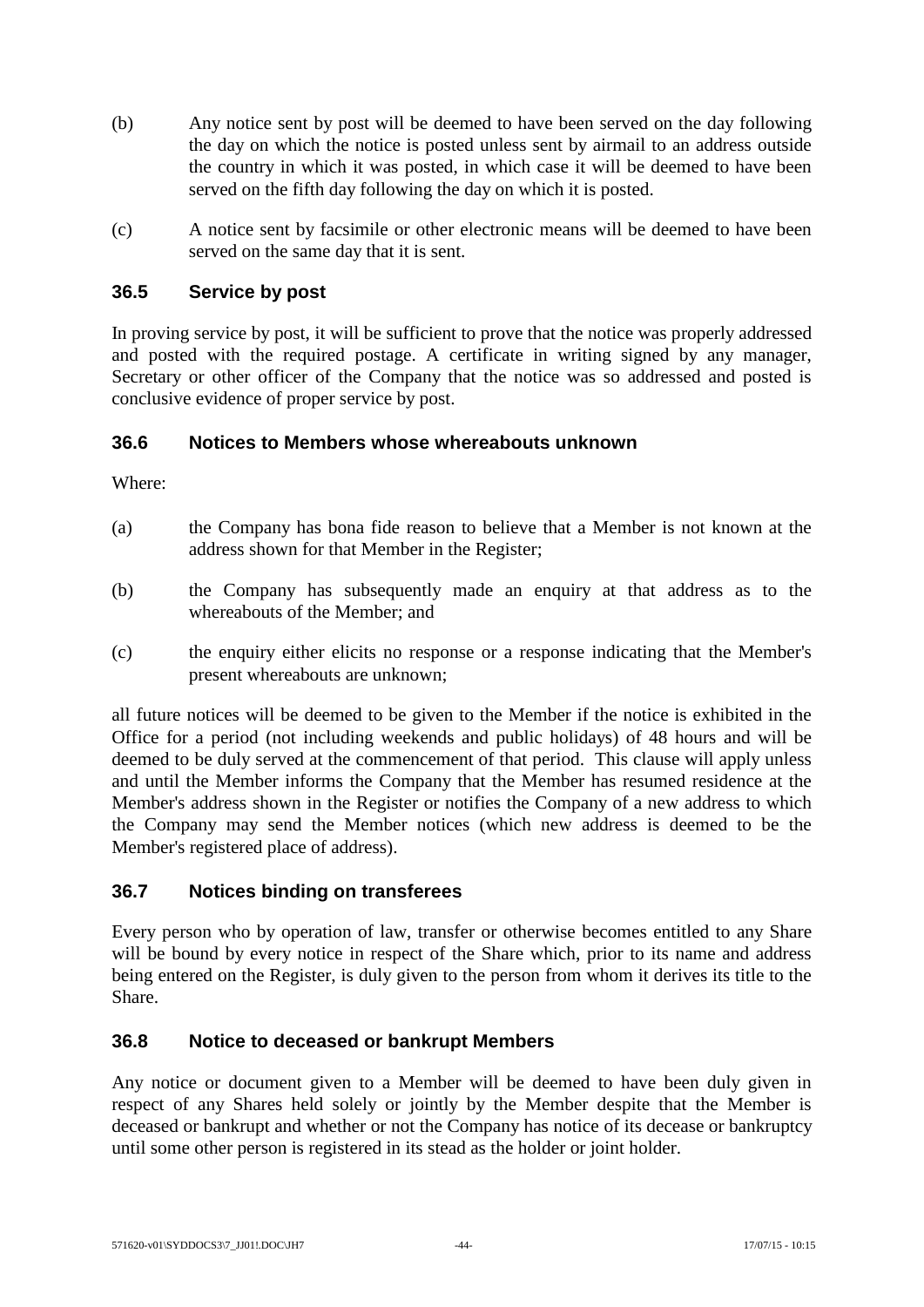# **36.9 Signing of notices**

The signature to any notice to be given by the Company may be written or printed.

# **36.10 Counting of days**

Where a given number of days' notice or notice extending over any other period is required to be given, the day on which notice is deemed to be given will not be counted in the number of days or other period.

# **37. Winding up**

# **37.1 Distribution of surplus assets**

If in a winding up, there remains any assets available for distribution to Members, then subject to the rights of the holders of Shares issued upon special terms and conditions, this Constitution, the Law and the Listing Rules, those assets will be distributed amongst the Members in returning capital paid up on their Shares and distributing any surplus in proportion to the amount paid up (not credited) on Shares held by them.

# **37.2 Fee or commission paid to liquidator to be approved in general meeting**

No fee or commission will be paid by the Company to any Director or liquidator upon any sale or realisation of the Company's undertaking or assets or any part thereof except with the approval of the Company in general meeting, that meeting to be convened by notice specifying the fee or commission proposed to be paid.

# **37.3 Distribution in specie**

If the Company is wound up (whether voluntarily or otherwise), the liquidator may, with the sanction of a Special Resolution, divide among the contributories in specie or kind any part of the assets of the Company and may, subject to obtaining the same sanction, vest any part of the assets of the Company in trustees upon those trusts for the benefit of the contributories or any of them as the liquidator thinks fit. For the purposes of this clause, the liquidator may set values as it considers fair and reasonable on any property to be divided and determine how the division is to be carried out.

# **38. Indemnity and insurance**

# **38.1 Indemnity**

To the extent permitted by law:

(a) the Company must indemnify each Director and Secretary and each former Director and Secretary, and may indemnify any other officer or former officer of the Company (as that term is defined in section 9 of the Law), against any liability (other than legal costs) incurred in acting as a Director, Secretary, or, where applicable, other officer of the Company other than: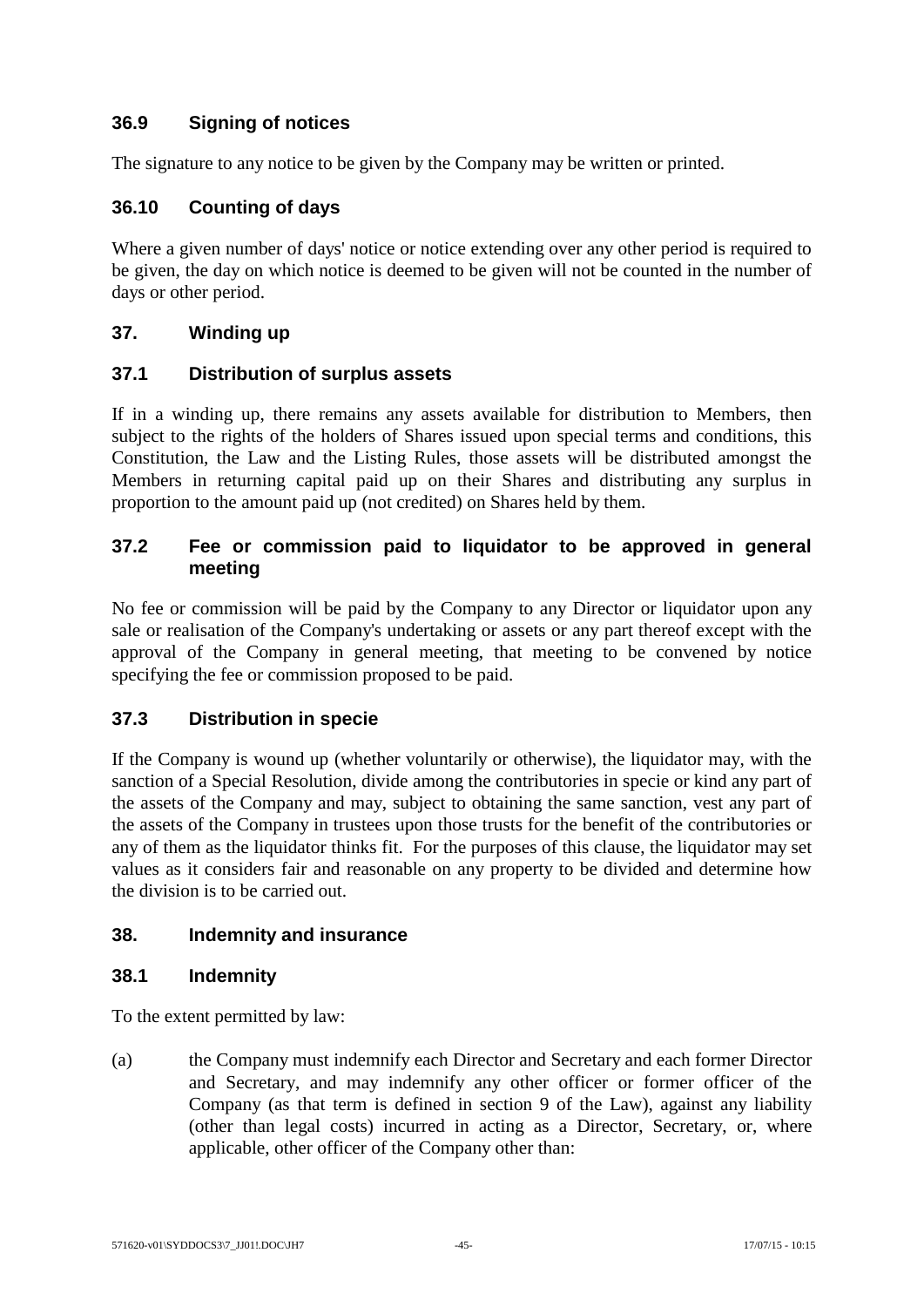- (i) a liability owed to the Company or a Related Body Corporate;
- (ii) a liability for a pecuniary penalty order under section 1317G or a compensation order under section 1317H of the Law; or
- (iii) a liability that did not arise out of conduct in good faith;
- (b) the Company must indemnify each Director and Secretary and each former Director and Secretary who is or was, at the request of the Company, serving as a director or secretary of another company against any liability (other than legal costs) incurred in acting as a director or secretary of the other company other than:
	- (i) a liability owed to the other company or a Related Body Corporate;
	- (ii) a liability for a pecuniary penalty order under section 1317G or a compensation order under section 1317H of the Law; or
	- (iii) a liability that did not arise out of conduct in good faith;
- (c) the Company must indemnify each Director and Secretary, and each former Director and Secretary, and may indemnify any other officer or former officer (as that term is defined in section 9 of the Law), for costs and expenses incurred by a Director, Secretary or, where applicable, other officer of the Company, in defending an action for a liability incurred in acting as a Director, Secretary or, where applicable, other officer of the Company, except for legal costs incurred:
	- (i) in defending or resisting any proceedings, whether civil or criminal, in which the Director, Secretary or, where applicable, other officer of the Company, is found to have a liability for which they could not be indemnified under subclause (a) above;
	- (ii) in defending or resisting criminal proceedings in which the Director, Secretary or, where applicable, other officer of the Company, is found guilty;
	- (iii) in defending or resisting proceedings brought by the Australian Securities and Investments Commission or by a liquidator for a court order if the grounds for making the order are found by the court to have been established, except for costs incurred in responding to actions taken by the Australian Securities and Investments Commission or a liquidator as part of an investigation before commencing proceedings for the court order; or
	- (iv) in connection with proceedings for relief to the Director, Secretary or, where applicable, other officer of the Company, under the Law in which the relief is denied by the court;
- (d) the Company must indemnify each Director and Secretary and each former Director and Secretary who is or was, at the request of the Company, serving as a director or secretary of another company for costs and expenses incurred by the Director or